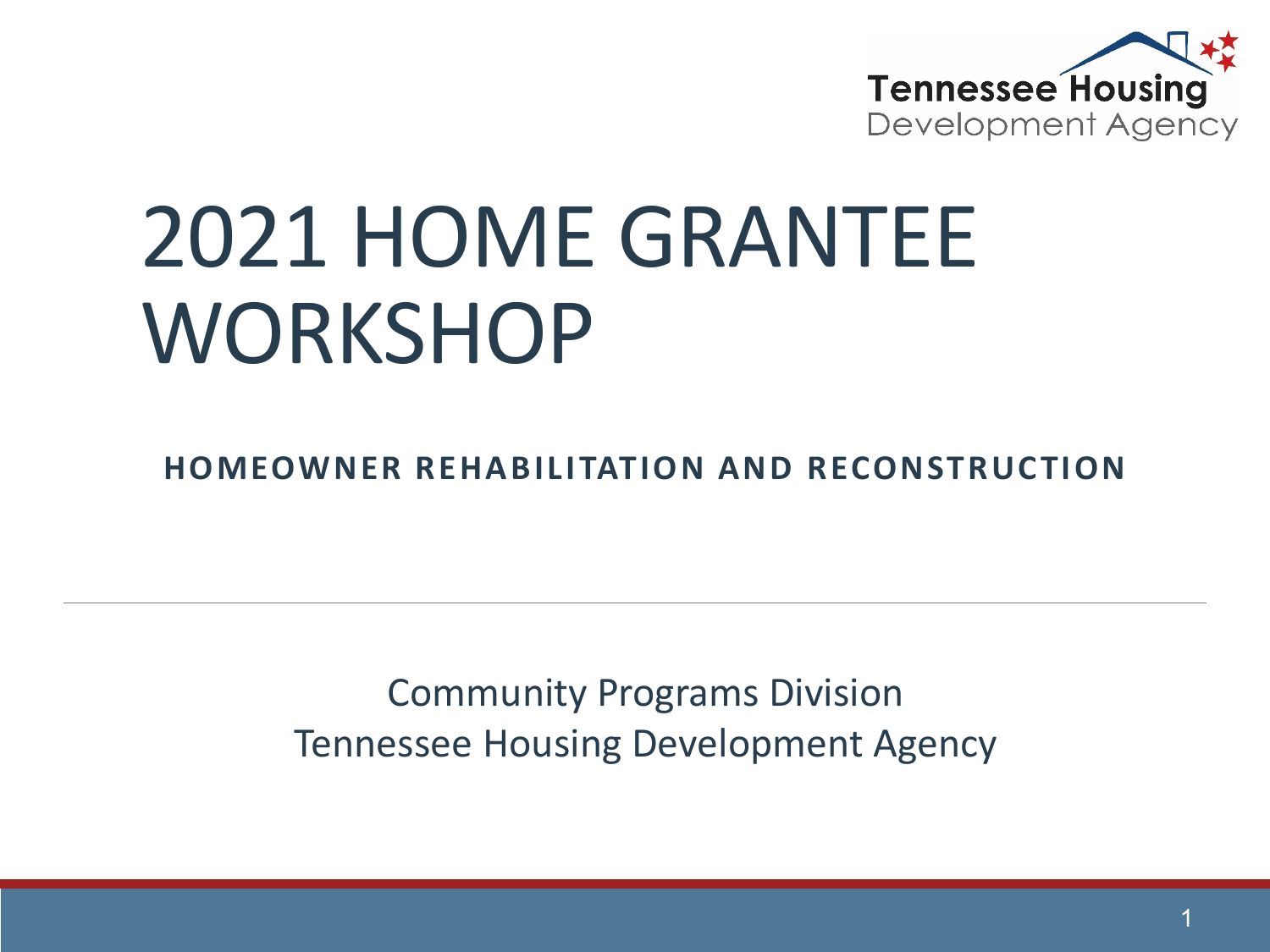

## Program Contacts:

Craig Stevens, Senior Housing Coordinator

• [cstevens@thda.org](mailto:cstevens@thda.org) or (615) 815-2035

Allison Moore, Senior Housing Coordinator

• [aemoore@thda.org](mailto:aemoore@thda.org) or (615) 815-2040

Mia Billingsley, Senior Housing Coordinator

• [mbillingsley@thda.org](mailto:mbillingsley@thda.org) or (615) 815-2033

Dwayne Hicks, Senior Housing Coordinator – Construction

• [dhicks@thda.org](mailto:dhicks@thda.org) or (615) 815-2044

Eric Hall, Property Standards Coordinator – Construction

• [ehall@thda.org](mailto:ehall@thda.org) or (615) 815-2076

Aaron Toran, Housing Programs Manager

• [atoran@thda.org](mailto:atoran@thda.org) or (615) 815-2037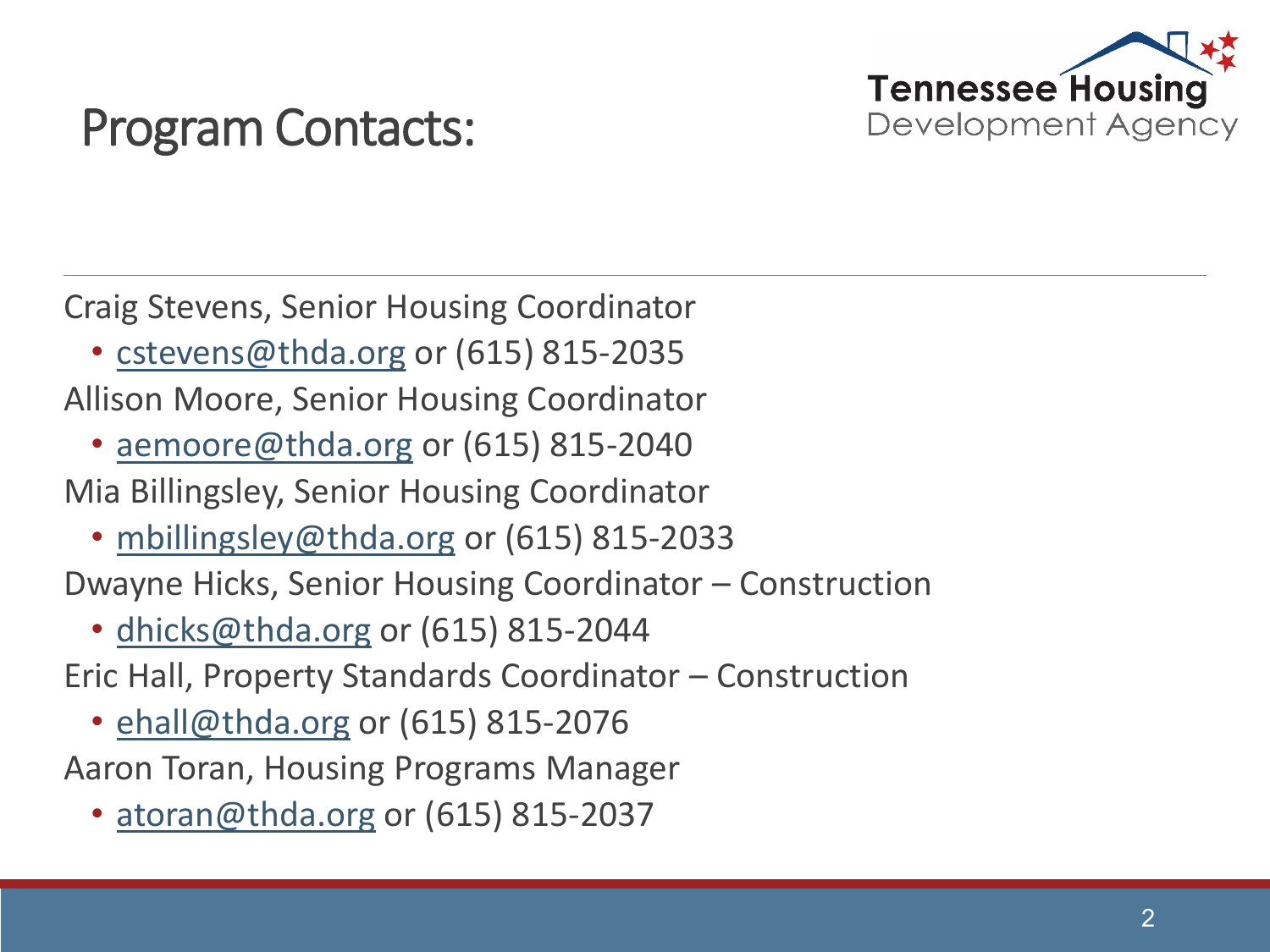

## Community Programs Contacts:

Cynthia Peraza, Director, Community Programs Division

• [cperaza@thda.org](mailto:dwatt@thda.org) or (615) 815-2112

Bill Lord, Assistant Director Community Programs

• [blord@thda.org](mailto:blord@thda.org) or (615) 815-2018

Allyson Carroll, Division Administrative Support

• [acarroll@thda.org](mailto:acarroll@thda.org) or (615) 815-2041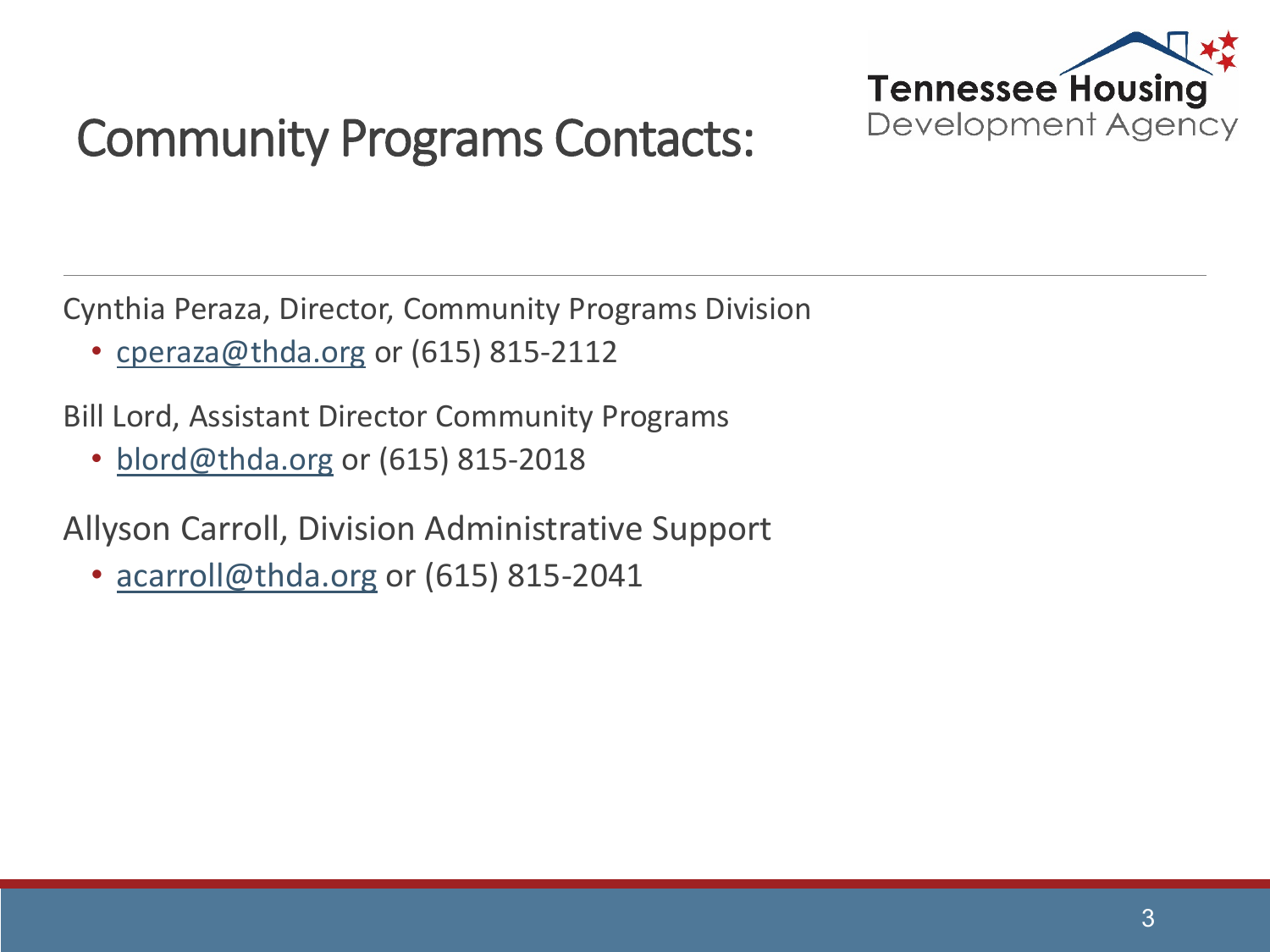

### **Role of the Grantee:**

#### Ultimate responsibility for the grant lies with the **GRANTEE, Local Government or Non-Profit Organization**

An Administrator consultant is a grant management resource, not a substitute for the Grantee's hands-on involvement with the project and full responsibility for oversight of the grant implementation

Involving local officials, especially local code officials, may minimize problems if disputes occur

Local officials will be copied on all material correspondence relative to the grant including status reports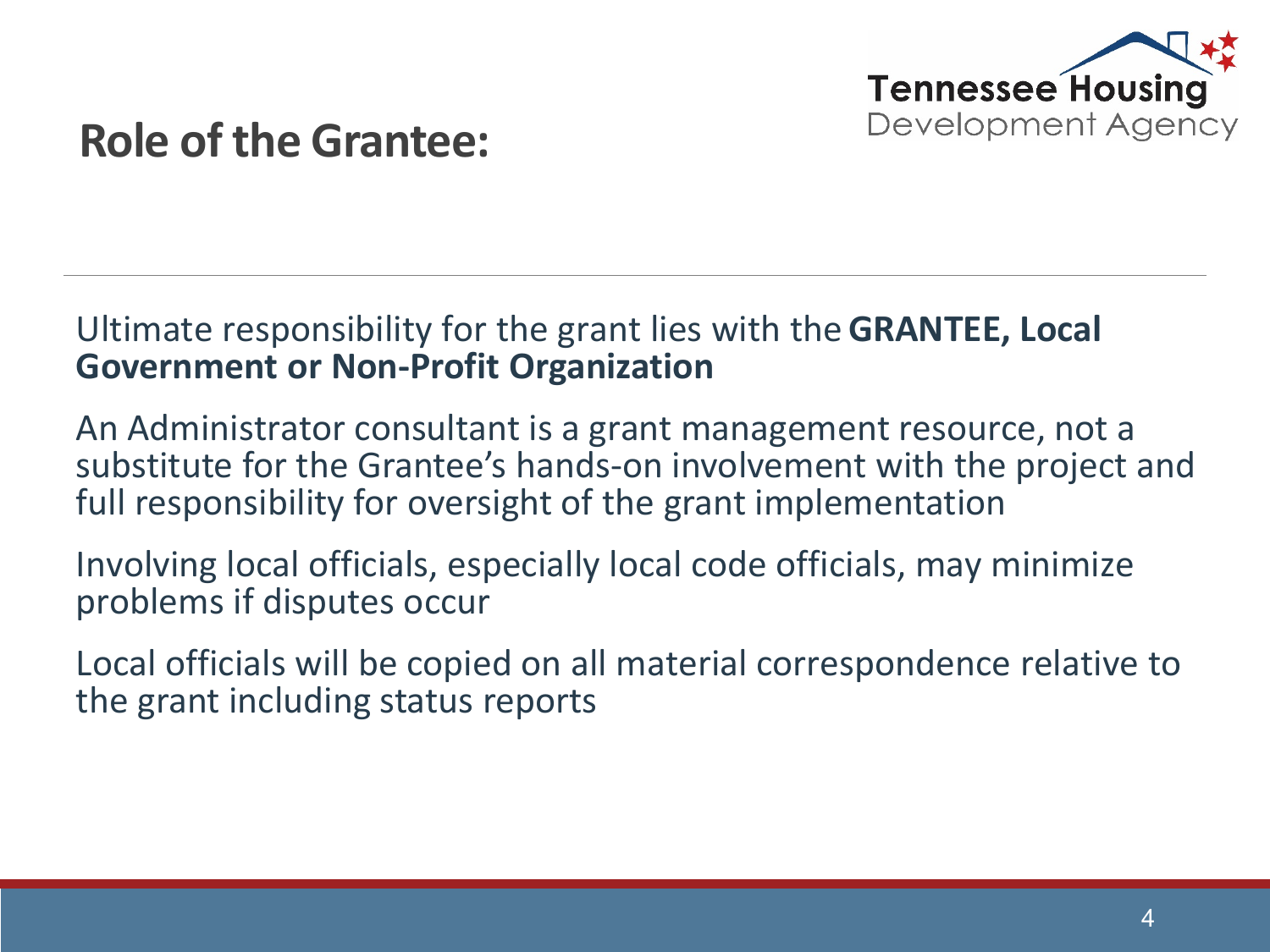

### **Role of the Grantee:**

- Approves policies and procedures
- Hosts the public meeting
- Oversees the procurement process
- Issues building permits
- Authorizes pay requests
- If applicable, provides code inspections
- Oversees and monitors program implementation in accordance with program requirements
- Resolves/mediates disputes
- Ensures fairness and quality of work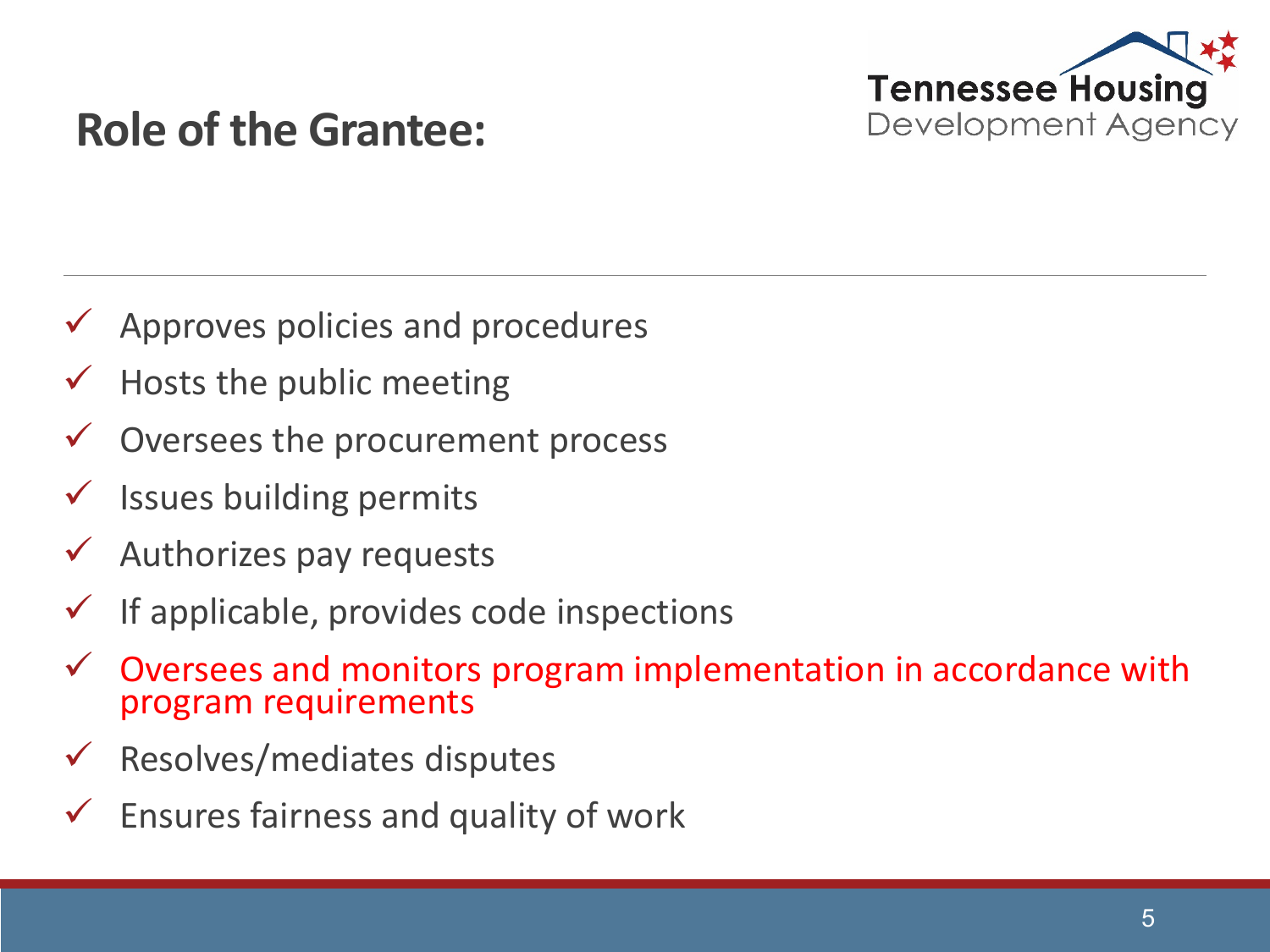

### **Your Goal and Our Goal….**

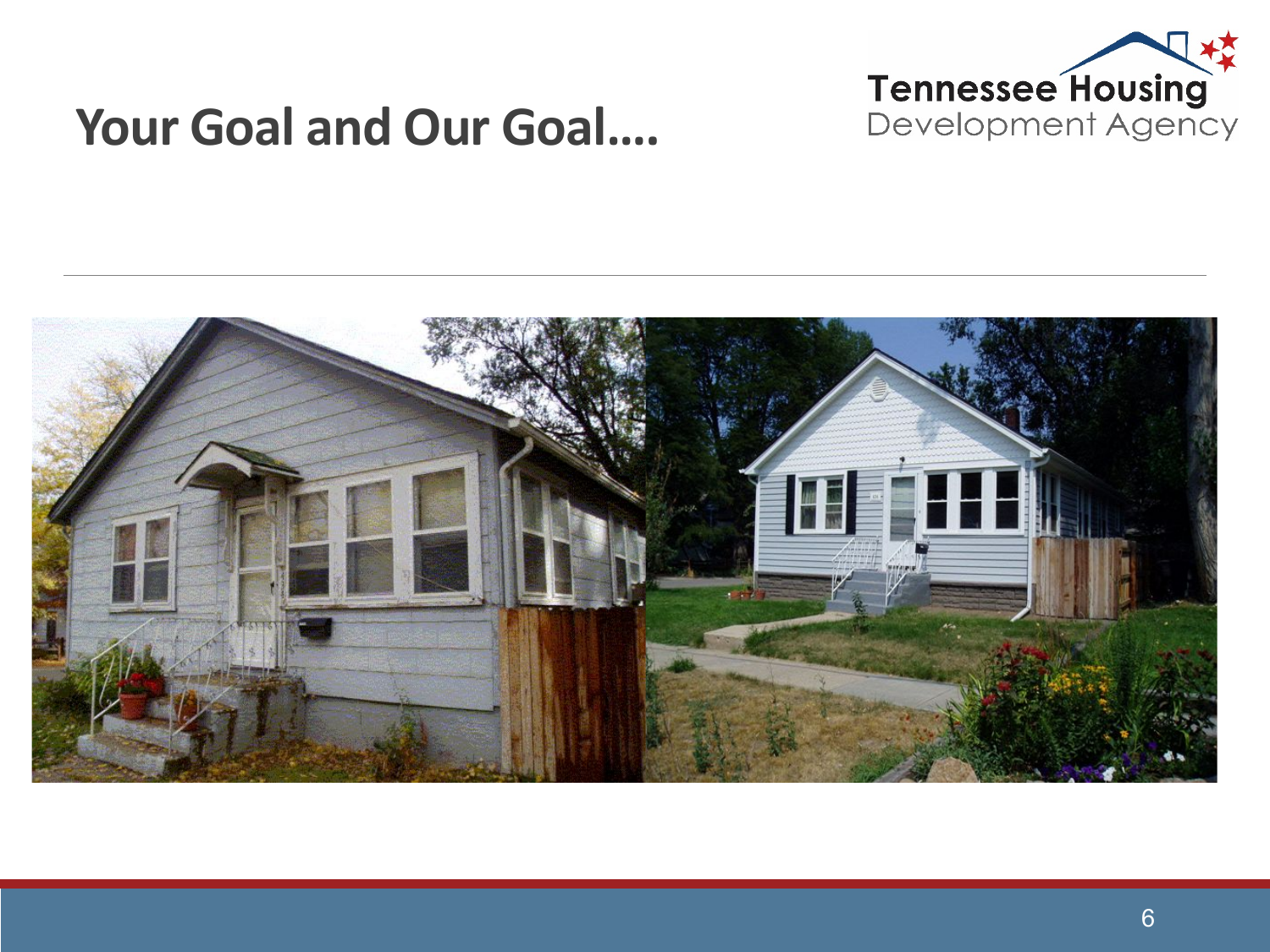

### **And more importantly….**

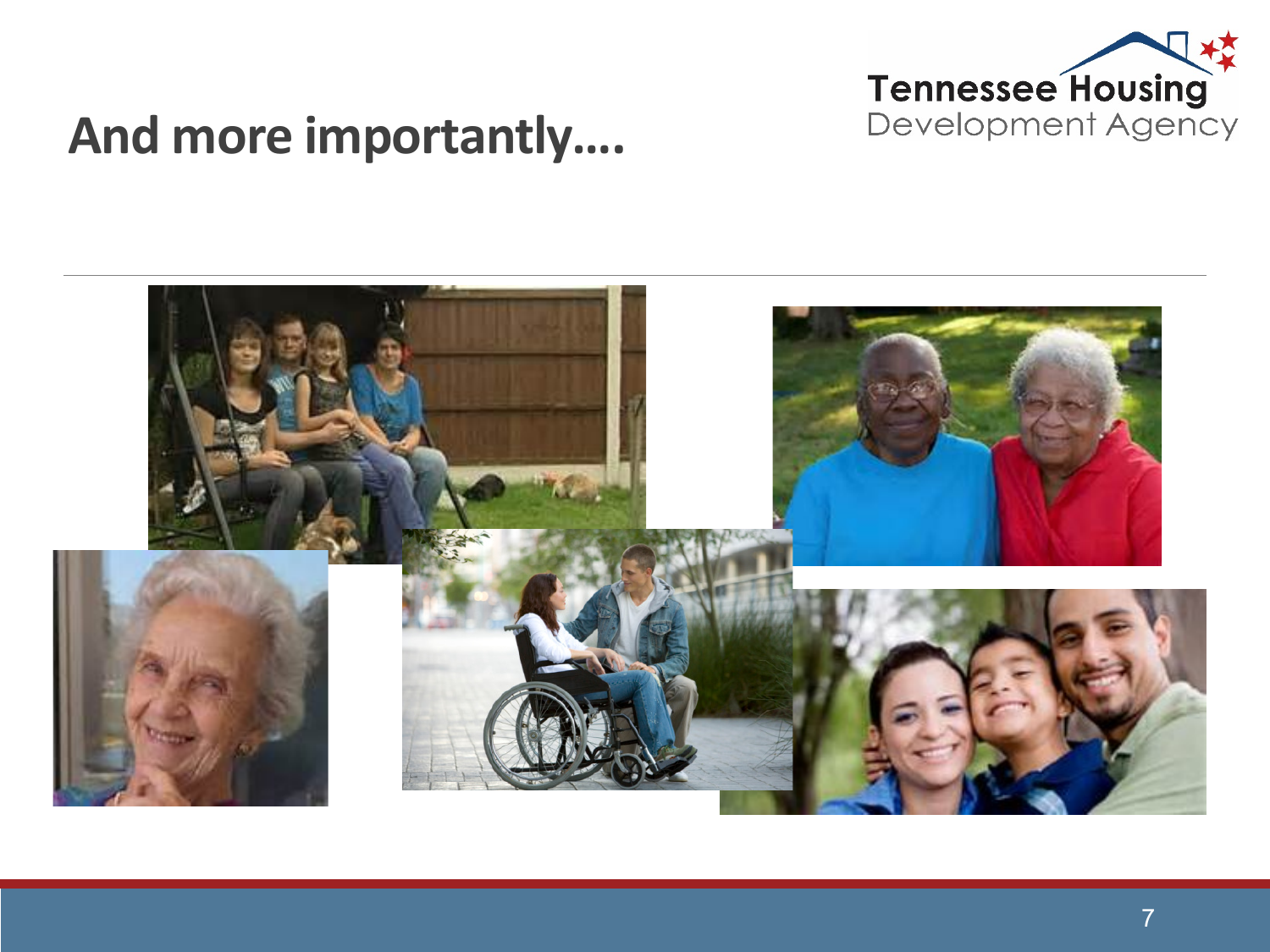

### **Written Agreements:**

Three year contracts : These will still be hard copy for 2021

- July 1, 2021 through June 30, 2024
- Expenses or commitments incurred prior to July 1, 2021 will not be reimbursed
- **60 day grace period** after June 30, 2024 to submit final draws (August 29, 2024)

Chief Elected Office or Chief Officer signs BOTH copies and returns BOTH to THDA.

• **Written Agreements are due at THDA within 30 days after you receive them and must be uploaded into GMS**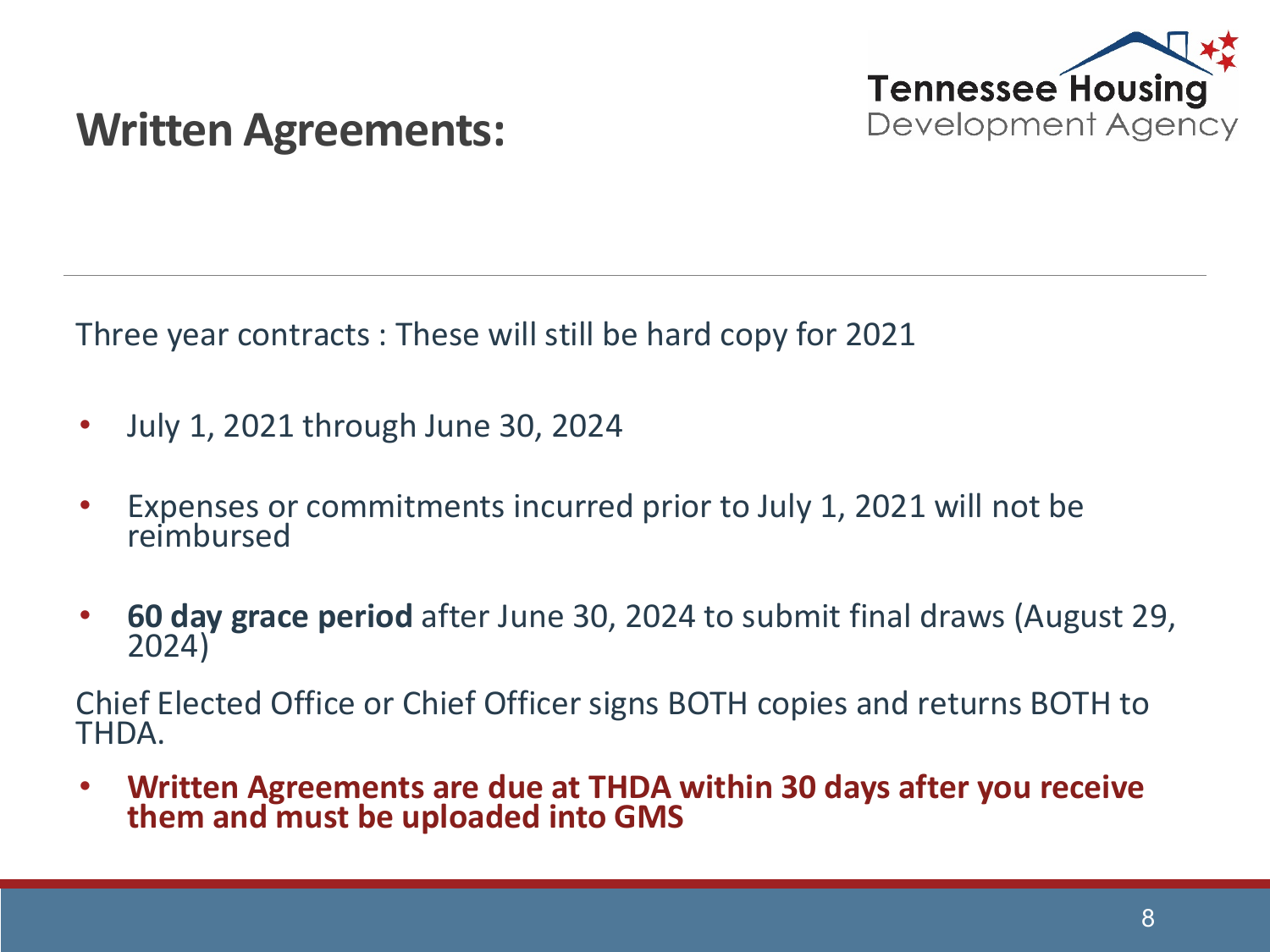

### **Attachment A:**

Attachment A- Description of Grantee Activities

Provides detail of the activities funded by the HOME grant and other requirements

- Other requirements based on the application, i.e. participant contributions, submission of more recent audit
- Pay special attention to additional conditions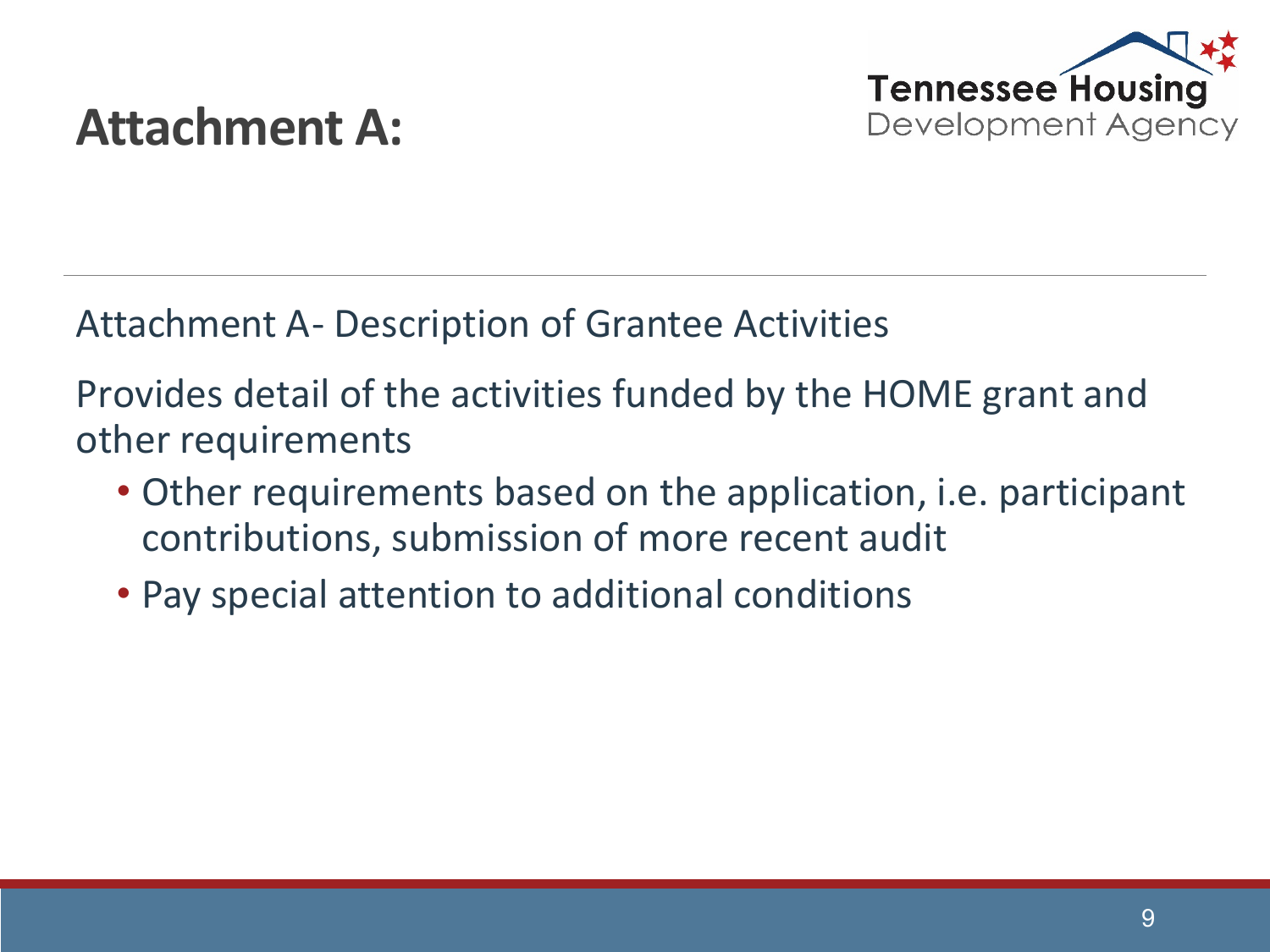

### **Attachments B, C, D, E & F:**

Attachment B – HOME Project Budget

- Shows uses and sources of HOME and other funding
- Attachment C Timeline

Attachment D – Notice of Audit Report

Attachment E – Parent Child Report

Attachment F – Federal Award Notification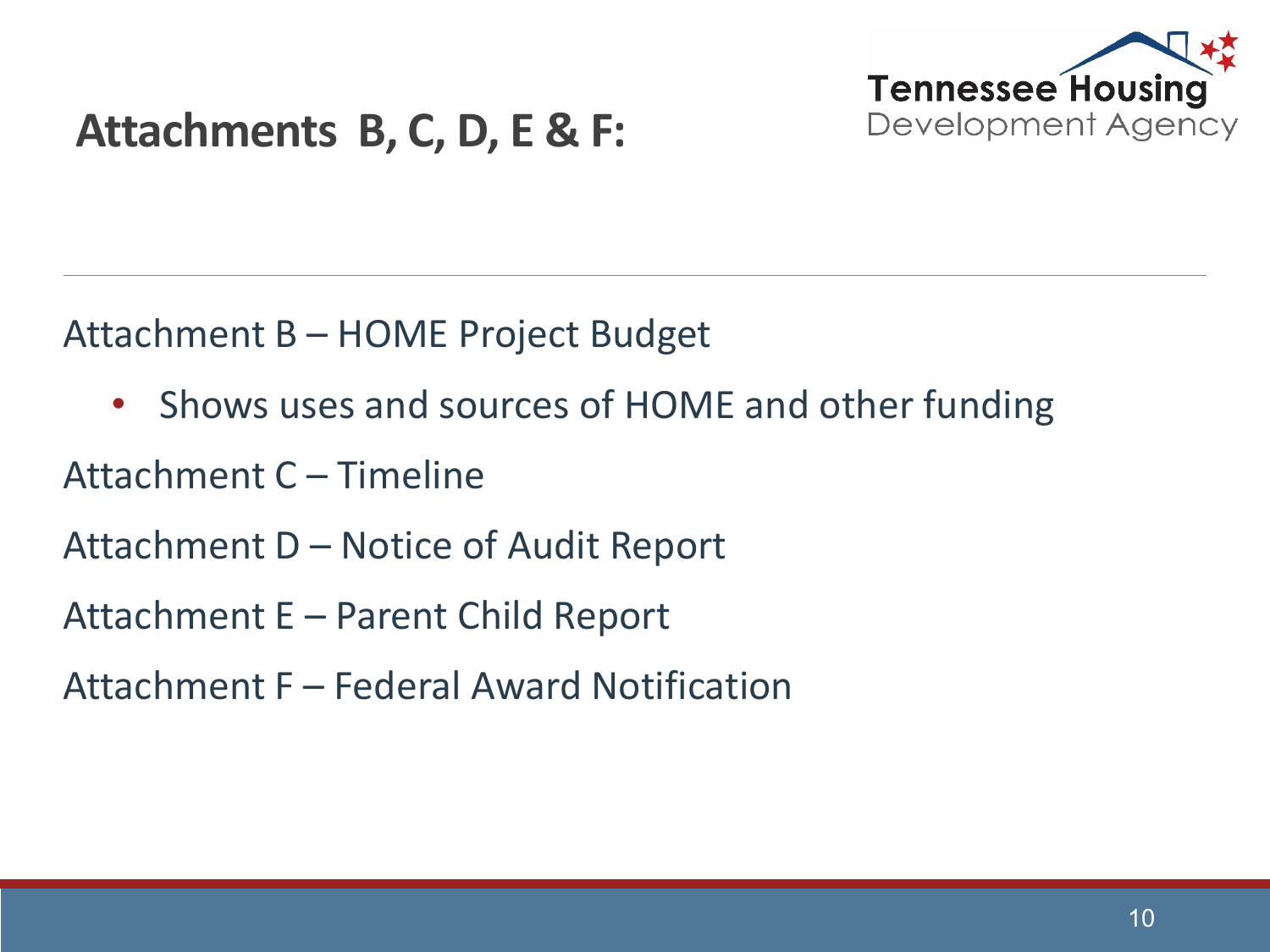

# **Eligible Housing Types:**

- o **Stick-built** residential sited on a lot owned by homeowner
- o **Manufactured** housing built in conformance with 24 CFR 3280.2 **Manufactured housing must be reconstructed**.
- o **Modular** built in conformance with State of Tennessee Modular Building Program established under the authority of the Tennessee Code Annotated 68- 126-301 as implemented by the Tennessee Department of Commerce and Insurance and in accordance with the Property Standards requirements outlined in Section H.5 of this program description. Additionally, the unit must be on a lot owned by the homeowner.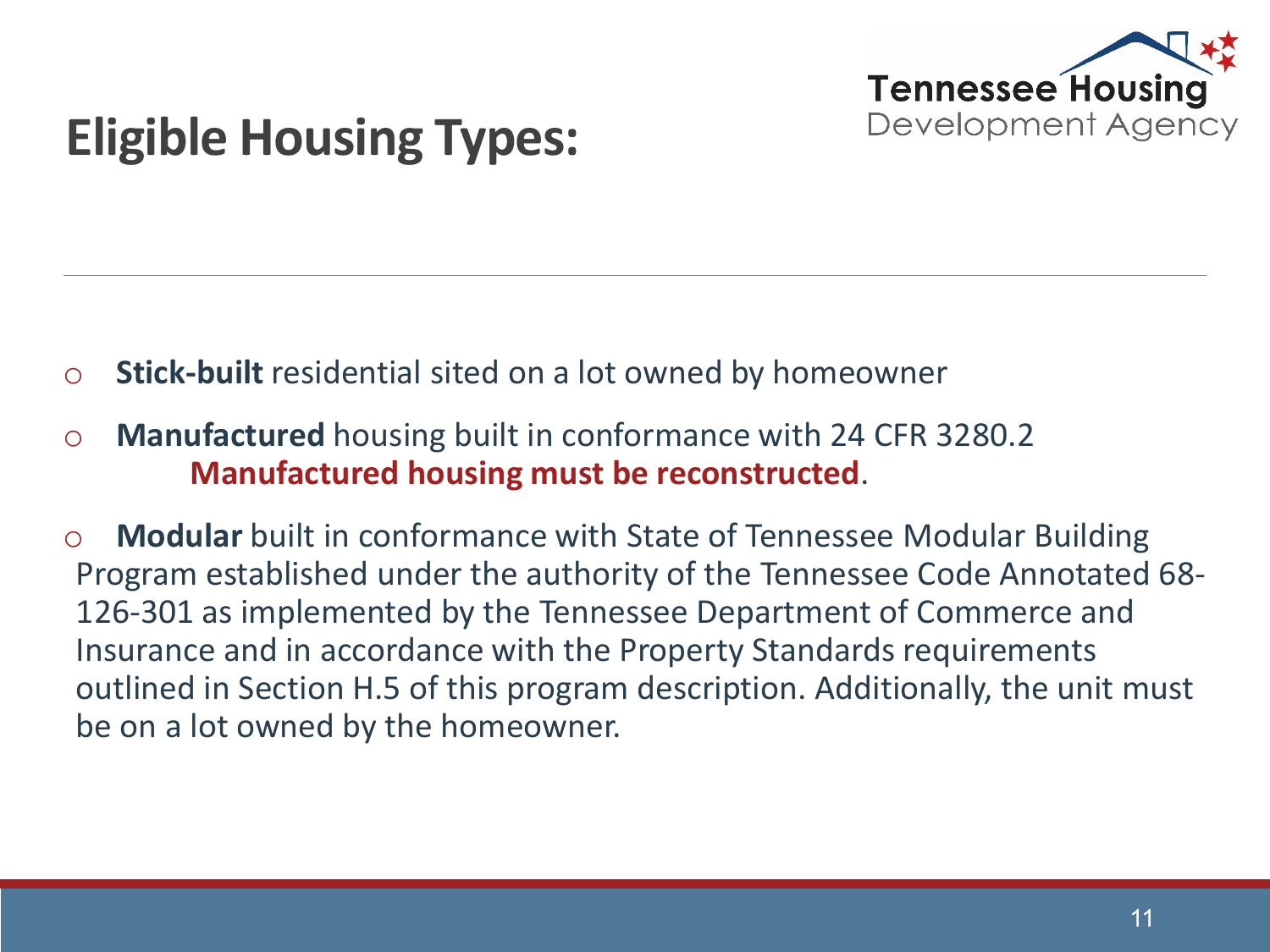

# **Manufactured Housing:**

- Manufactured Housing must be reconstructed
- o Housing Unit must meet the Manufactured Home Construction and Safety Standards codified at 24 CFR part 3280
- o Must be on a permanent foundation that meets the requirements for foundation systems as set forth in 24 CFR 203.43f(c)(i).
- $\circ$  Must, at the time of project completion, be connected to permanent utility hook-ups and be located on land that is owned by the manufactured housing unit owner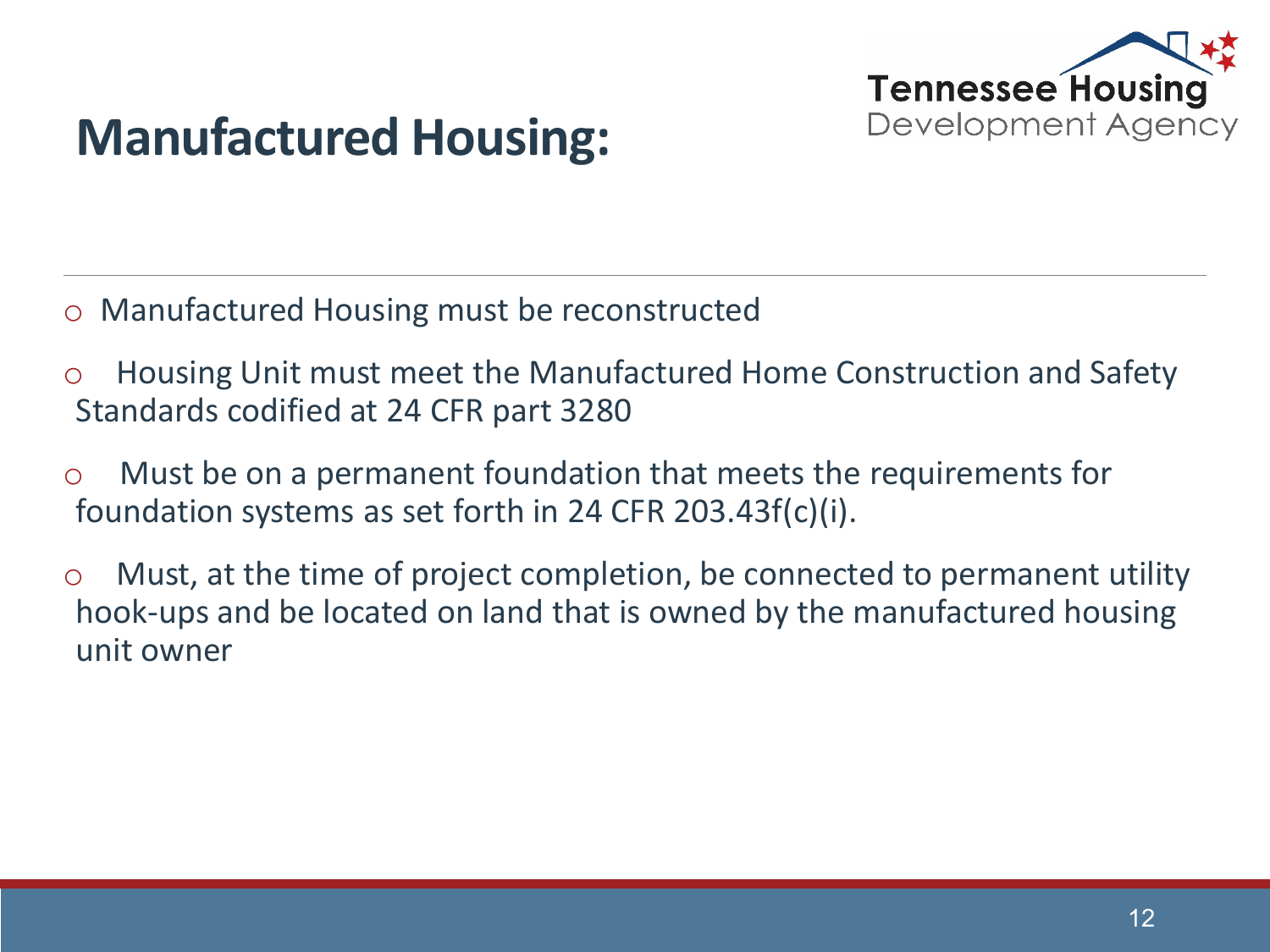

### **Manufactured Housing:**

*Manufactured home* means a structure, transportable in one or more sections, which in the traveling mode is 8 body feet or more in width or 40 body feet or more in length or which when erected on-site is 320 or more square feet, and which is built on a permanent [chassis](https://www.law.cornell.edu/definitions/index.php?width=840&height=800&iframe=true&def_id=d72faaf38c3f9f63df7966153092a6fa&term_occur=999&term_src=Title:24:Subtitle:B:Chapter:XX:Part:3280:Subpart:A:3280.2) and designed to be used as a dwelling with or without a permanent foundation when connected to the required utilities, and includes the plumbing, heating, air-conditioning, and electrical systems contained in the structure. This term includes all structures that meet the above requirements except the size requirements and with respect to which the [manufacturer](https://www.law.cornell.edu/definitions/index.php?width=840&height=800&iframe=true&def_id=48c38380b81f00910983e25256886509&term_occur=999&term_src=Title:24:Subtitle:B:Chapter:XX:Part:3280:Subpart:A:3280.2) voluntarily files a certification pursuant to § [3282.13](https://www.law.cornell.edu/cfr/text/24/3282.13) of this chapter and complies with the [construction](https://www.law.cornell.edu/definitions/index.php?width=840&height=800&iframe=true&def_id=1c7ced8aff1b9249c50daf68bdbad79c&term_occur=999&term_src=Title:24:Subtitle:B:Chapter:XX:Part:3280:Subpart:A:3280.2) and safety standards set forth in this part 3280. The term does not include any selfpropelled recreational vehicle. Calculations used to determine the number of square feet in a structure will include the total of square feet for each transportable section comprising the completed structure and will be based on the structure's exterior dimensions measured at the largest horizontal projections when erected on site. These dimensions will include all expandable rooms, cabinets, and other projections containing interior space, but do not include bay windows. Nothing in this definition should be interpreted to mean that a [manufactured home](https://www.law.cornell.edu/definitions/index.php?width=840&height=800&iframe=true&def_id=e9aab029ae752c349be902b5f14b3890&term_occur=999&term_src=Title:24:Subtitle:B:Chapter:XX:Part:3280:Subpart:A:3280.2) necessarily meets the requirements of HUD's Minimum Property Standards (HUD Handbook 4900.1) or that it is automatically eligible for financing under [12 U.S.C. 1709\(b\).](https://www.law.cornell.edu/uscode/text/12/1709#b)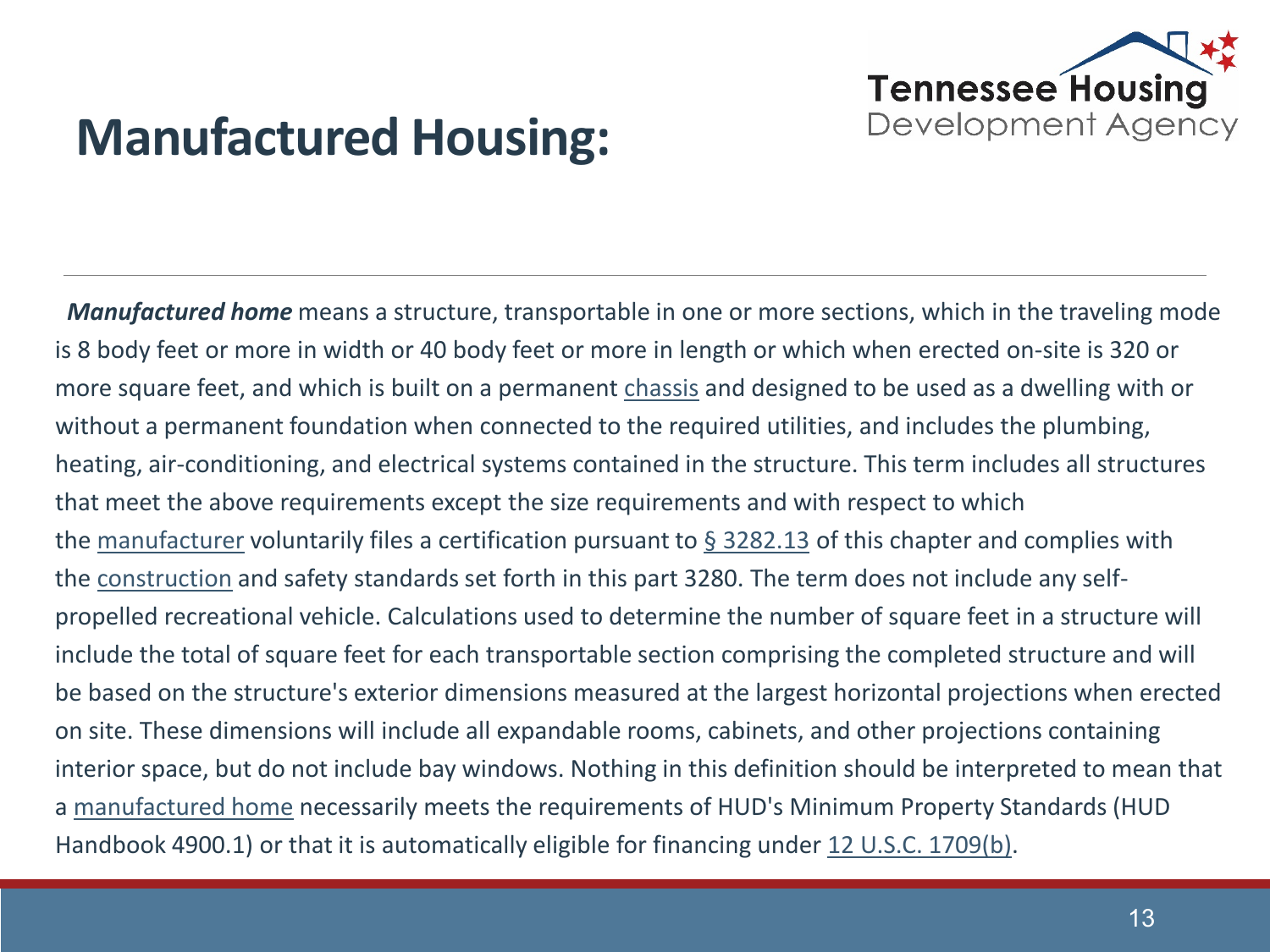

### **HOME Investment Per Unit:**

| Minimum HOME \$ | \$1,000   |            |
|-----------------|-----------|------------|
| Maximum HOME \$ | \$83,045  | 0-Bedroom  |
|                 | \$95,199  | 1-Bedroom  |
|                 | \$115,763 | 2-Bedroom  |
|                 | \$149,761 | 3-Bedroom  |
|                 | \$164,390 | 4-Bedroom+ |

The combination of rehabilitation hard costs and project soft costs cannot exceed the maximum HOME investment per unit.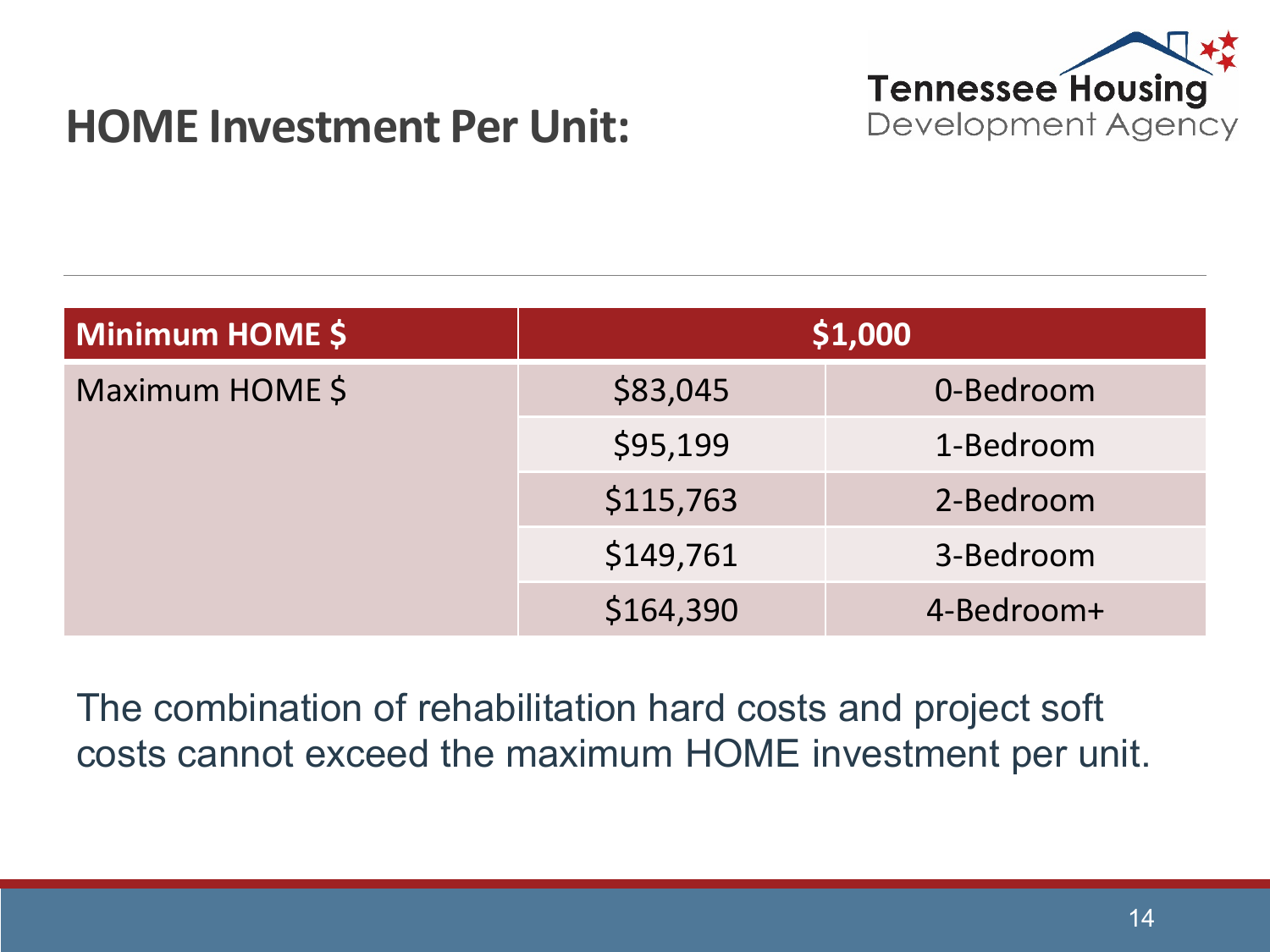

### **Grants Management System:**

- All Grant management processes will be processed through THDA's GMS system.
	- Grant and Project set-up, draw requests, project closeout and grant closeout
- All documents and pictures will be uploaded directly into the GMS system including work write-ups and draw request.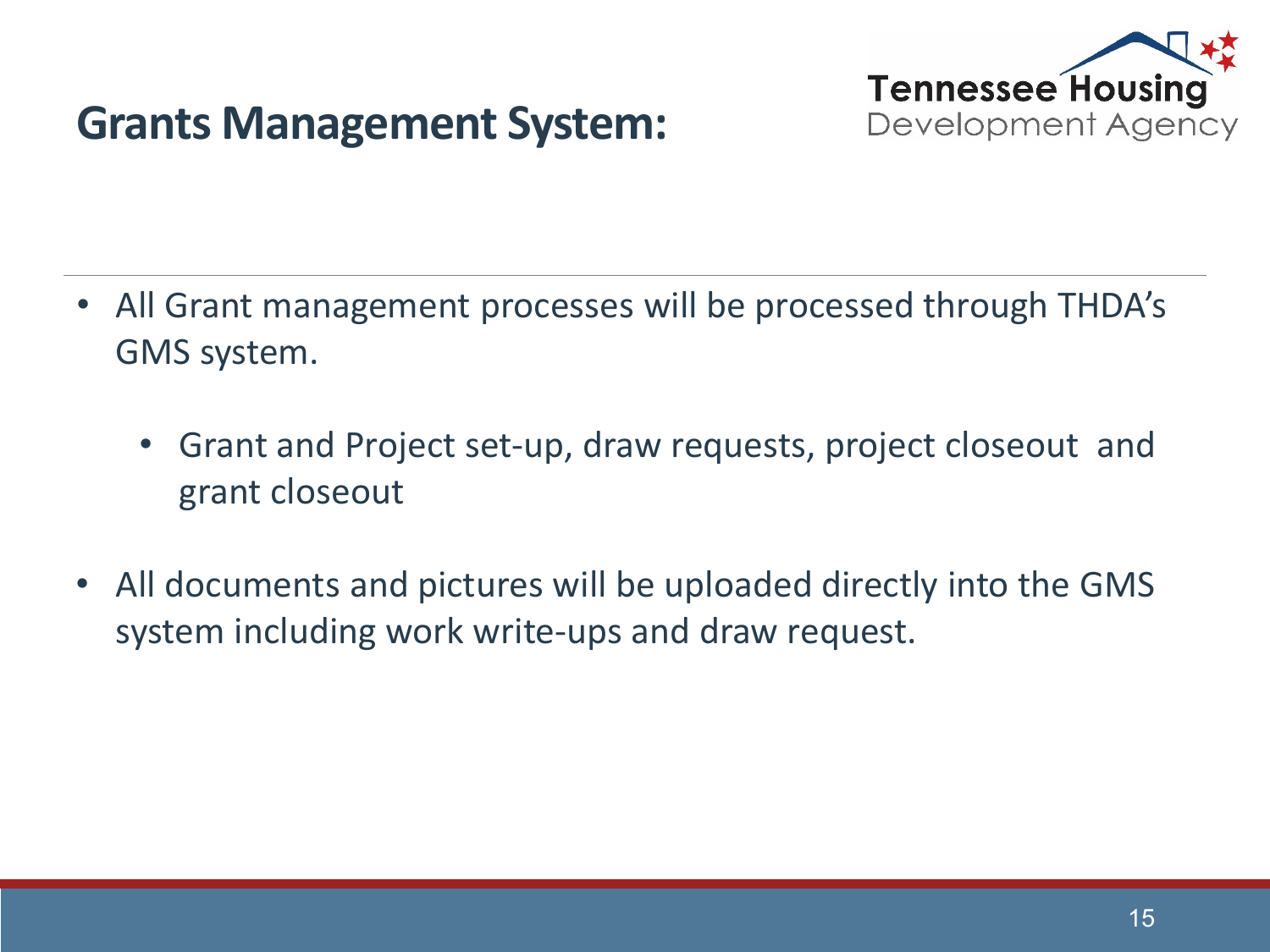

### **Submitting Project Setup:**

Prior to initiating solicitation of applications, THDA must have:

- **Signed Working Agreement**
- Missing requirements specified in Attachment A as identified
- Supplier Direct Deposit Authorization Form (Must be mailed to TN F&A)
- W-9 Form Request for Taxpayer Identification Number and Certification (Rev. October 2018)
- Authorized Signatures completed in GMS
- Policies and Procedures uploaded to GMS
- Tier One Environmental Review Completed and reviewed in GMS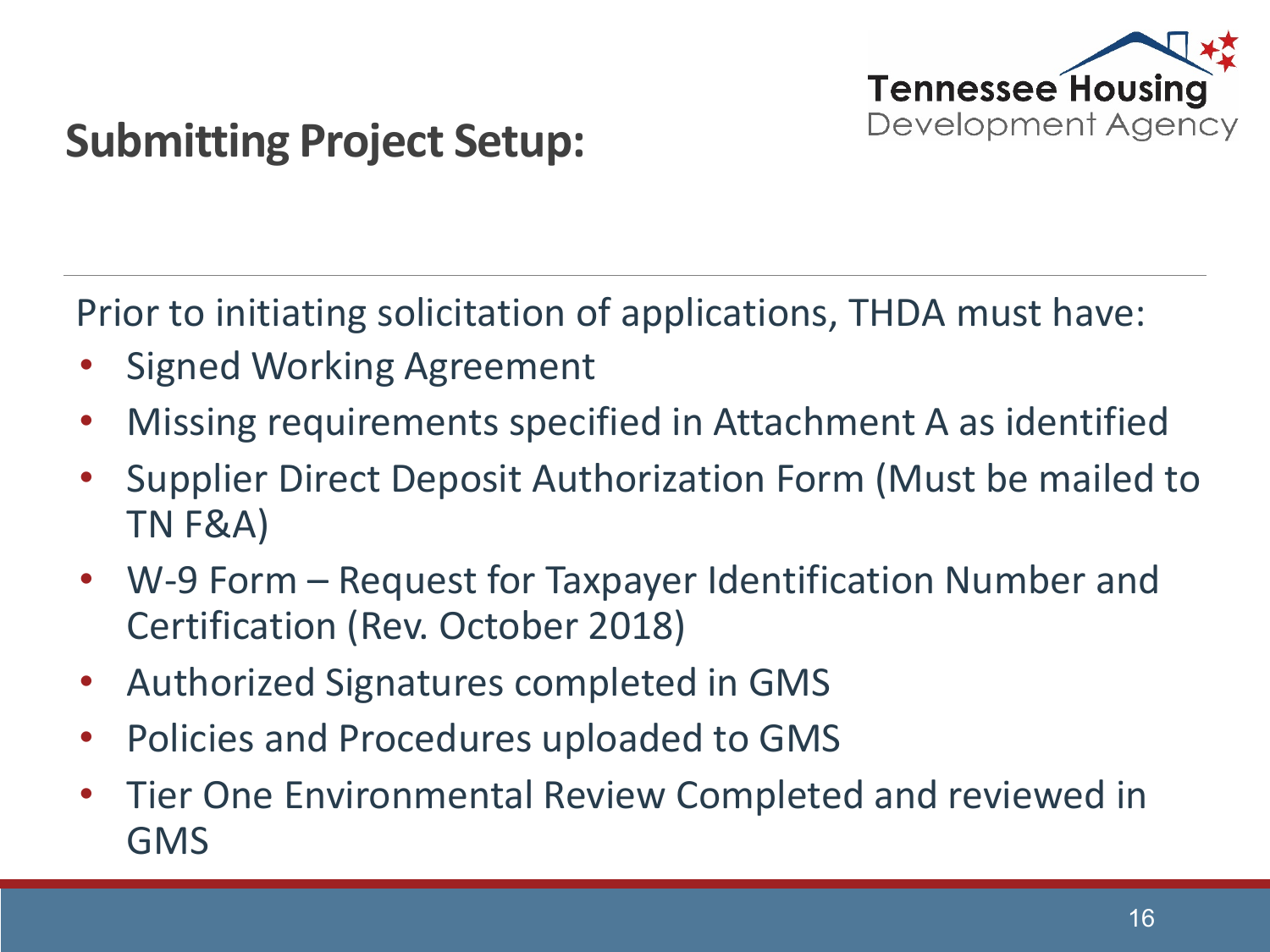

### **Submitting Project Setup:**

Prior to first draw, THDA must have uploaded to the GMS System:

Completed and approved Tier 2 Environmental Review for site specific address (must be approved prior to obligation of any HOME funds), this includes all procurement including bidding activity.

- Signed beneficiary agreement
- Signed rehab contract
- Approved work write-up completed, Initialed by homeowner
- Completed Lead based paint Inspection report or risk assessment if applicable
- Completed and approved work write-up and supporting documentation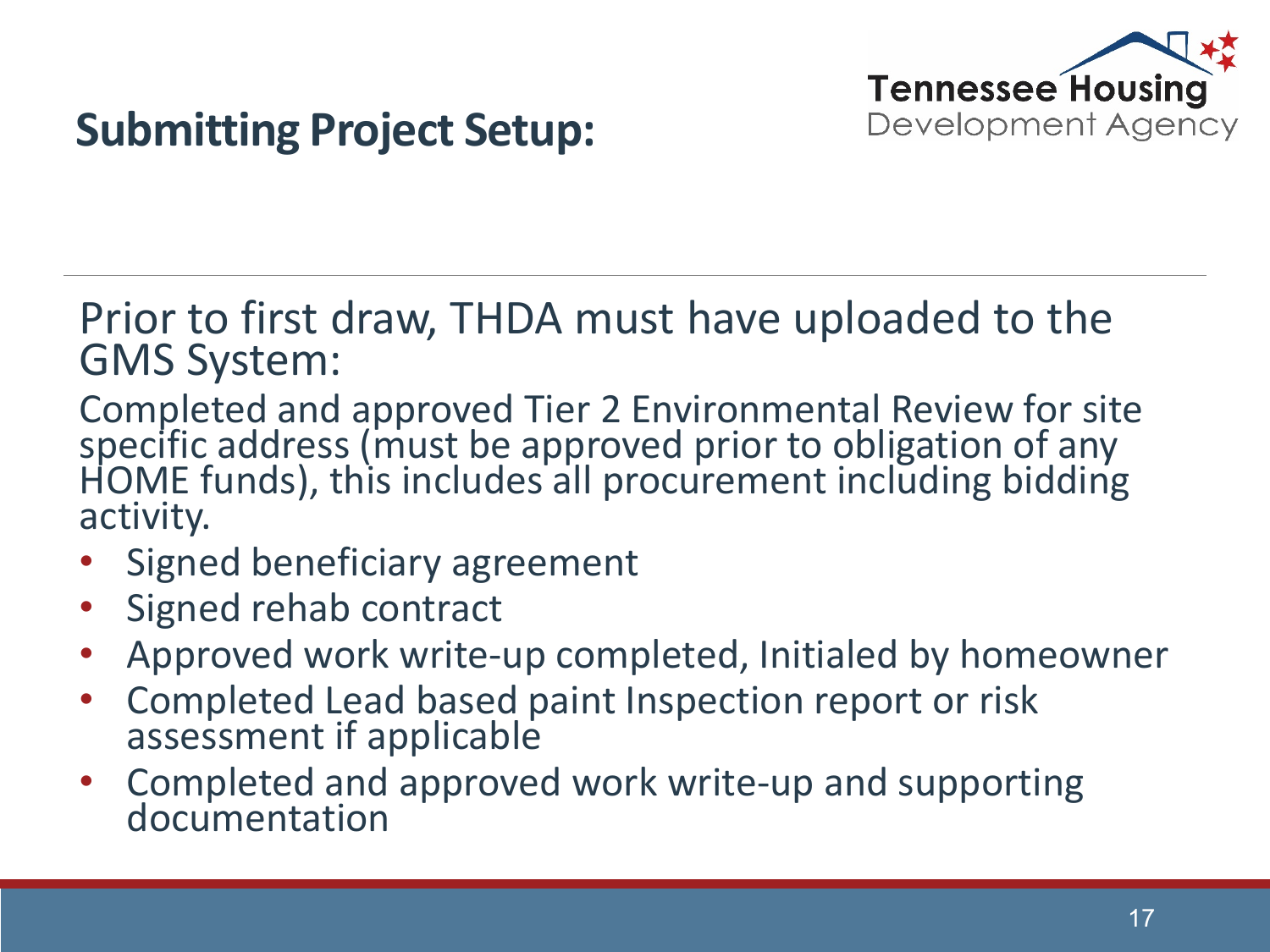

# **Pay Request – Interim Draw:**

Grantee signatories must sign off on the draw in GMS

Required documents:

- FM-3 uploaded for initial Draw
- FM-5 Uploaded
- Approved progress review
- Copies of approved change orders, if applicable
- Invoices for soft costs, if applicable
- Codes interim (rough in) inspections plus THDA review and approval if 50% or greater.

Note: Email your housing program, coordinator and let them know you have uploaded a draw request.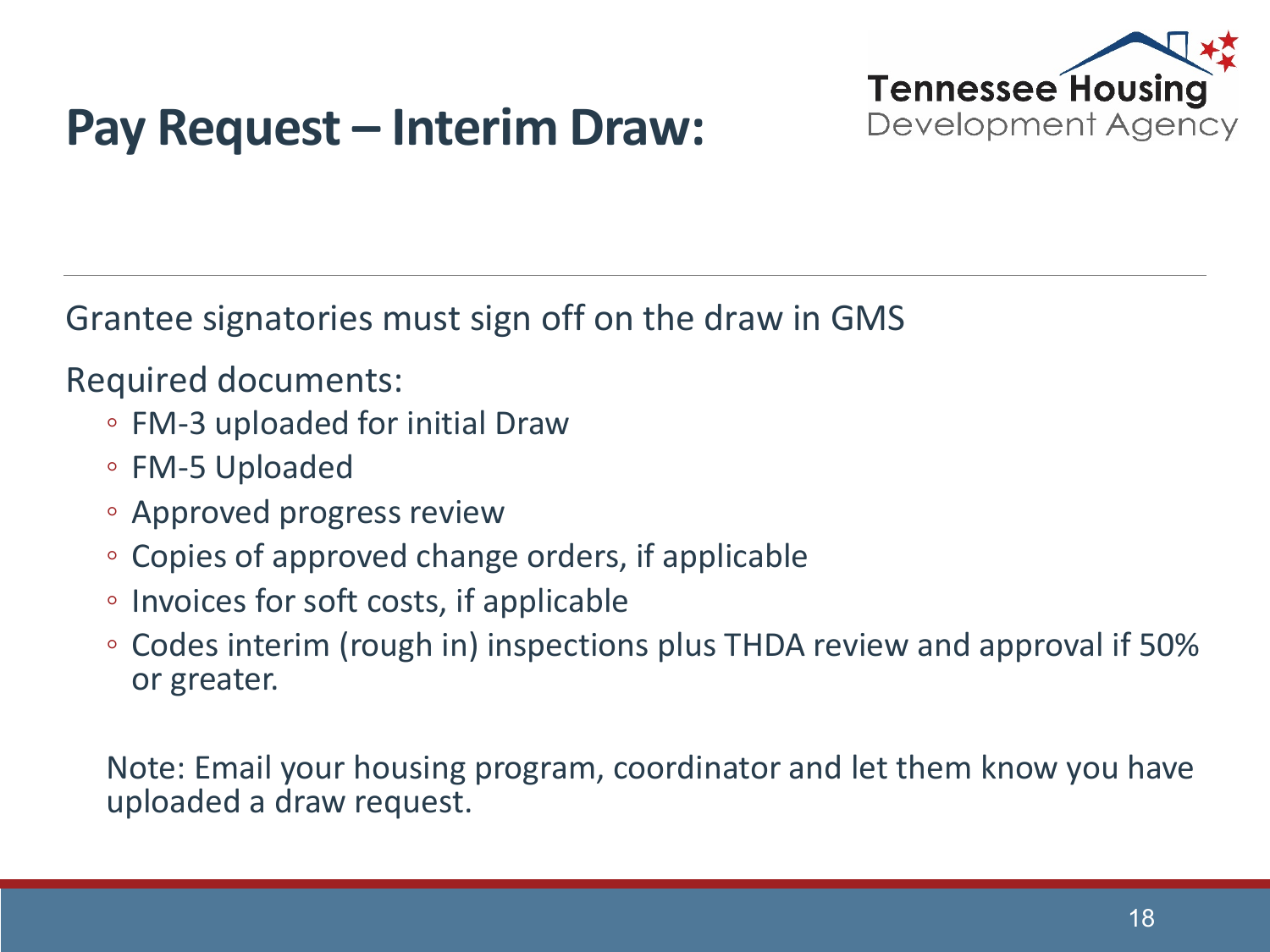

### **Pay Request – Final Draw:**

Draw must be uploaded into GMS and Grantee signatories must sign off on the draw in GMS

#### Required documents:

- Certification of Completion and Final Inspection
- Certificate of code compliance issued by local community, SFMO, or by licensed third party inspector
- Approved Final Construction Review
- Statement of lead based paint clearance if applicable
- Invoices for soft costs
- FM-8 Project Completion information
- Recorded copy of Deed of Trust securing HOME investment

**Note:** Email your housing program, coordinator and let them know you have uploaded a draw request.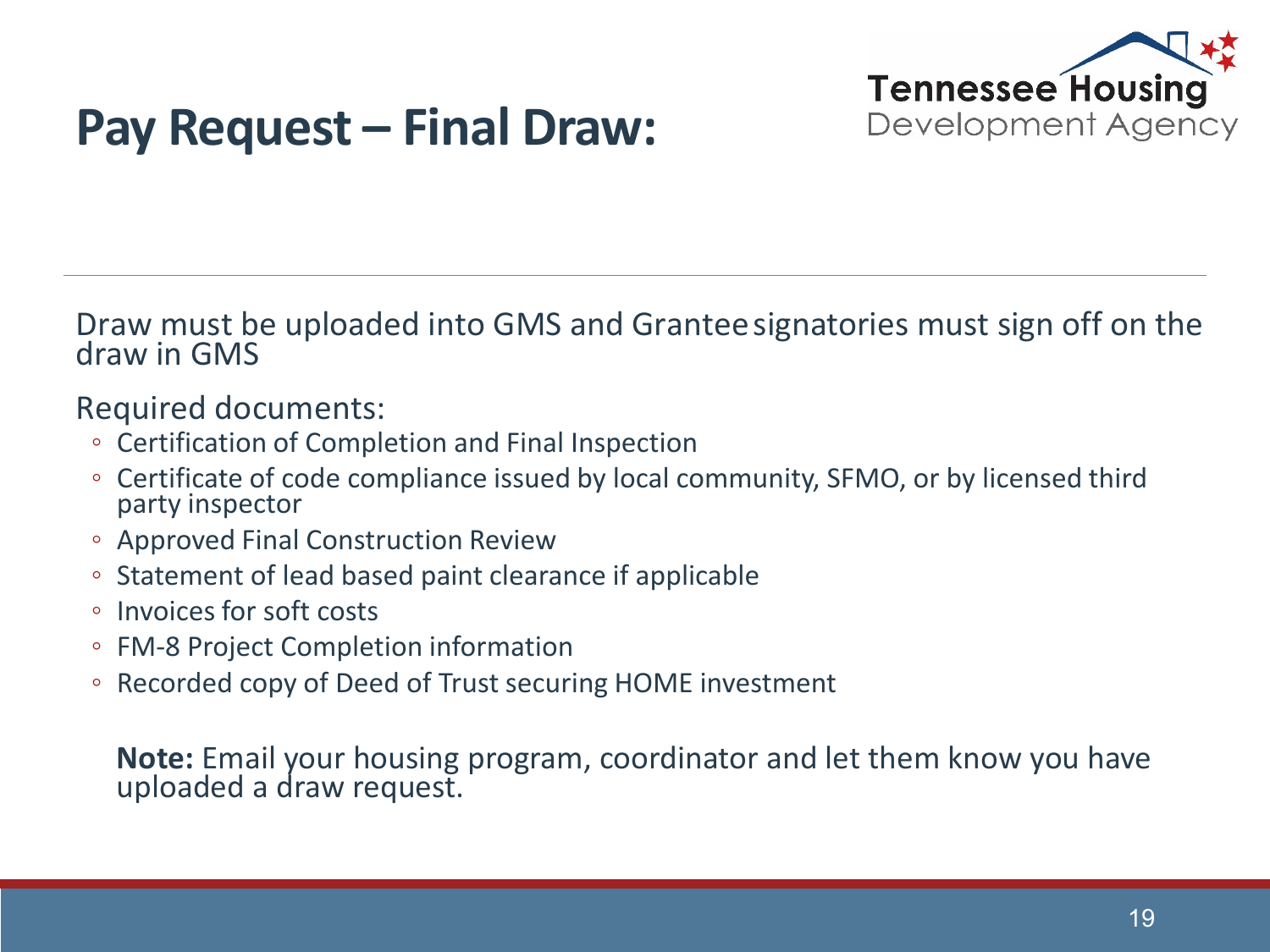

# **Pay Requests – Administration:**

Submit separately from project draws.

Required documents:

- Request for Payment with two authorized signatures
- Invoice from Program Administrator

Administrative funds must be drawn down in proportion to the expenditure of project funds with exception of the initial 10% grant start-up draw. The initial admin draw must be covered by projects expenses before additional admin draws will be allowed.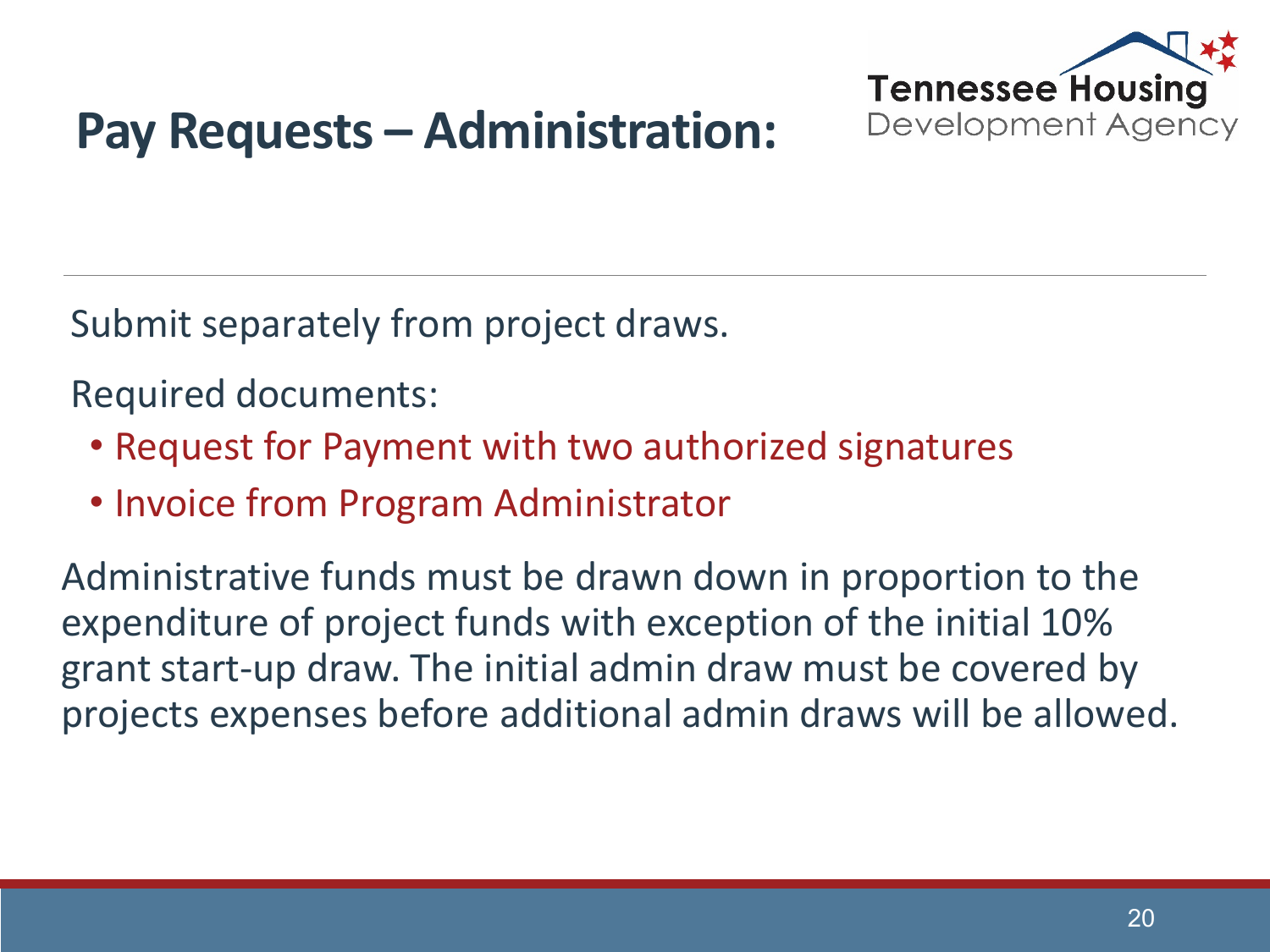

### **Reconstruction:**

The intent of a reconstruction activity is to provide assistance to homeowners who might not otherwise be helped due to the prohibited cost of rehabilitating their existing home.

- The Grantee **must** provide methodology and calculations used to determine if the property rehabilitation will exceed 75% of the after rehab value.
- For **all** homeowner rehabilitation activities, the value of the HOME assisted property after rehabilitation **must not** exceed **95 percent** of the median purchase price for the area. (Certified on FM-3)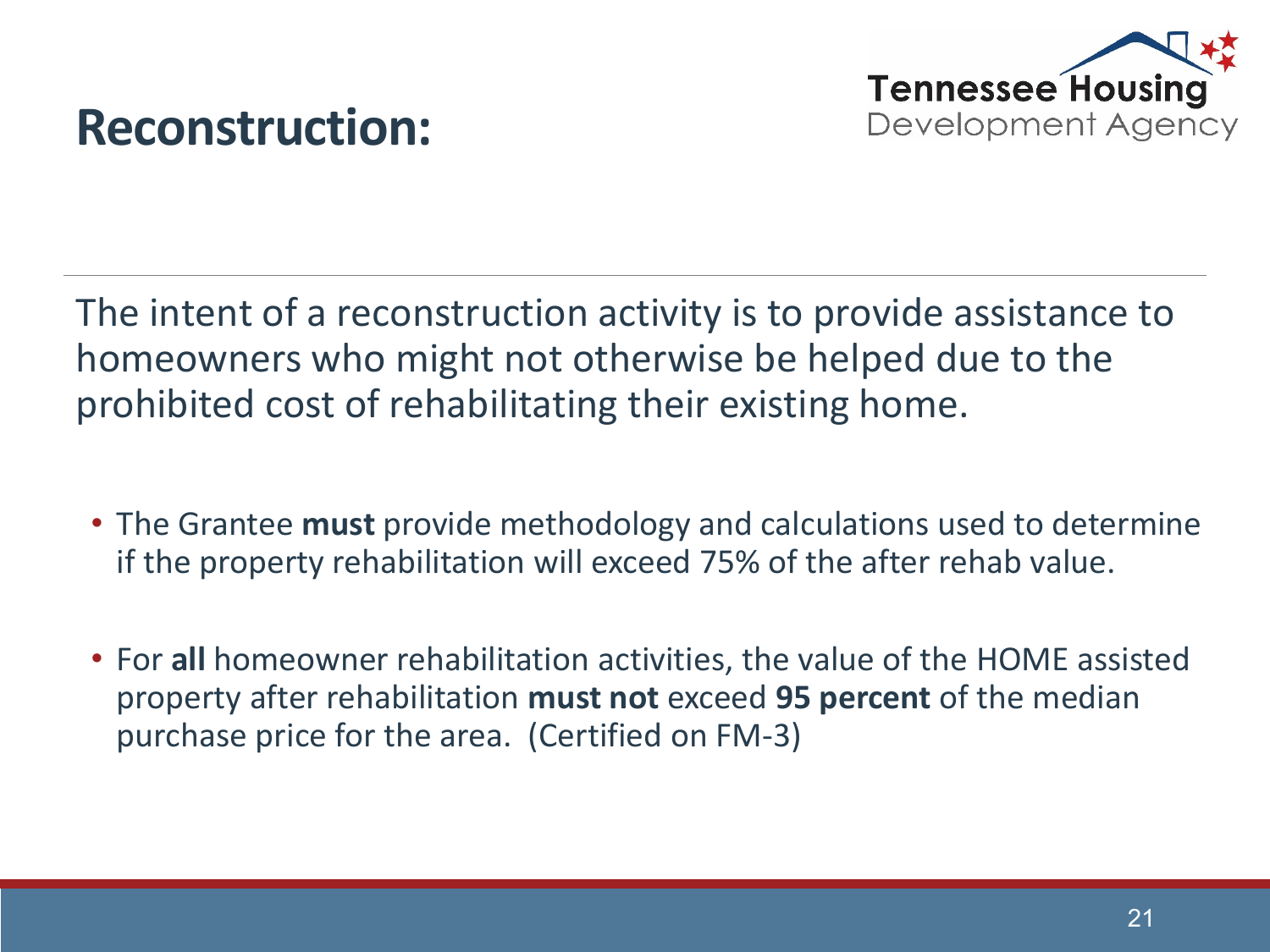

### **After Rehab Value:**

• For all homeowner rehabilitation activities, the value of the HOME assisted property after rehabilitation must not exceed **95** percent of the median purchase price for the area.

#### • *Acceptable Methods:*

- *Official Appraisal with as built/after rehab value opinion by the appraiser*
- *Average of latest sale price of 3 comparable properties in same neighborhood or area sold in the last 12 months using data from MLS; Zillow or other reliable source*
- *Total Market Value from the Real estate Assessment Data Website*

[http://www.assessment.cot.tn.gov/RE\\_Assessment/](http://www.assessment.cot.tn.gov/RE_Assessment/)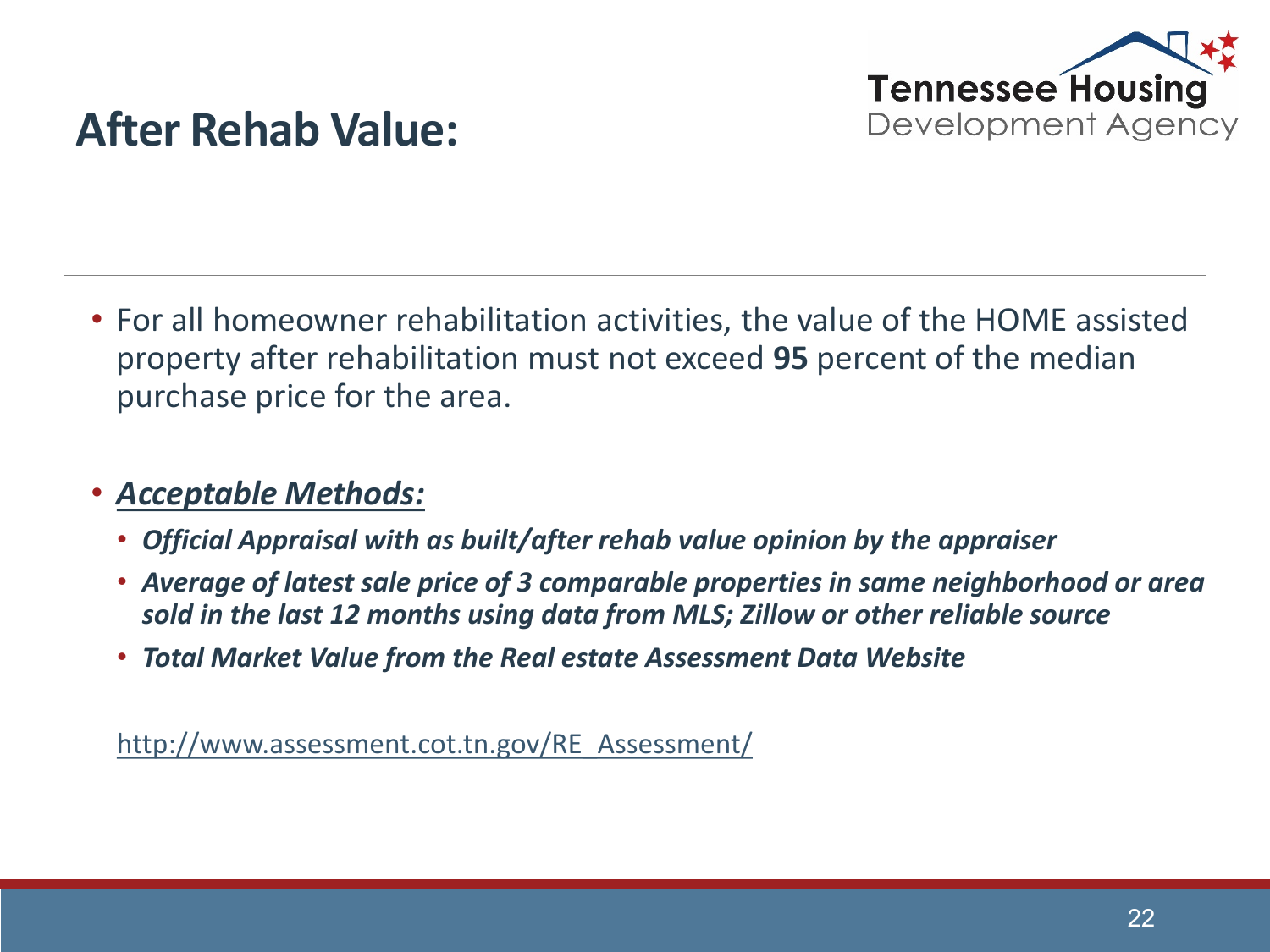

### **Homeowner Requirements:**

The property **must** be the homeowner's **principal residence** and they must have resided in the property **for at least 1 year** prior to receiving HOME-assistance.

#### *Declaration of homeowners insurance or Builders Risk Policy required and supporting documentation must be submitted during project set up*

The household must qualify as low-income – 80% of AMI or less

- Income is determined at time of application
- Income must be re-verified if income verification at initial application was done more than 6 months prior to entering into rehab contract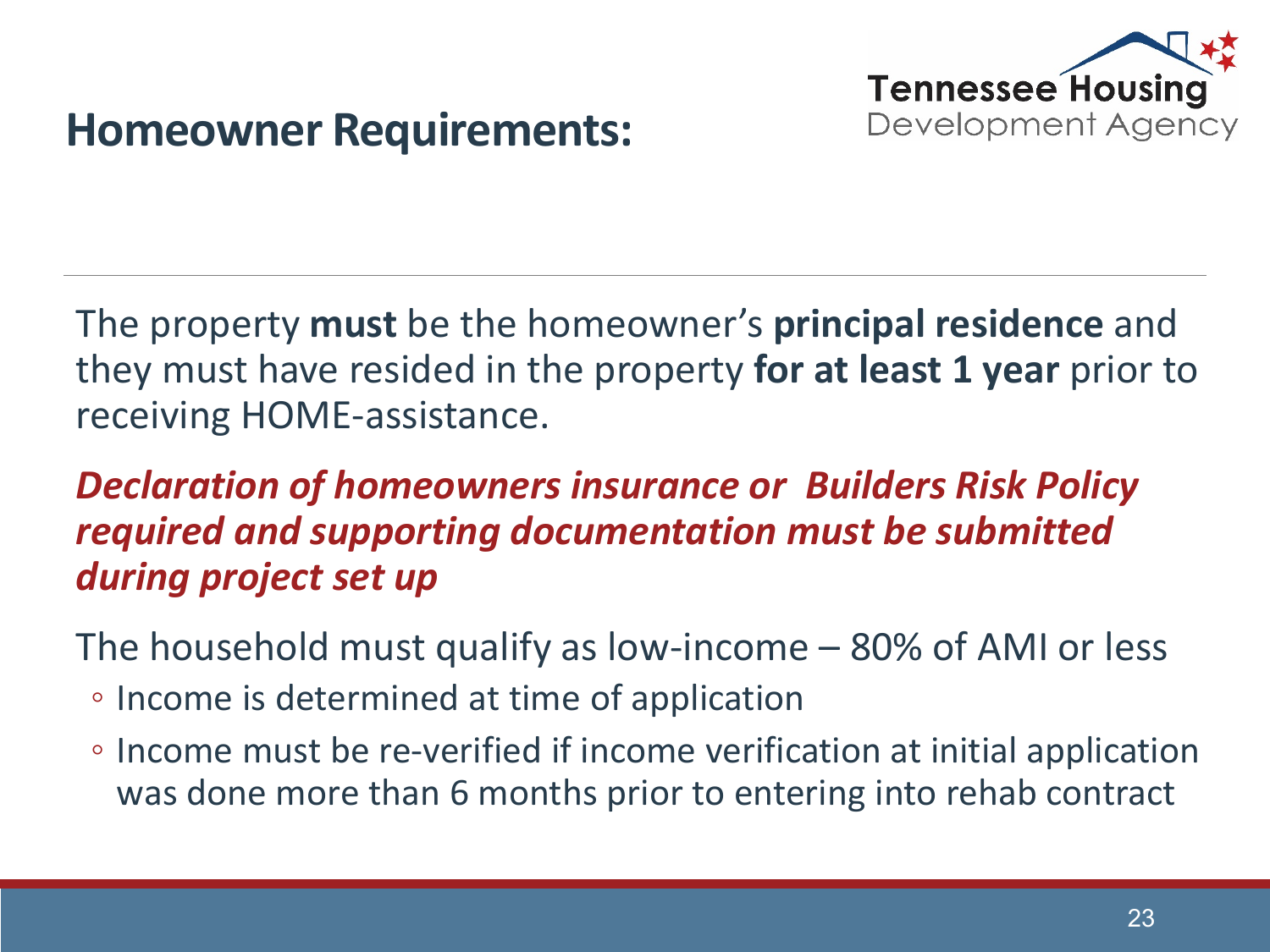

# **Ownership Interest:**

Home Ownership interest must be documented with a warranty deed demonstrating Fee simple title to the property in the beneficiaries name; OR

99-year leasehold in the beneficiaries name ; OR

Inherited property with multiple owners not all residing in the housing;

OR

Life estate

AND

No restrictions or encumbrances that would unduly restrict the good and marketable nature of the ownership interest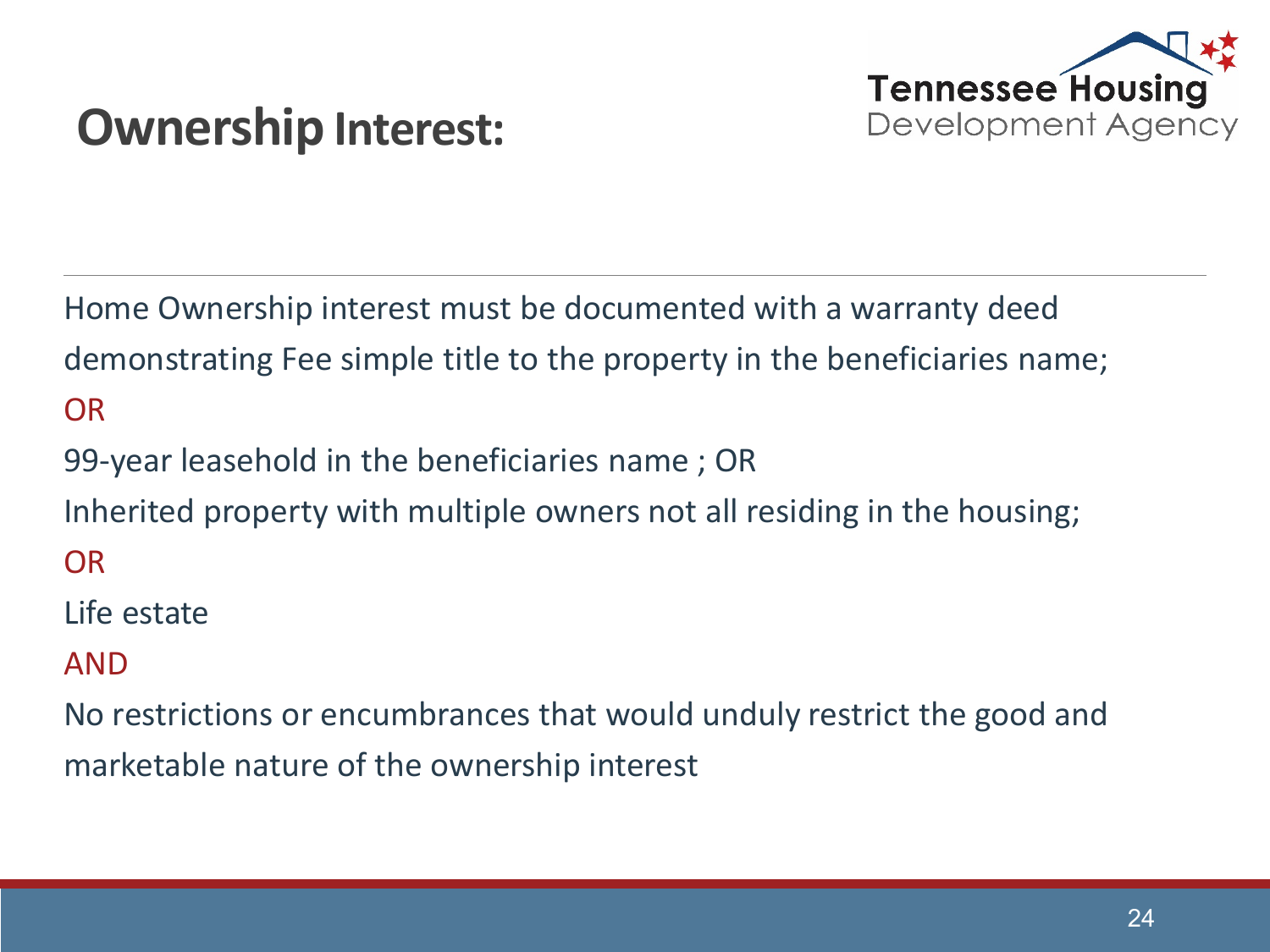

# **Ownership Interest:**

#### **Inherited Property with Multiple Owners**

- The **owner-occupant** must be low income;
- Occupy the house as his or her principal residence; and
- Pays all the costs associated with ownership and maintenance of the housing.

Note: All owners would have to be a party to the grant note and deed of trust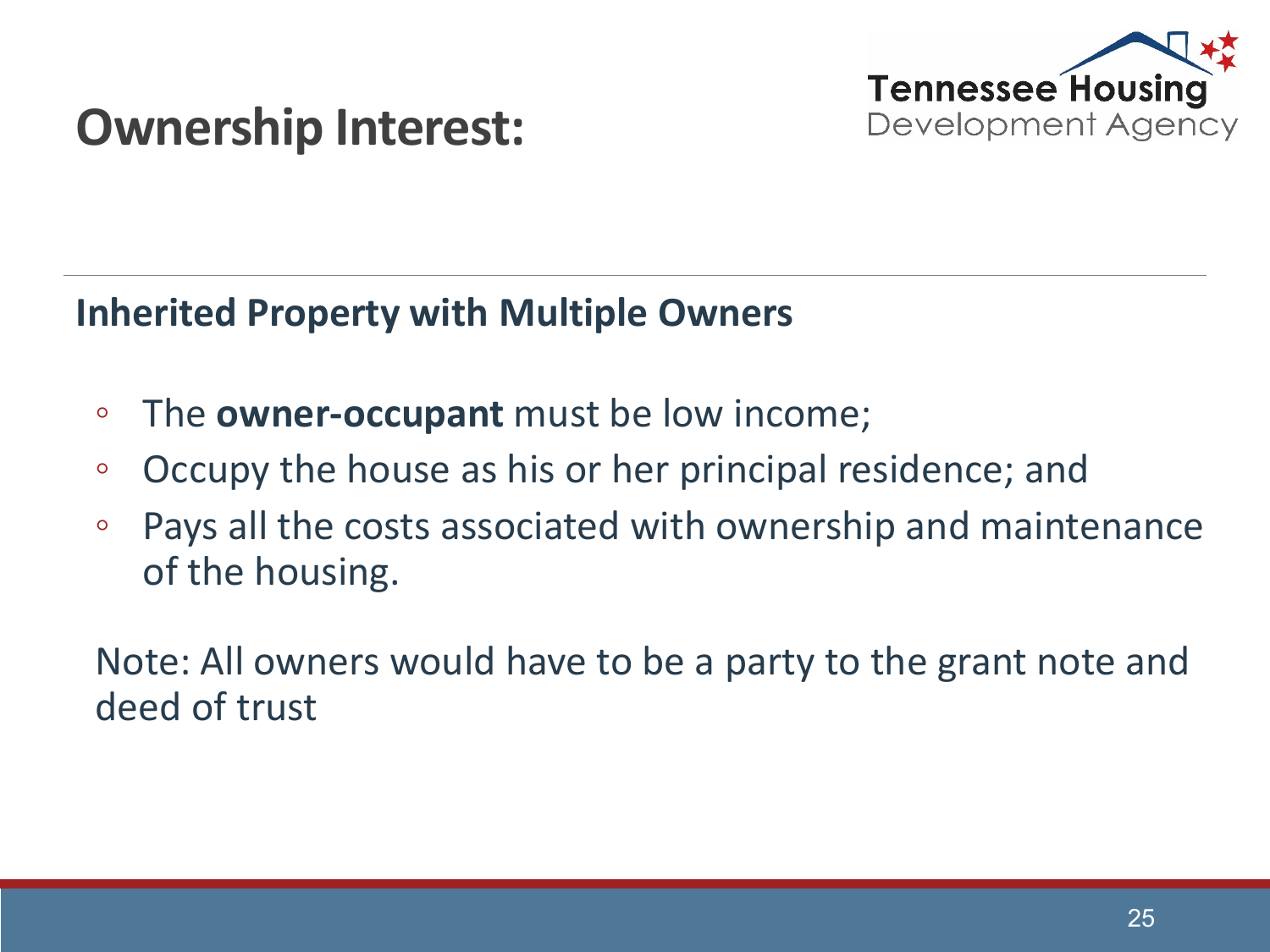

### **Ownership Interest:**

#### **Life Estate**

- The person with the life estate has the right to live in the housing for the remainder of his or her life and does not pay rent.
- The person holding the life estate must be low-income; and
- Occupies the housing as his or her principal residence.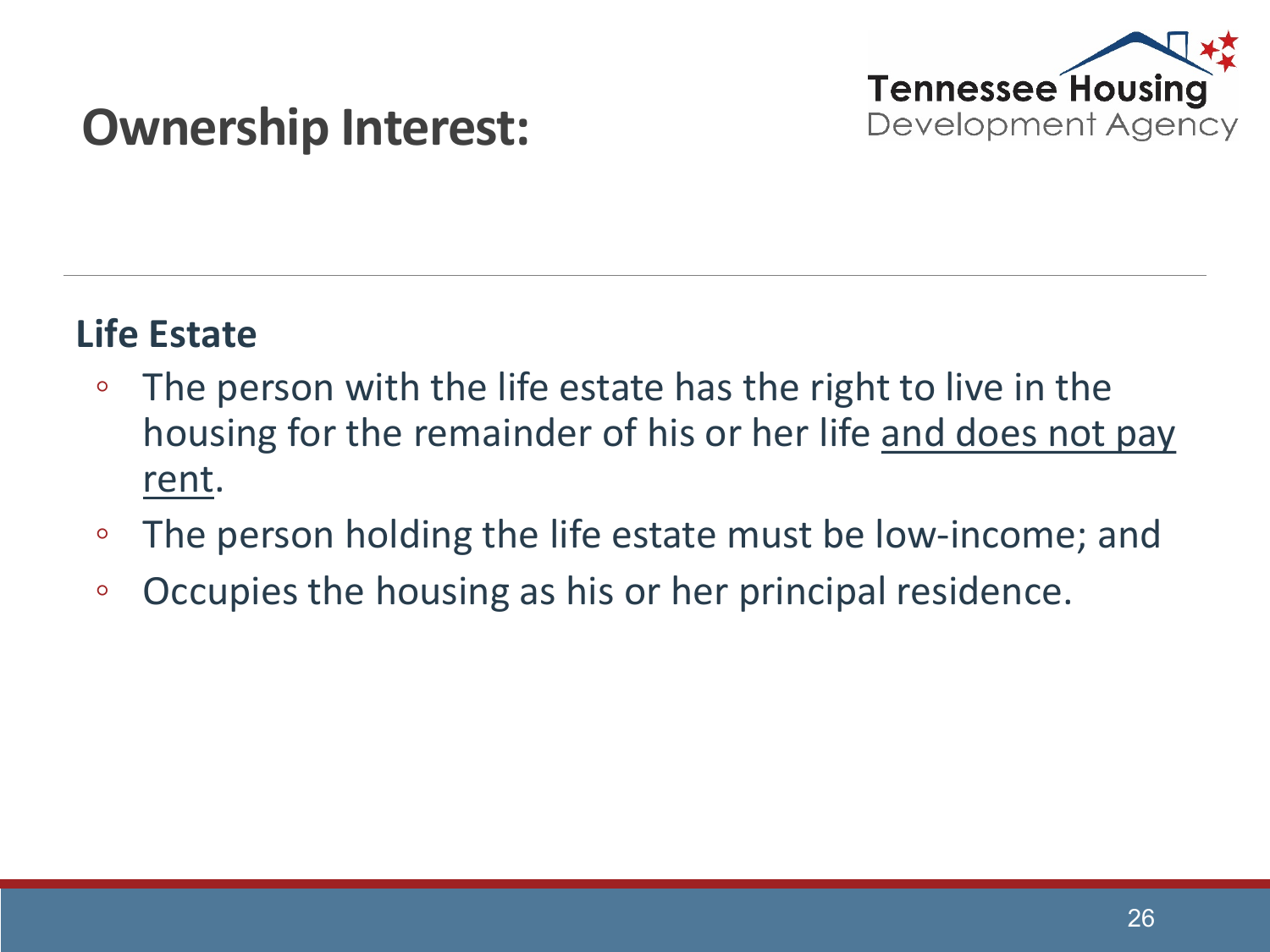

### **Property Requirements:**

HOME grantee determines eligible property types as part of their policies and procedures:

- o Single Family Dwelling
- Condominium unit or townhouse
- Mobile Home
- $\circ$  The maximum after-rehabilitation value of the property cannot exceed 95% of the area median sales price. *The after–rehabilitation value must be established prior to start of rehab work and the HO-22 submitted with the project set-up packet*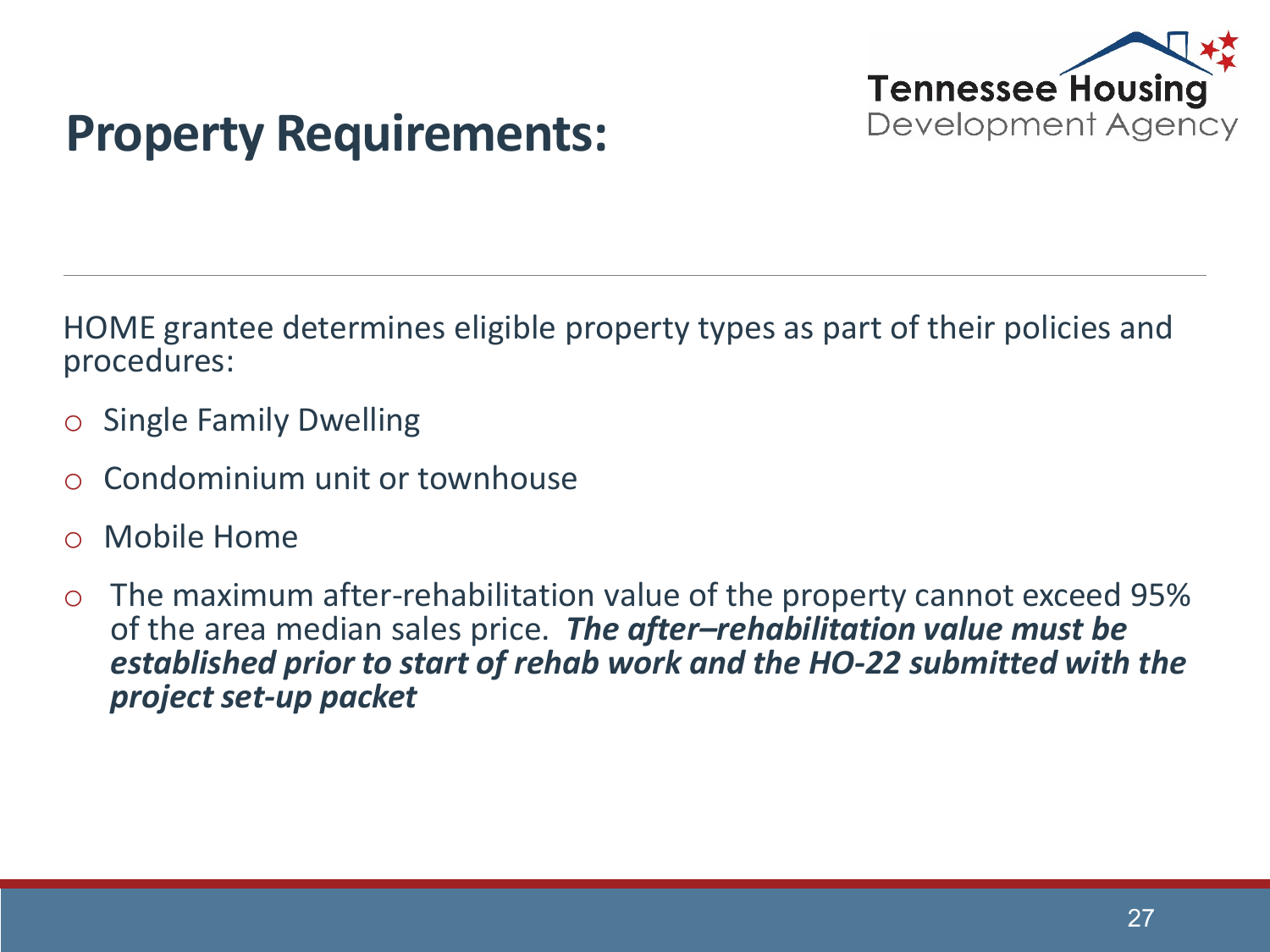



When rehabilitation work is complete, the entire structure must meet the **building code in force** for that location;

or

the applicable State adopted edition of the International Code and THDA Design Standards for Rehabilitation.

*NOTE: This does not mean the entire house must meet the current building code. Structures and systems that were compliant at the time of installation and are still safe and serviceable will meet the existing building code.*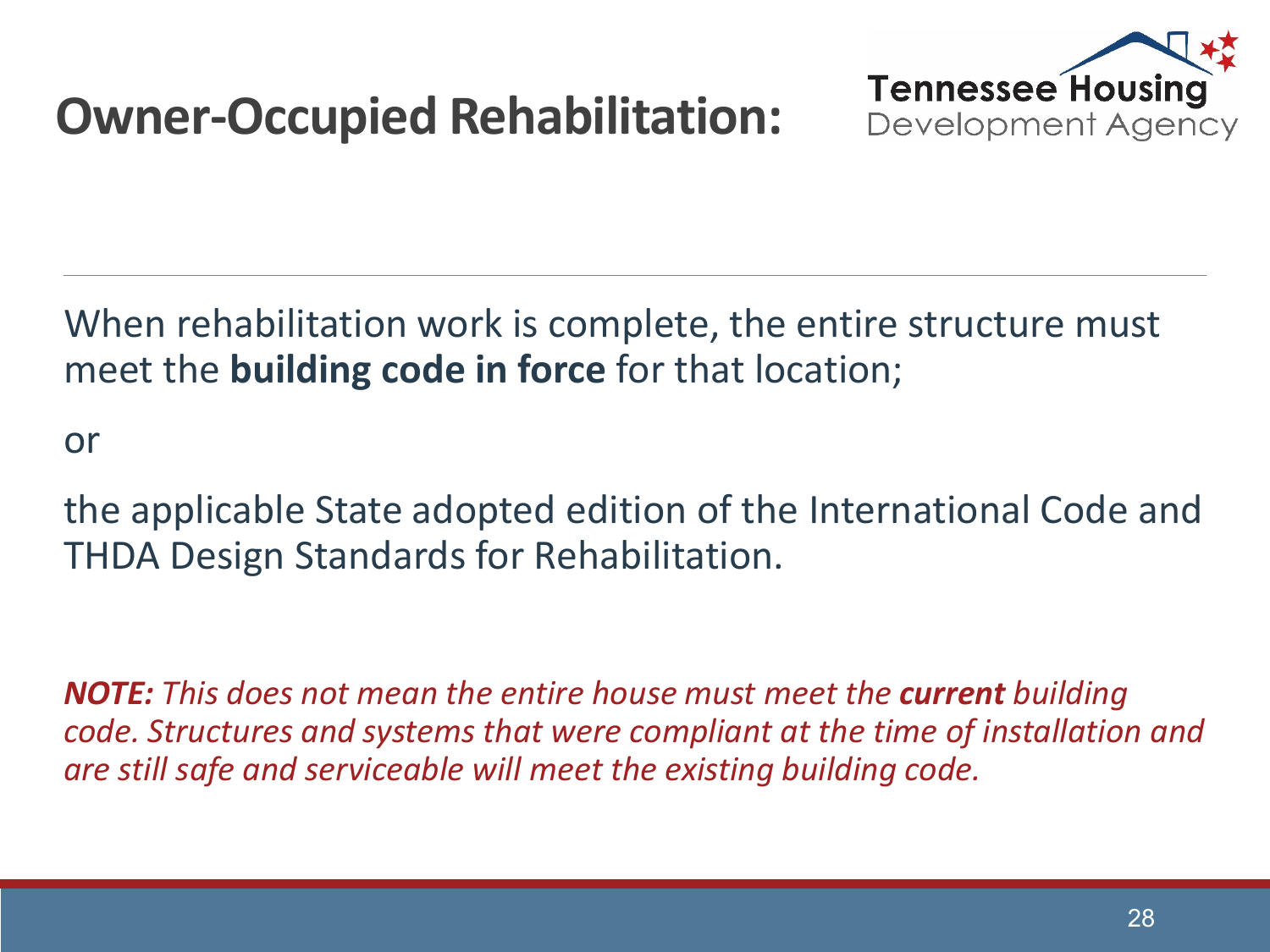

# **Eligible Costs:**

**Actual Construction Hard Costs**

- To repair housing deficiencies that prohibit the unit from being code compliant
- To meet THDA Rehabilitation Standards and State adopted International Energy Conservation Code
- To remove deficiencies of major systems with less than 5 years of useful life
- To make the unit accessible to an individual with a physical disability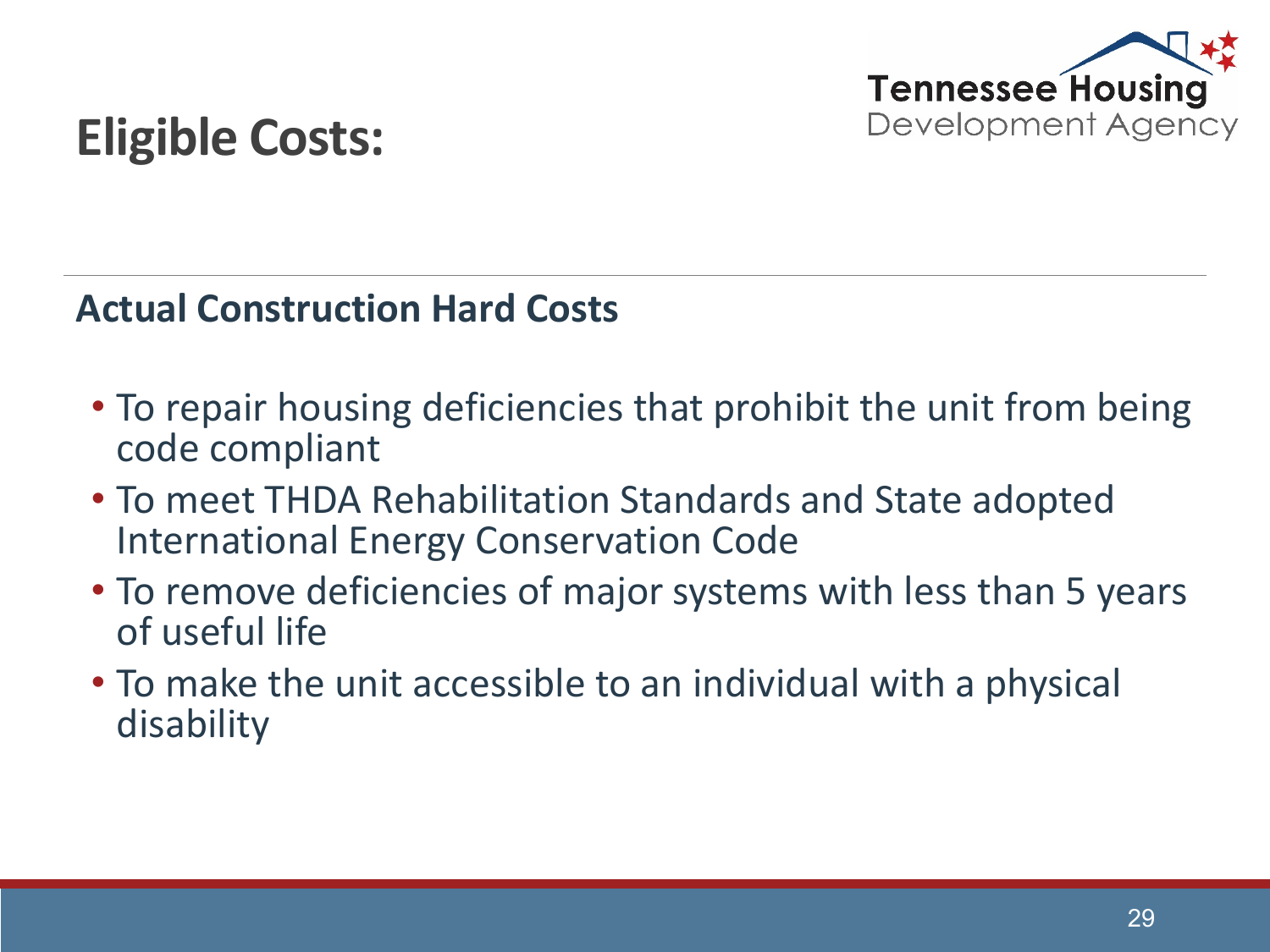

# **Eligible Costs:**

**Soft Costs (Project Delivery Costs)**

- Preparation of plans, specs and Engineering
- Costs for work write-ups and property reviews are a maximum of \$2,500 based on an RFQ procurement.
- Costs for energy audits
- Costs for lead-based paint risk assessments and clearance testing
- Costs for termite inspection or letter
- Costs for temporary relocation/storage
- Cost of Builders Risk insurance policy
- **All Soft costs count toward HOME subsidy limit**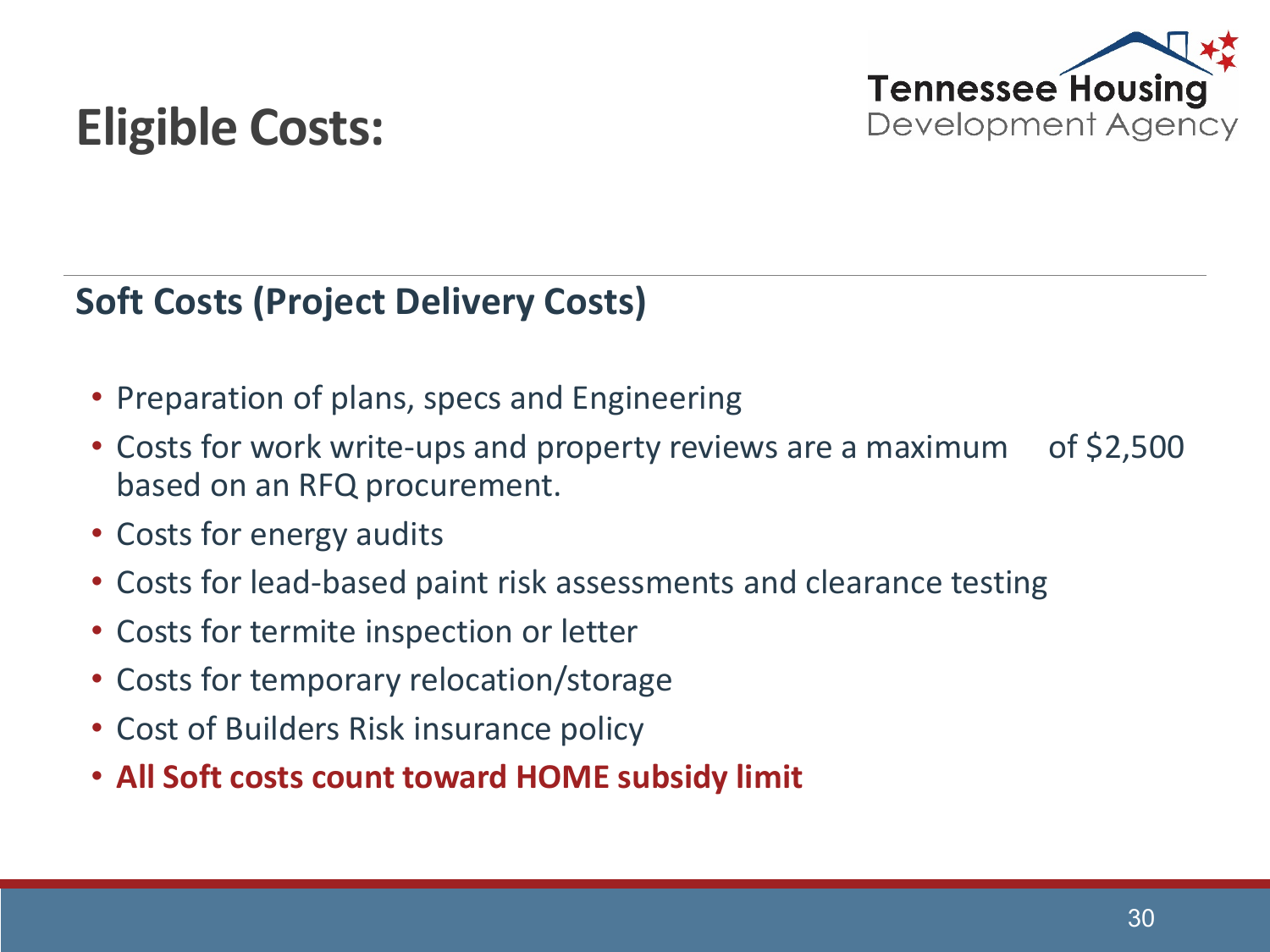

# **Eligible Costs:**

**General Property Improvements**

- Costs not related to code compliance but required improvements necessary to meet THDA Design Standards
- May include work: (subject to THDA approval)
	- To improve visitability
	- To improve security lighting
	- To improve energy efficiency
	- Improvements to meet ADA requirements
	- Aesthetic improvements as approved by THDA to improve the overall condition of the property.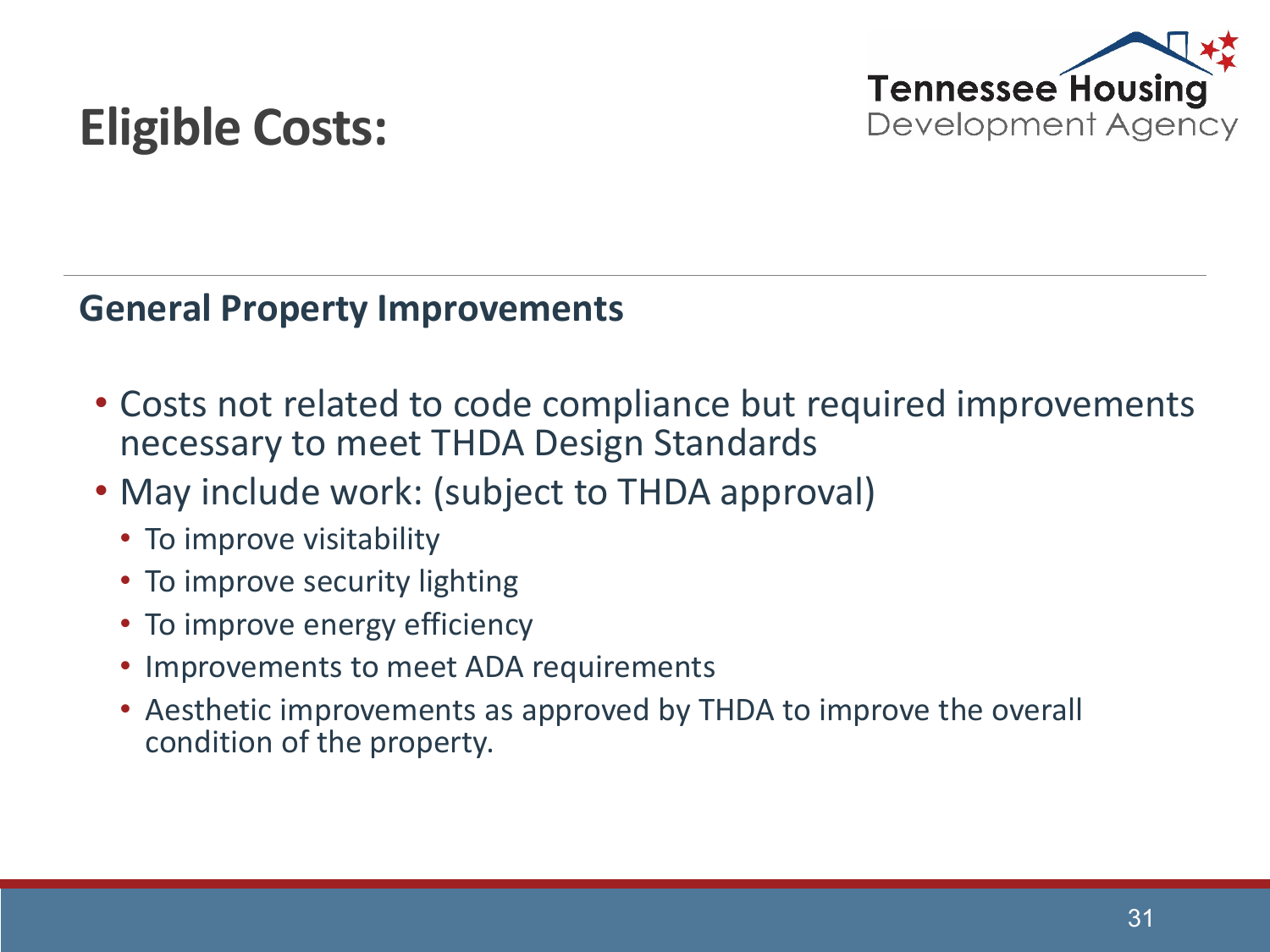

#### **HOME funds may pay for moving expenses and temporary living arrangements.**

- Uniform Relocation Assistance (URA) is not applicable to households temporarily, but voluntarily, displaced during homeowner rehabilitation.
- This benefit must be available to all applicants and included in the Policies and Procedures.
- Actual receipts for rent or storage charges must be submitted for reimbursement as a project soft cost.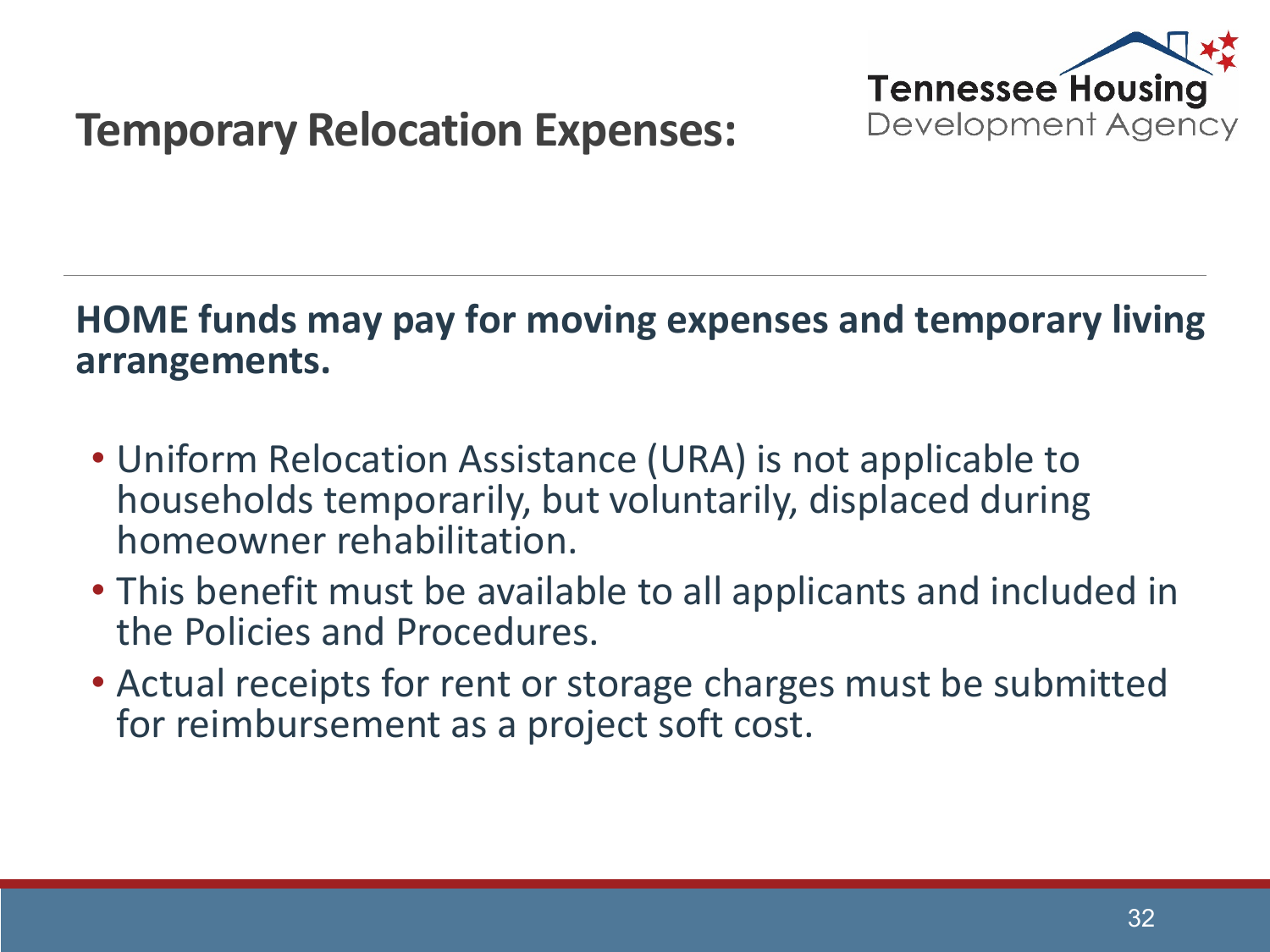

# **Income Eligibility:**

HOME funds must only benefit households at or below 80% of area median income using the HUD's Section 8 Income calculation methodology as adjusted for household size based on HUD's currently published HOME Income limits

See most current HUD Income Limits applicable for your county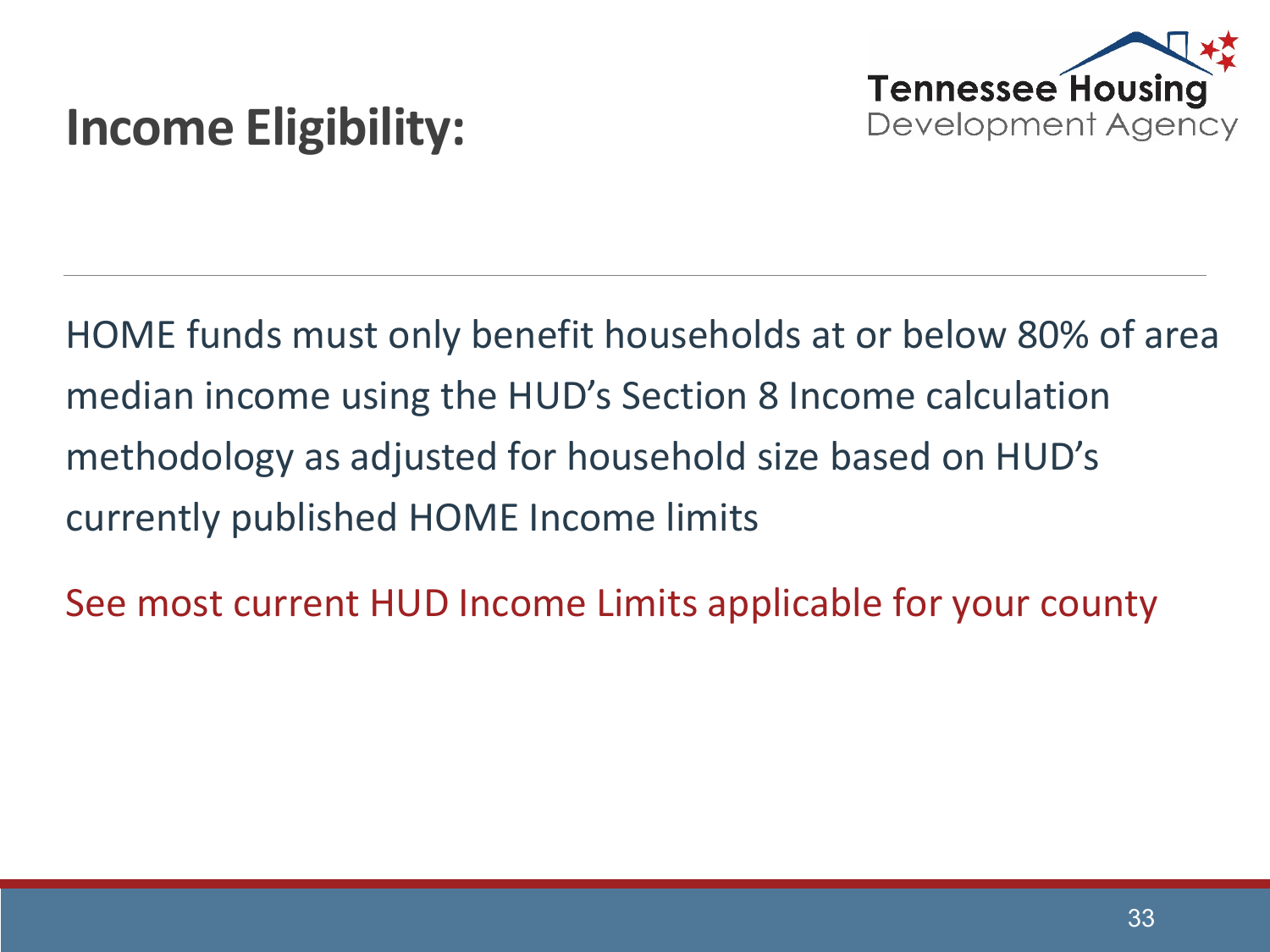

### **Income Determination:**

Although THDA uses the Section 8 Rental Assistance definition of income in its HOME program, **HOME** has a specific income limit posted. You can not use the Section 8 limits posted.

Gross annual income *anticipated* to be received by *all persons in the household* during the next 12 months.

Income includes assets

• See Chapter One of the HOME Manual for how to determine income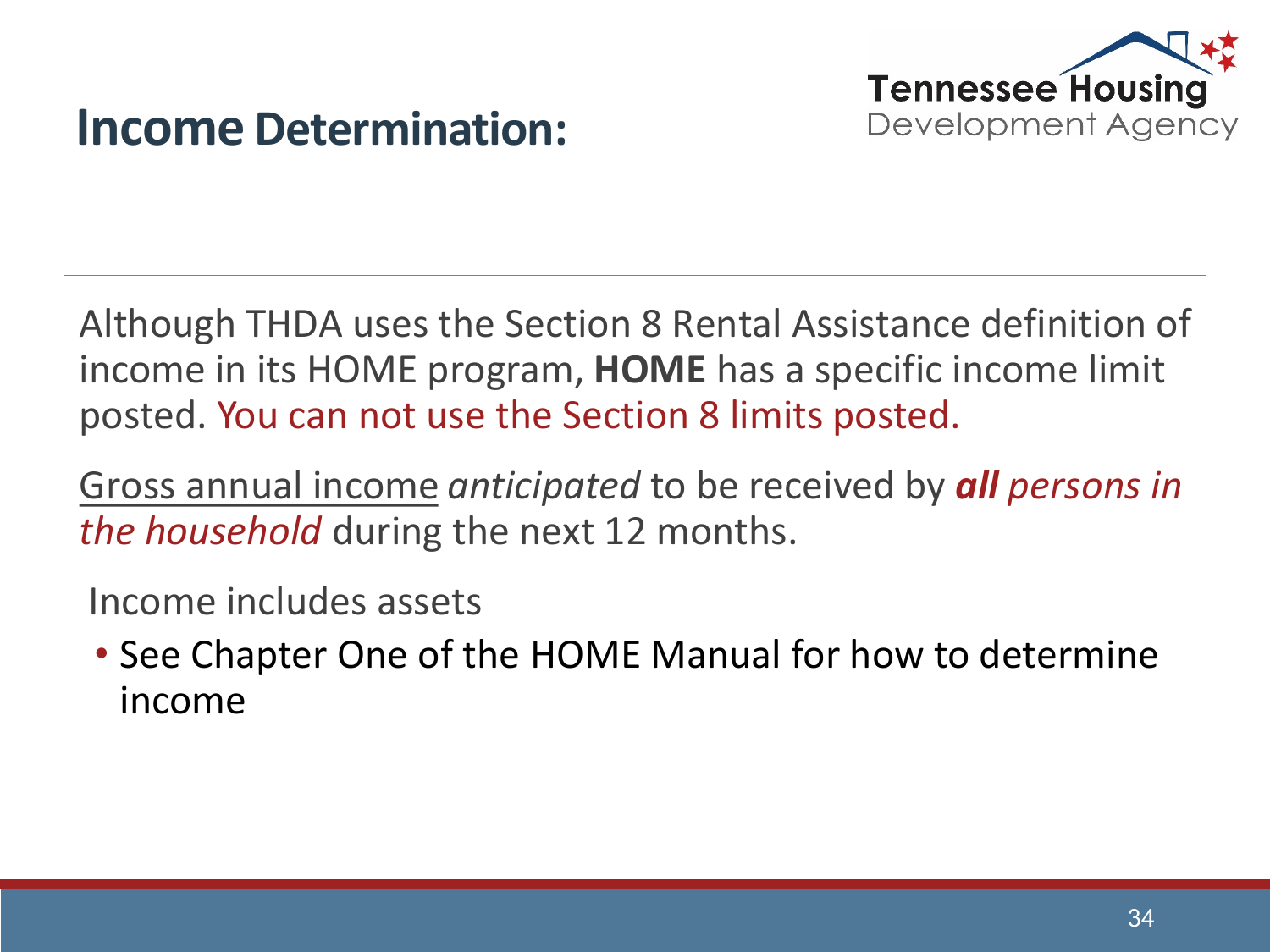

### **Income Determination:**

#### **Income must be verified before assistance is provided**

Must examine a minimum of **2 months** of source documentation for all persons in the household.

Documentation of income verification and how the income was calculated must be maintained in the project file

Household income **must** be re-verified if HOME assistance is not provided within 6 months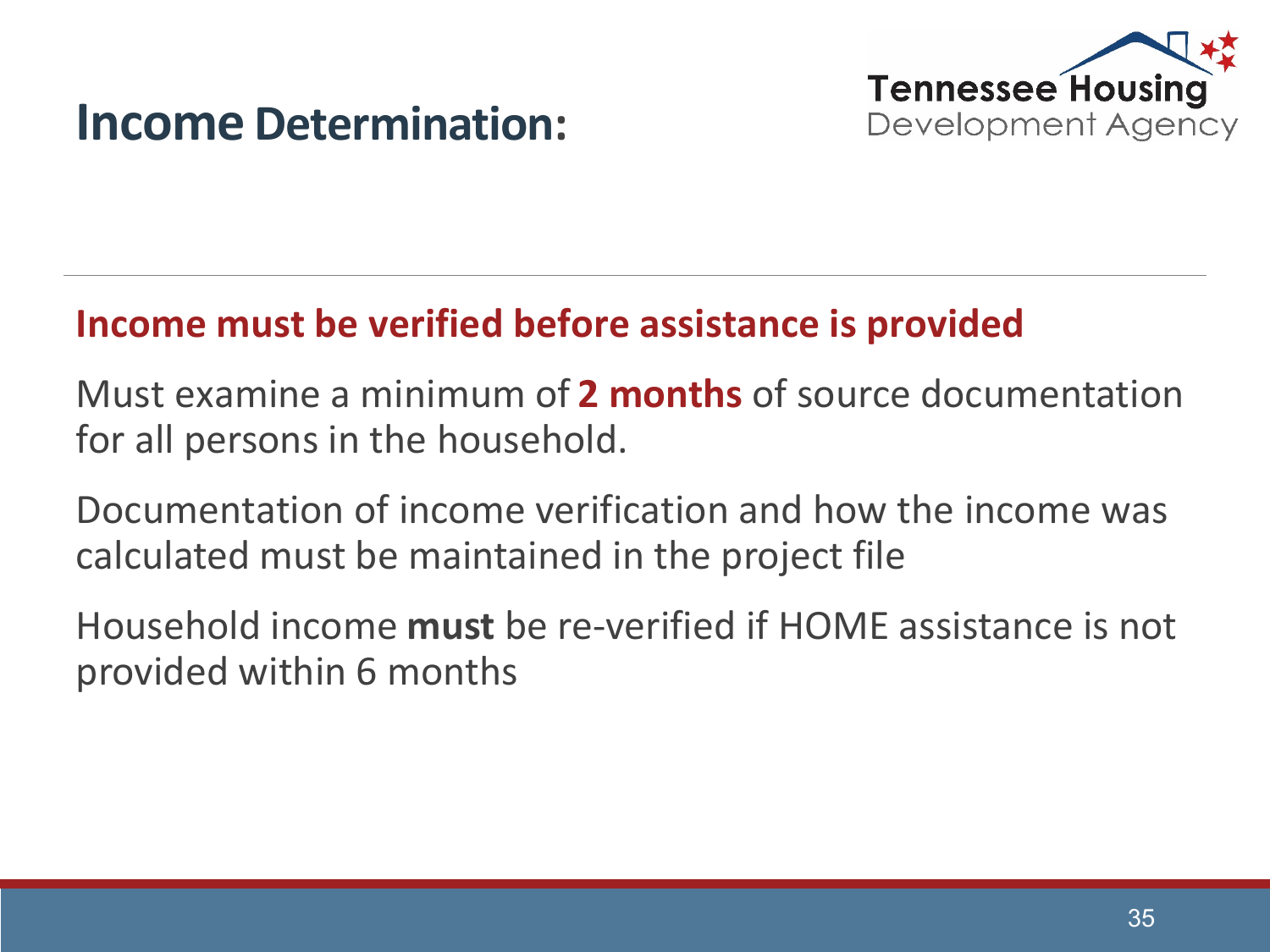### **Income Determination:**



#### **Acceptable source documents may include:**

- Wage statement for the past 2 months
- Interest statements
- Unemployment compensation statements
- 3<sup>rd</sup> party verification from employer, bank, etc.
- Self-certification is an acceptable form of income verification, *if no other source(s) are possible*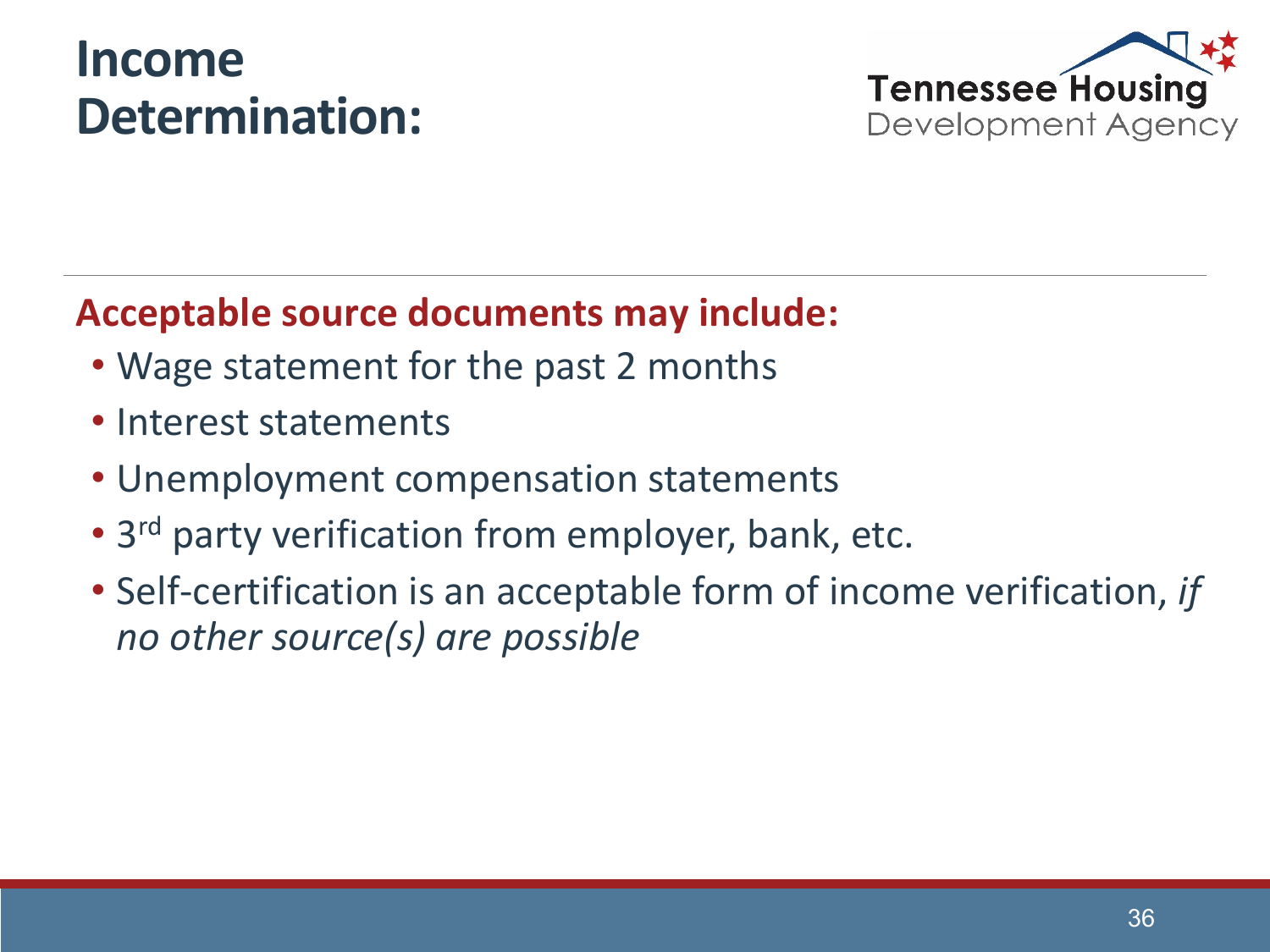

# **Codes:**

**All** construction shall comply with applicable federal, state, county, and local codes, planning and zoning requirements, local authorities' rules and regulations. Federal regulations which may pertain to any specific project such as the Fair Housing Amendment Act of 1988, Section 504 of the Rehabilitation Act of 1973 and Americans with Disabilities Act of 2010, as amended, also apply.

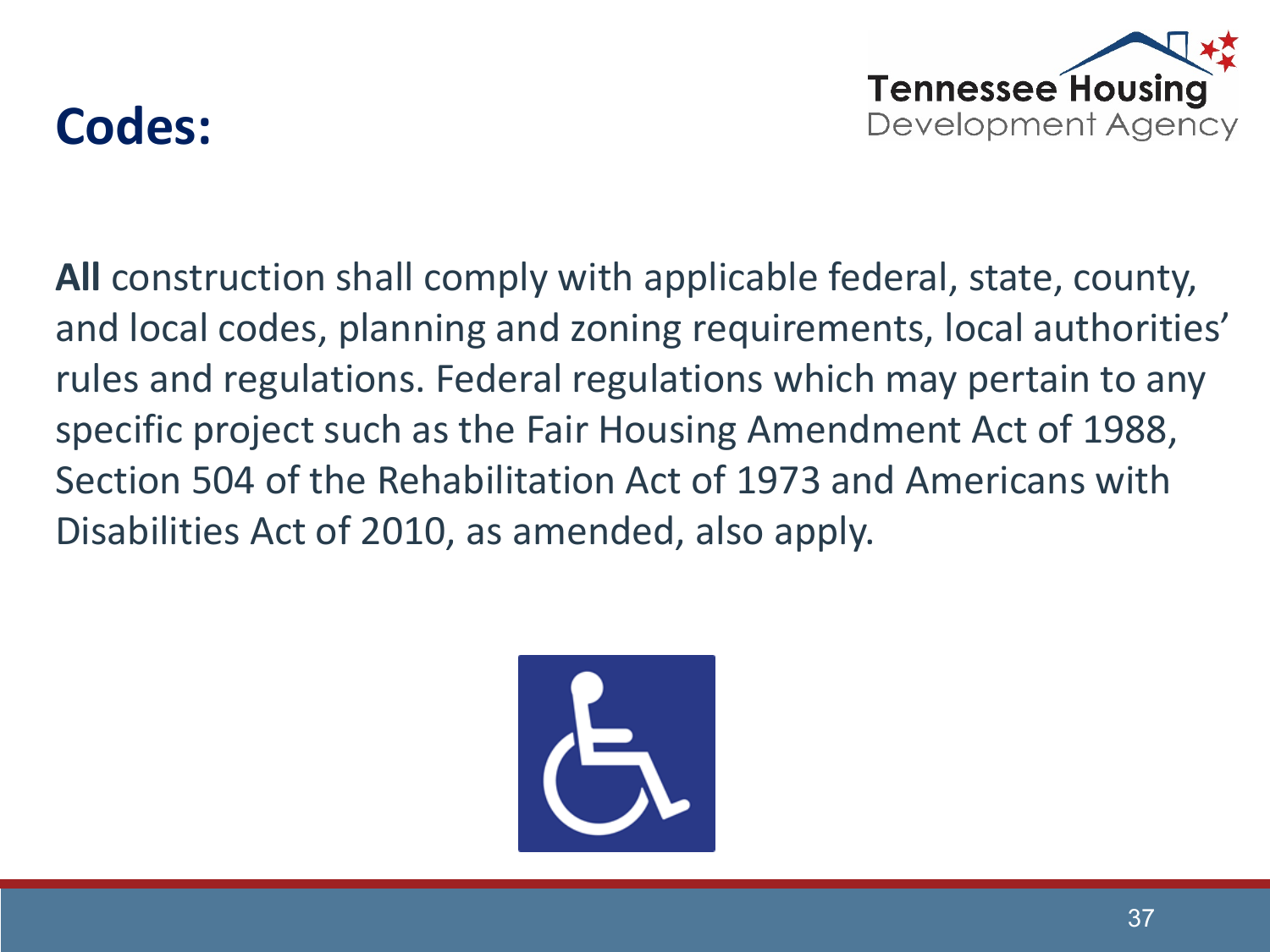

### **Absence of Local Codes:**

In the absence of local codes, the Tennessee State adopted ICC codes and the Existing Building Code as published by the International Code Congress (ICC) and the Uniform Physical Condition Standards (a comprehensive list which can be found on the HUD.Gov website below) shall apply.

http://portal.hud.gov/hudportal/documents/huddoc?id=DOC\_26481.pdf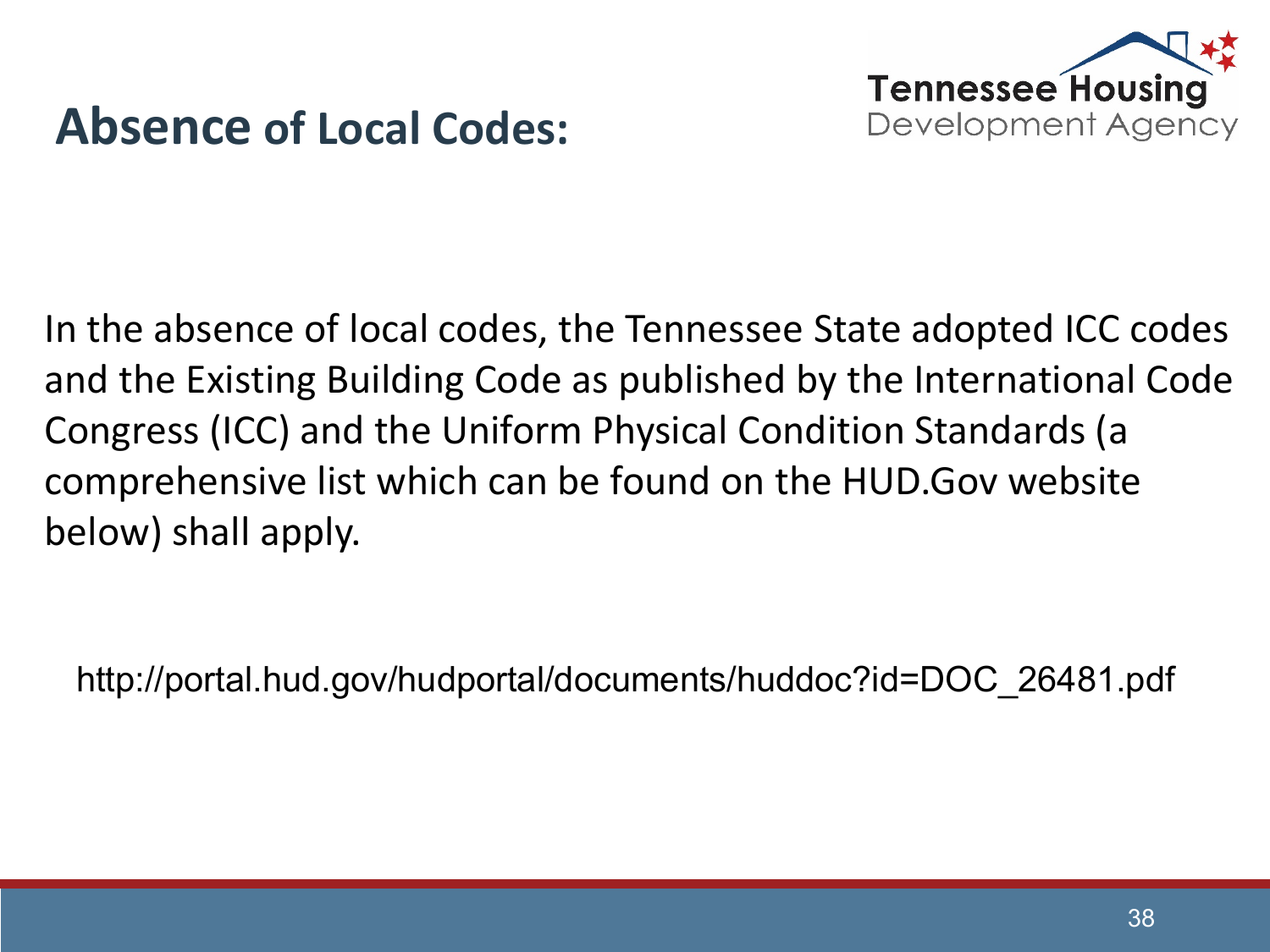

# **QUALITY REVIEWS:**

THDA will perform Quality Assurance Reviews by requiring an **Approved, Qualified Rehab Coordinator**, and a Certified Codes Inspector on each job.

THDA will also desk monitor each project and visit sites as we feel appropriate to assure that we continue to meet the federal standard.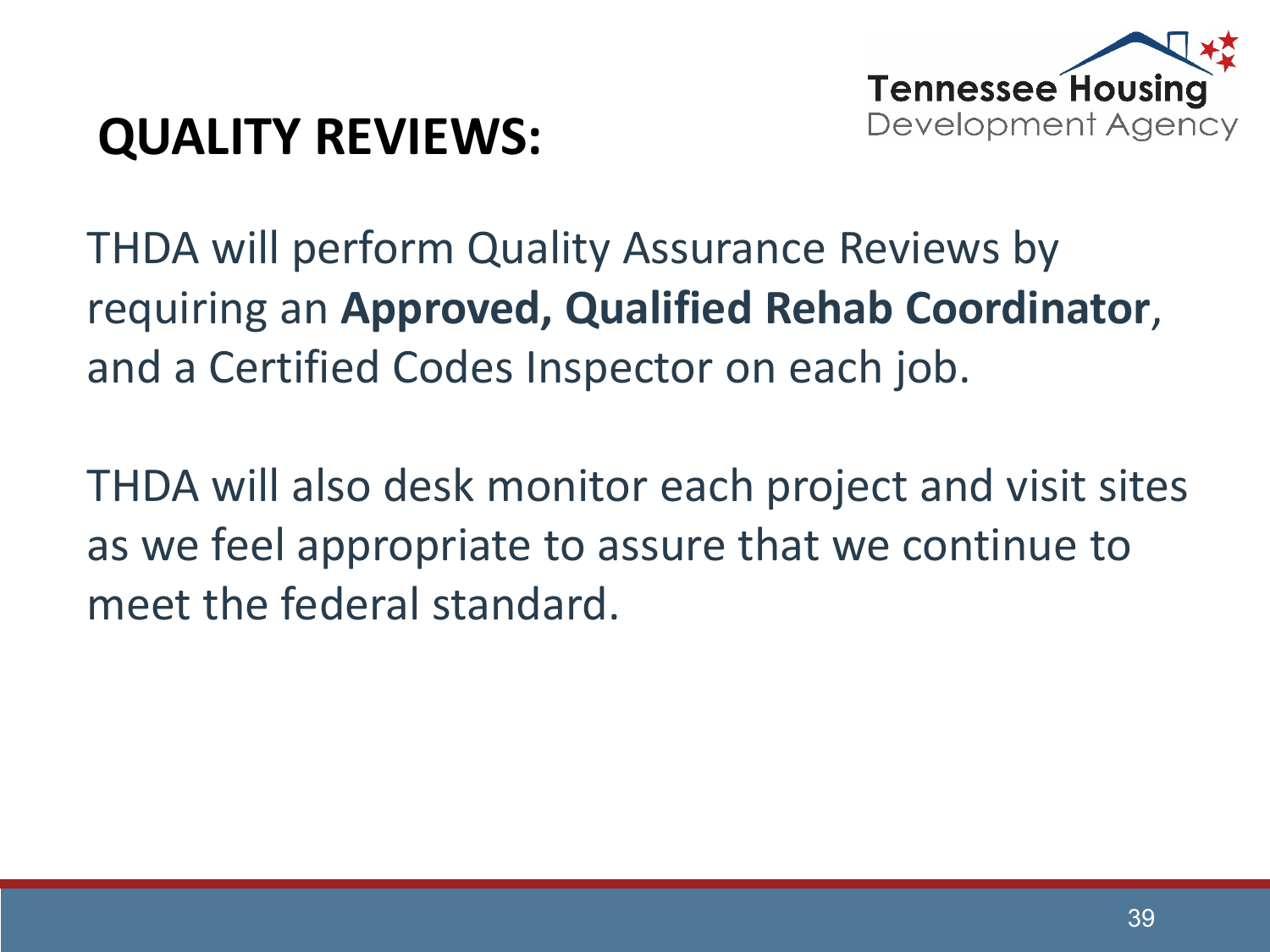

### **DEFINITIONS:**

**Codes Inspector** – A State of Tennessee Certified Building Inspector whose license is current and in good standing with the State Fire Marshal's Office.

**Rehabilitation Coordinator** – Qualifications included but aren't limited to an adequate knowledge and background of residential construction, building codes, experience in cost estimation and be familiar with the HOME rules and processes. They must also have attended or reviewed the THDA Rehab Coordinator training. This position must be procured by the grantee.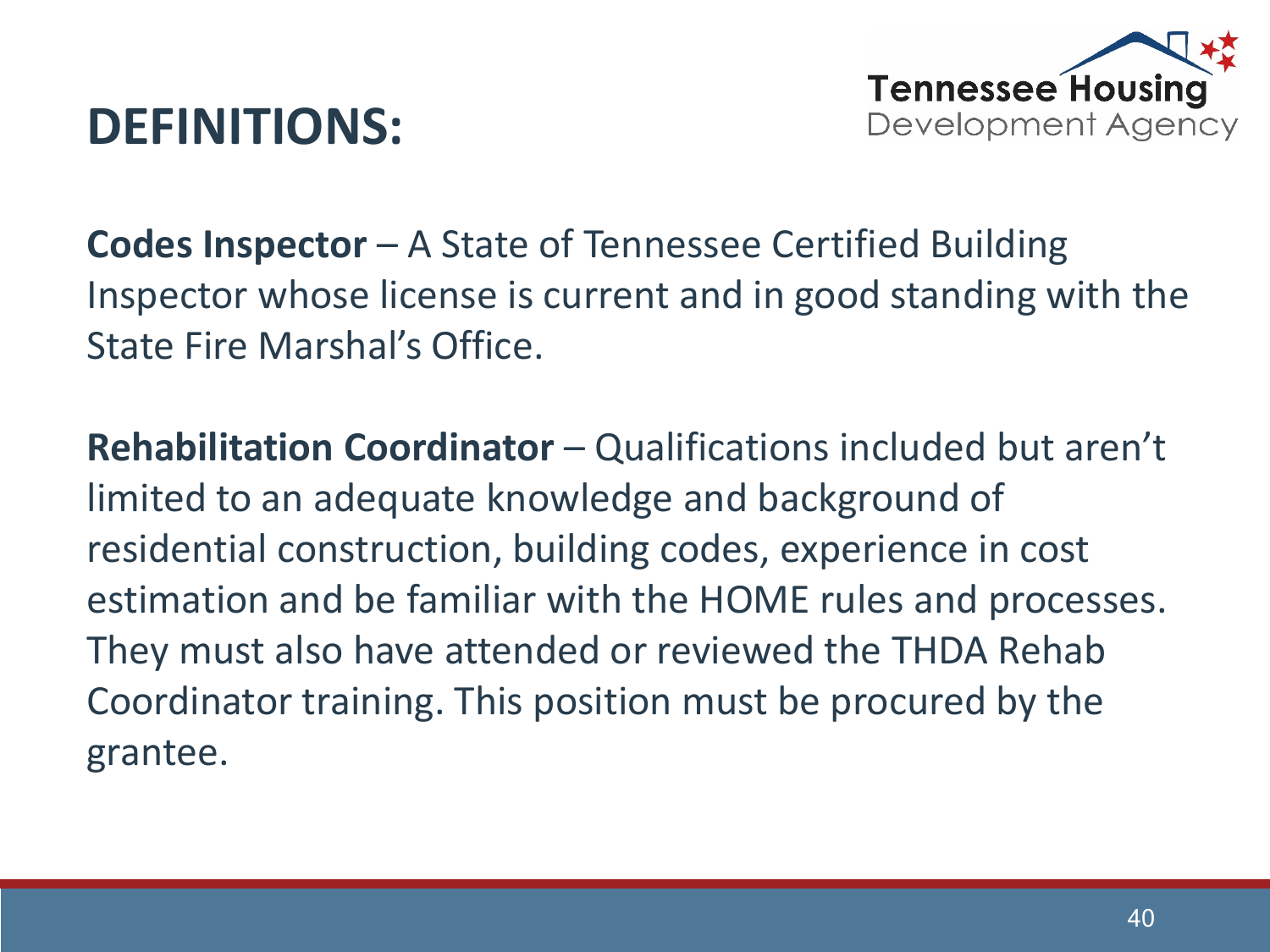

### **INSPECTIONS:**

**In areas where local codes do not exist:**

The State Fire Marshal's Office (SFMO) has agreed to cover these areas for the Code Compliance component of our program. If the local community does not issue permits you **MUST** obtain a permit from the SFMO **PRIOR** to starting any construction work.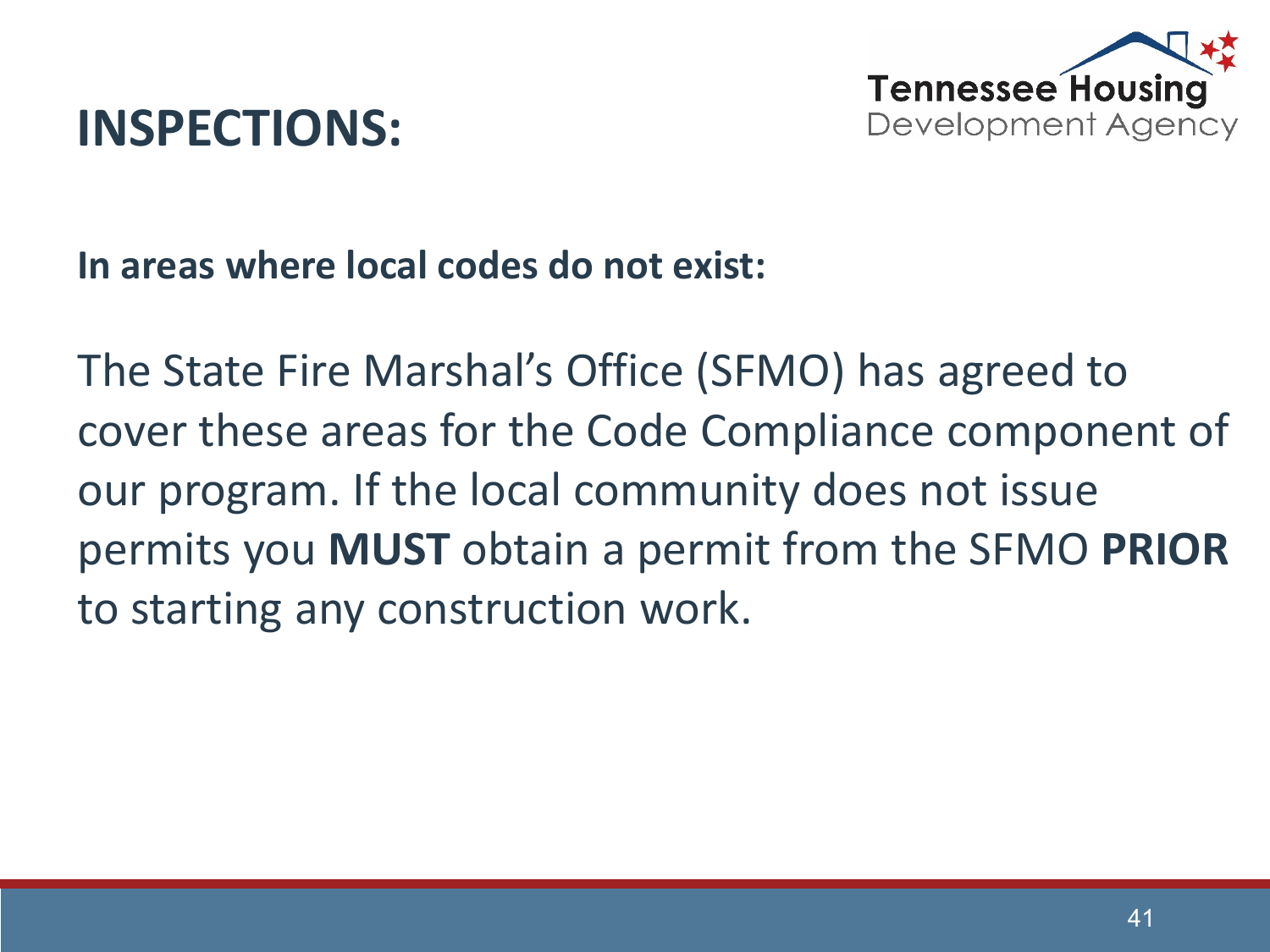

### **PERMITS:**

**All** construction shall require a permit. **All** construction shall also comply with applicable federal, state, county, and local codes, planning and zoning requirements, local authorities' rules and regulations.

**THDA requires that a permit be obtained by the licensed contractor for all levels of rehabilitation before performing any work.**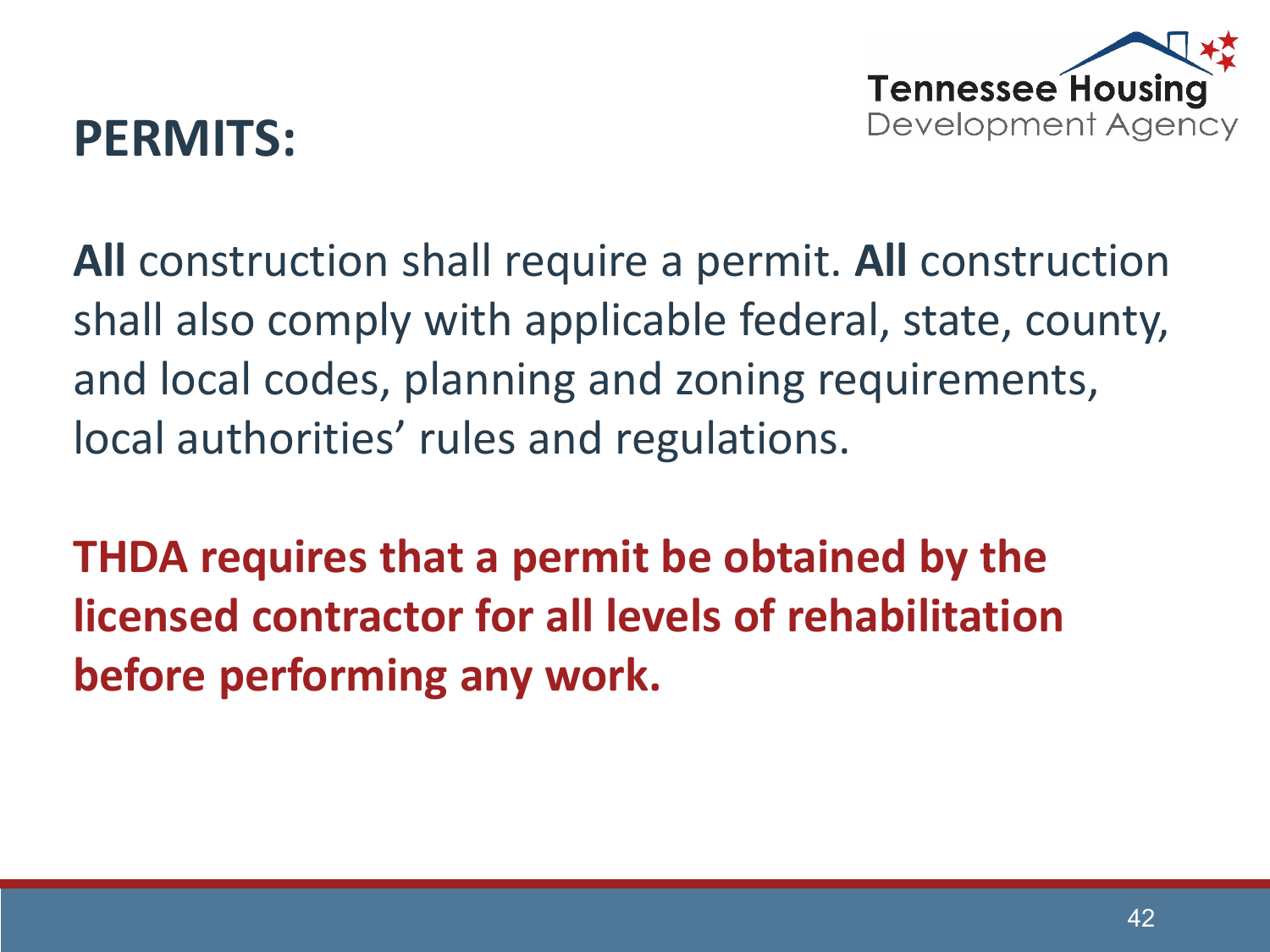

### **PERMITS:**

When the project has been bid, and a licensed general contractor has been awarded the work, but before actual work has begun, it is the responsibility of the **Rehab Coordinator** to obtain a copy of the Codes Permit or permits if multiple permits are required, for the file to show it was obtained by the contractor.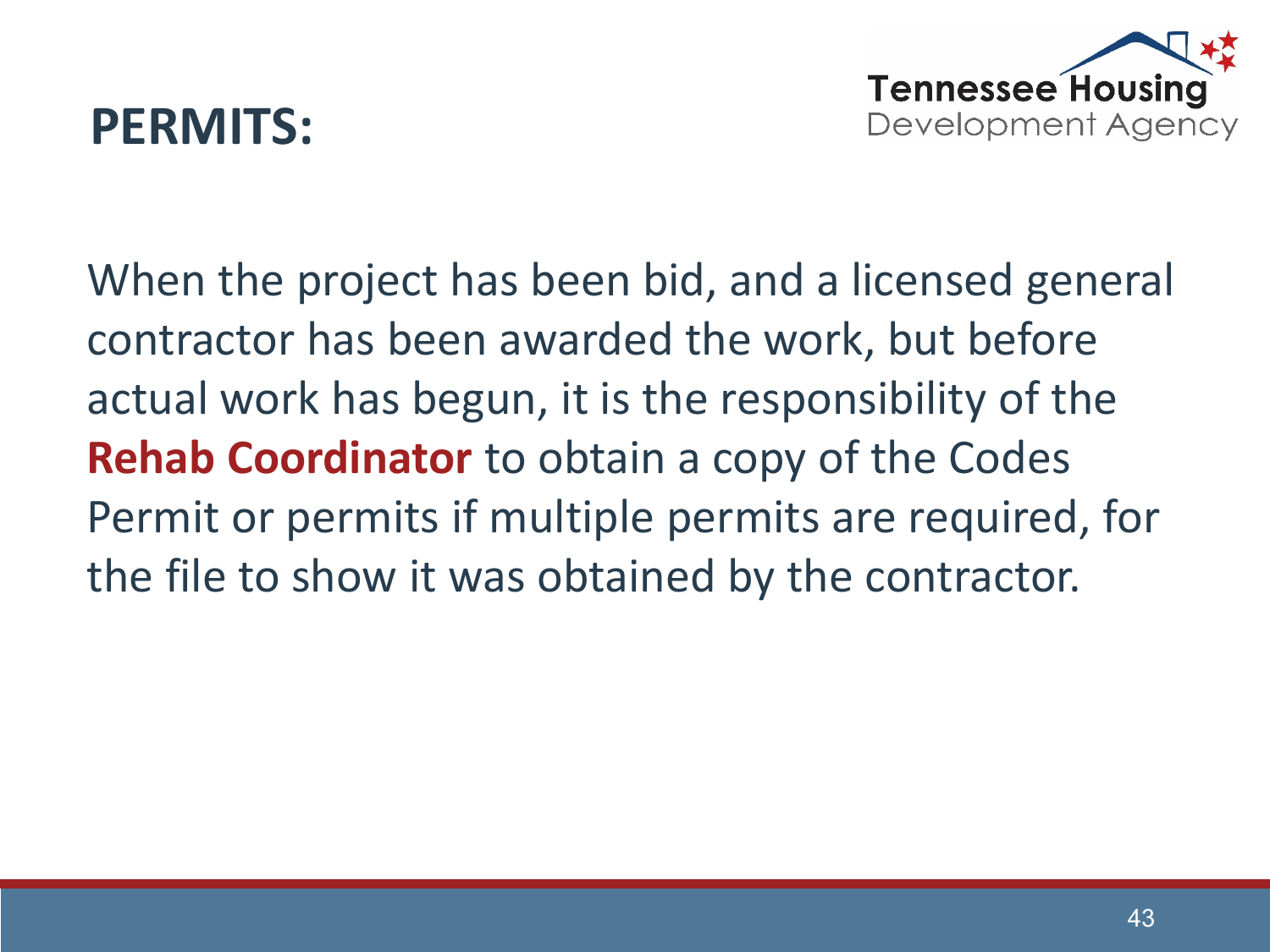

Rehab Coordinator will perform the Initial Review and create a Work Write Up, make additions to the WWU to reflect any LBP issues as shown on the LBP Risk Assessment. This report should be accompanied by an Energy Audit and photographs. Photographs must include the following:

- **All** exterior sides of the home, **attic and crawl space**, as well as any item that is on the WWU as deficient
- All Major Systems

These items will be sent to THDA for written approval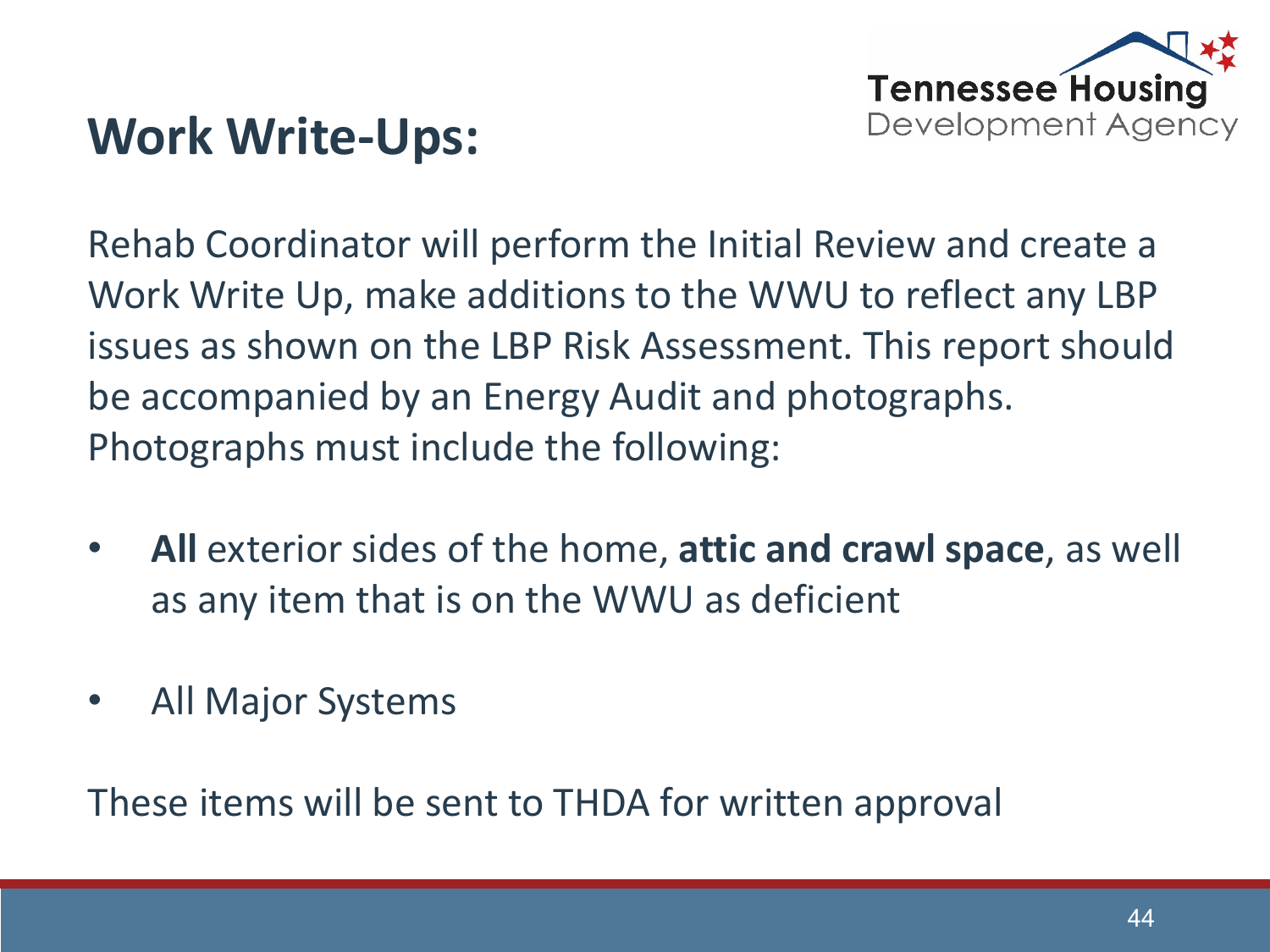

THDA will review the Initial submission. If we have comments, questions or corrections we will send it back to correct, or we will approve the report as submitted.

Work Write-Ups **older than 6 months** must be re-evaluated and resubmitted.

When the Initial Review or Work Write Up is **APPROVED**, you will receive notice to proceed to bid the project.

After the winning bidder has been selected, the Administrator must submit the scope of work to THDA for approval by receiving a **Notice to Proceed** before a contract is signed.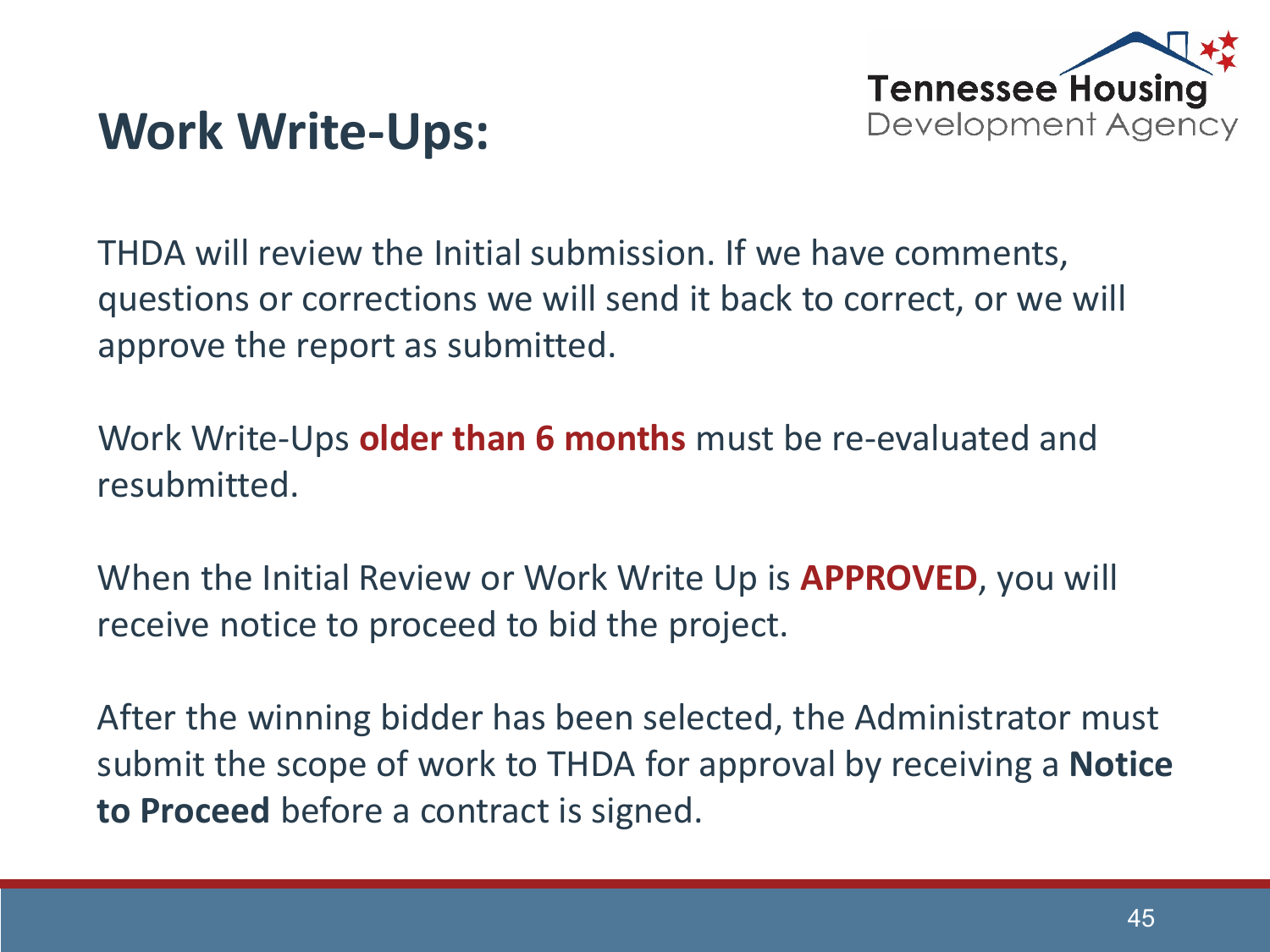

When the project reaches the Mid-Point of construction, 50% or greater, the Rehab Coordinator shall visit the site and create a "**Progress Review**". This will include the original WWU showing each item and the status of each item as well as photos of these items. This report will be sent to THDA as well for approval.

**NOTE: You MUST also assure the Codes Inspector has conducted interim inspections as required and obtain a copy.**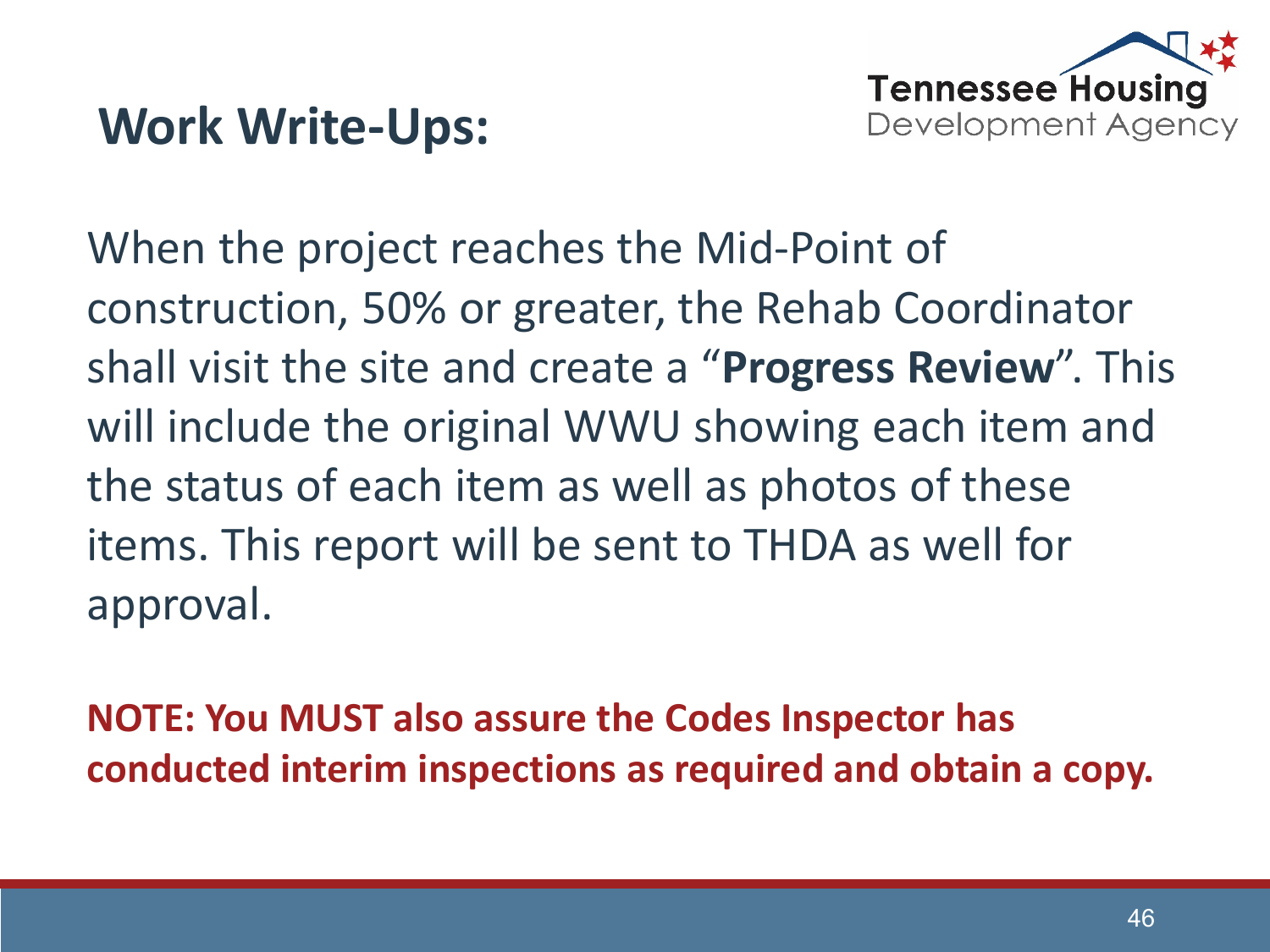

A Progress Review will also be conducted by THDA which may result in comments, corrections or additions that require additional documentation.

When the Interim review has been **APPROVED by THDA**, only then may you request an interim payment from your Housing Specialist.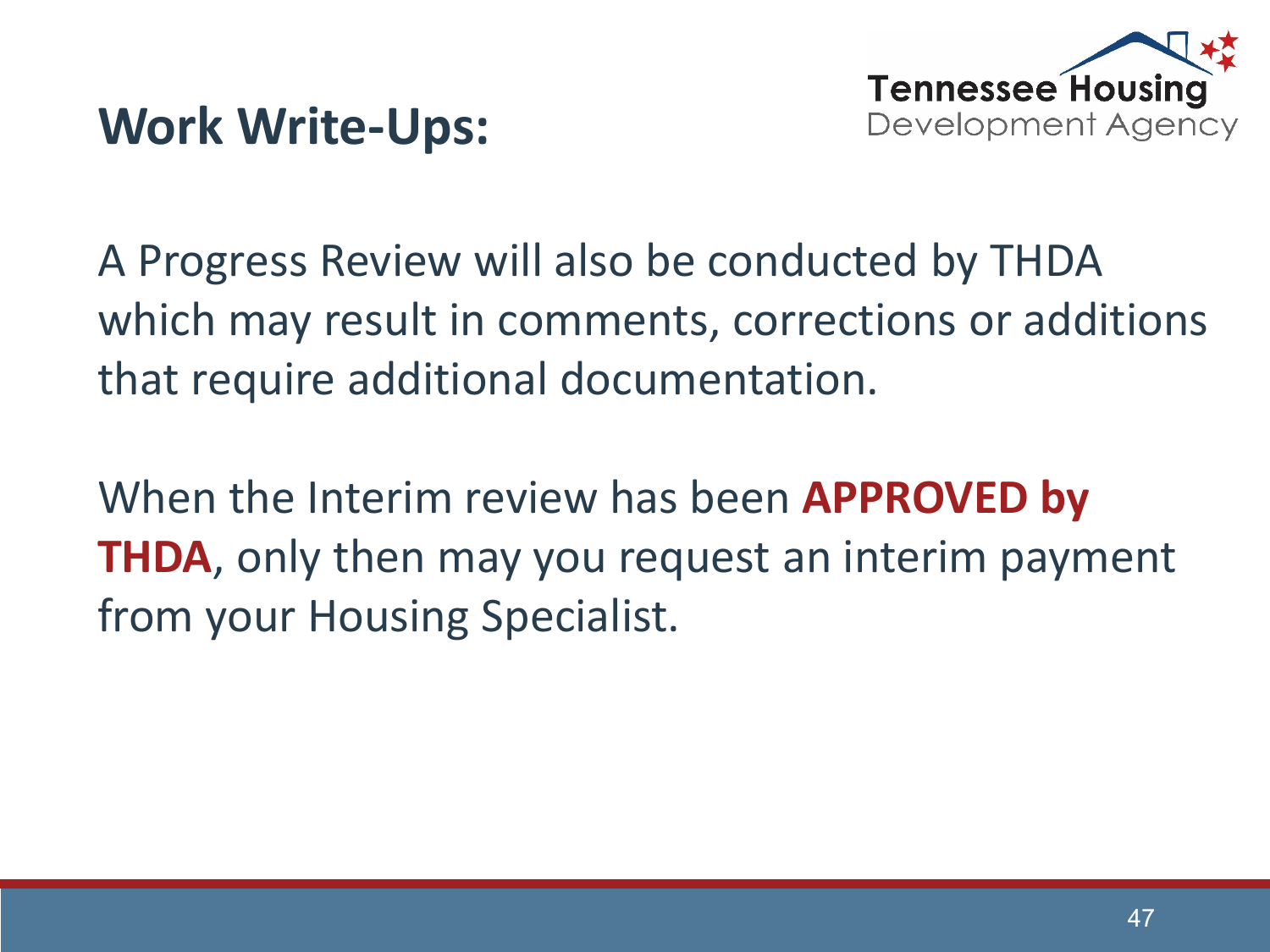

When the project reaches the completion point of the construction, the Rehab Coordinator shall visit the site and create a "Final Review". This will include the original WWU showing each item and the status of each item as well as photos of these items. This report will be sent to THDA as well for approval.

**NOTE: Final review must include documentation of passing final inspection from the Codes inspector.**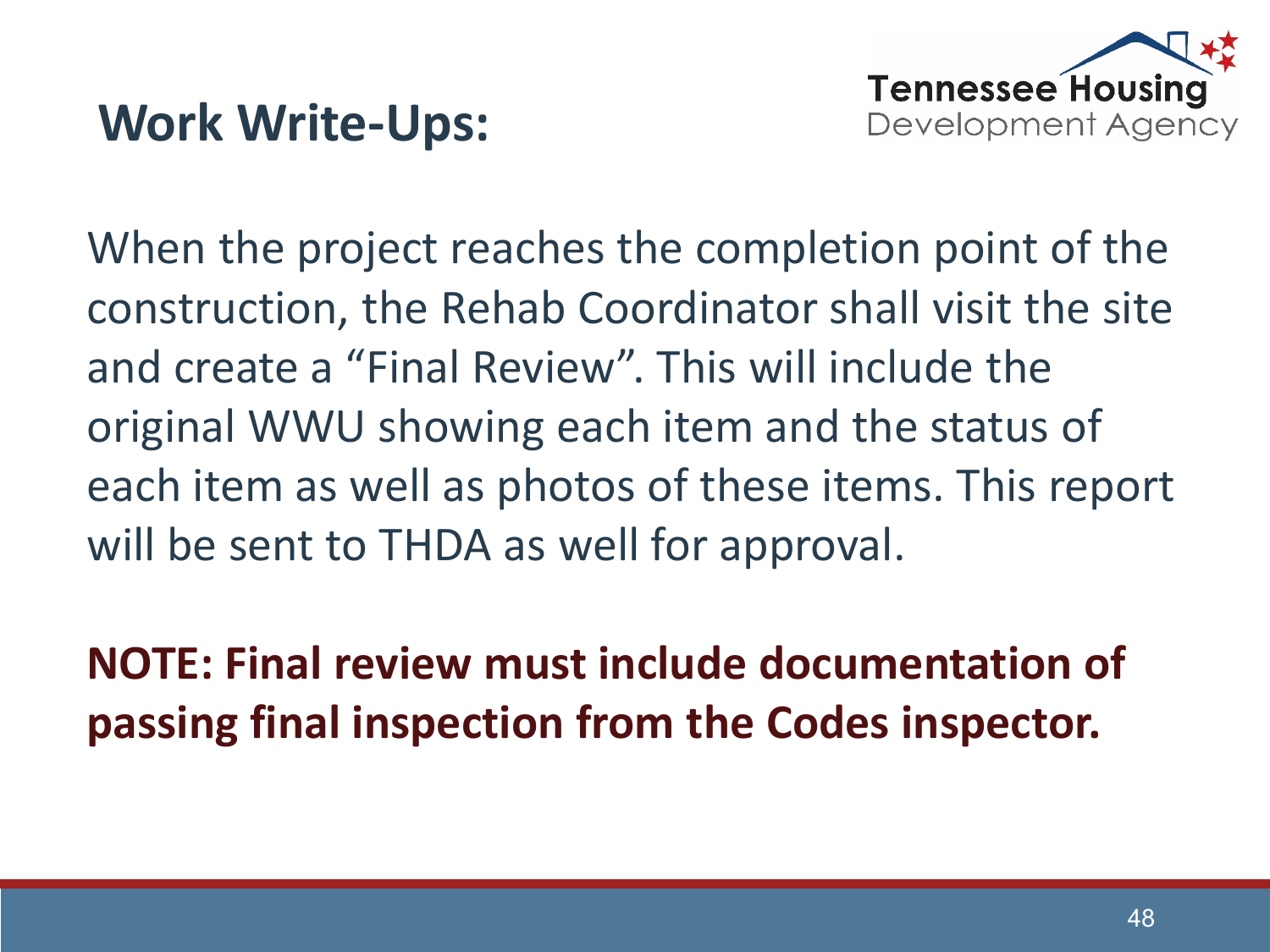

# **Compliance Period:**

*Rehabilitation Assistance* up to 75% of the after rehab value has a compliance period of five (5) years with a 20% annual forgiveness feature

◦ The compliance period is secured by a Grant Note and a recorded Deed of Trust

#### *Reconstruction Assistance has a compliance period of fifteen (15) years with a 6.67% annual forgiveness feature*

◦ The compliance period is secured by a Grant Note and a recorded Deed of Trust

If the homeowner dies during the compliance period and the property is inherited by heirs, the property may be rented without repaying the unforgiven portion of the HOME grant

◦ However, if the heirs sell the property, or if the property is sold with monetary gain by any actions of a court to settle outstanding claims or settle the estate, the unforgiven portion of the grant must be repaid to THDA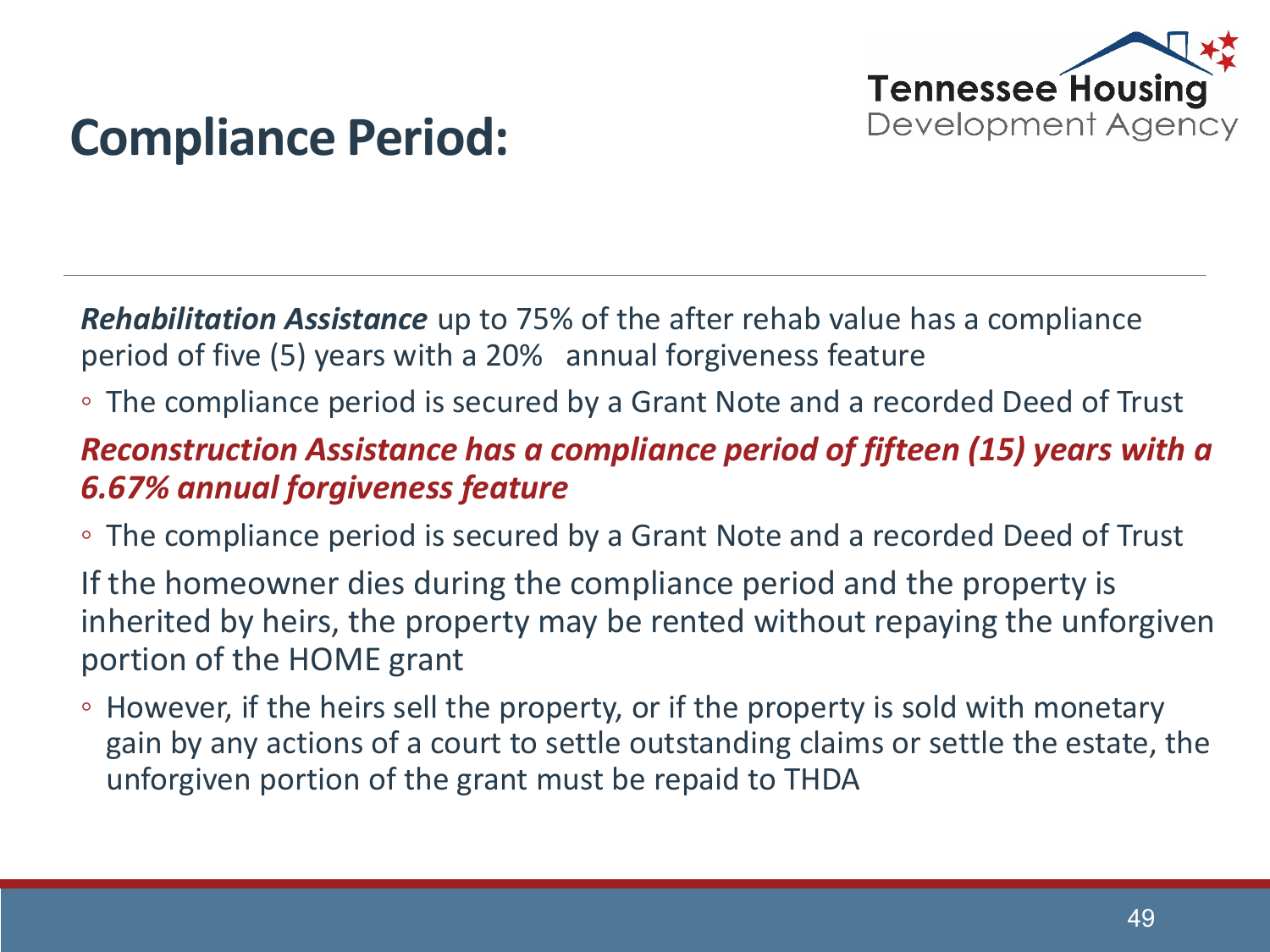

### **Compliance Period:**

Refinancing of the home **during the compliance** period **may** trigger 100% repayment of the grant. A beneficiary **may not** over encumber a project or use the proceeds of a federal grant to obtain a windfall however there ar instances where THDA encourages the Grantee to allow refinancing.

- 1. Where the refinance will reduce the rate or term of the note or both. Acceptable refinancing will **NOT** have a cash out component or cause the payment to increase.
- 2. Some cases where there has been a medical emergency requiring the family to access all of their resources.

Refinancing will generally require subordination of the Deed of Trust. Subordination is entirely at the discretion of the grantee however the HOME deed may not be in a place lower than 2<sup>nd</sup> in priority.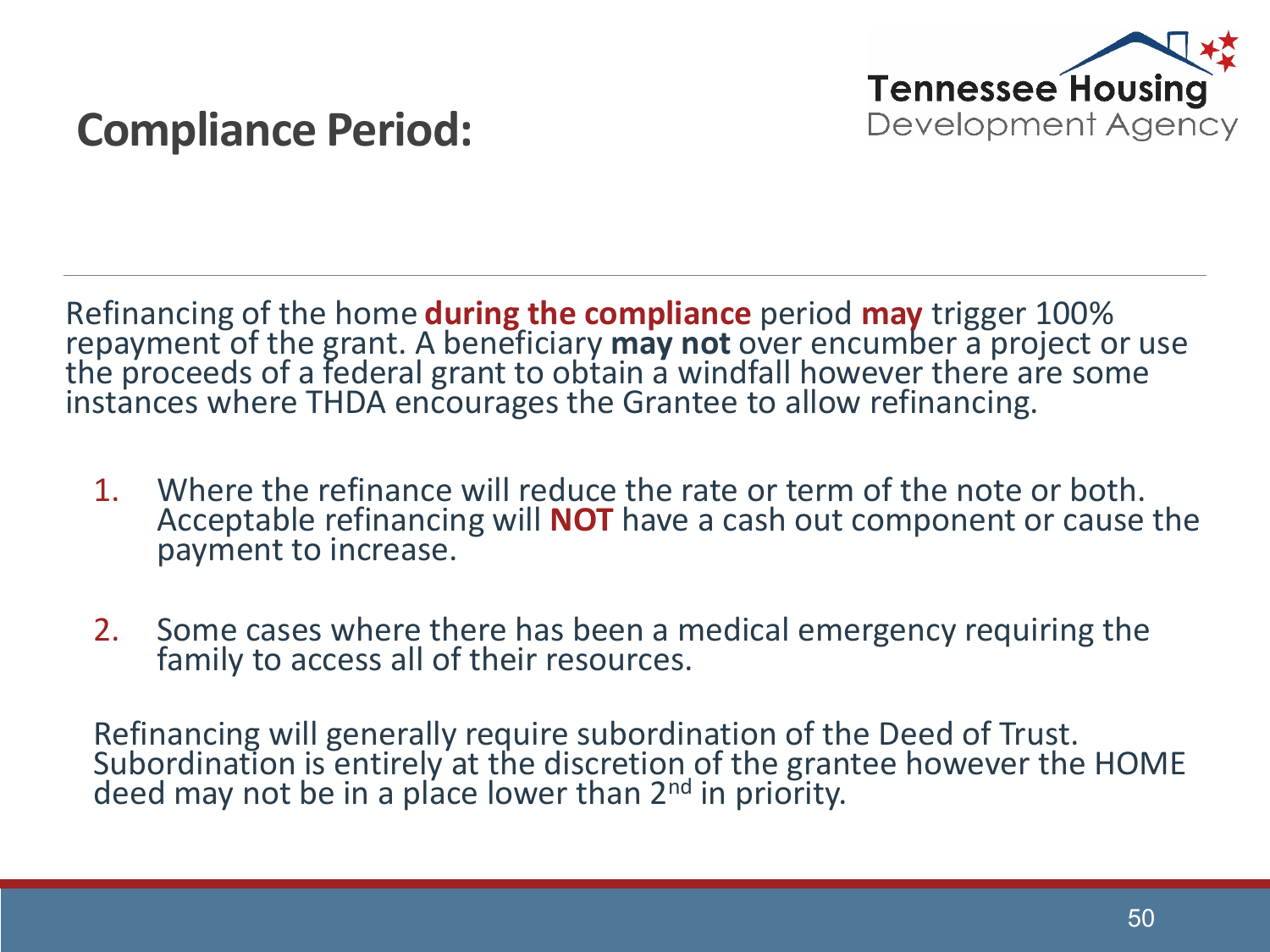

# **Project Deed of Trust:**

#### **THDA is not a party to the deed of trust with your beneficiary!**

It is the responsibility **of the grantee** to track and **remove** the HOME deed of trust when the compliance period has been satisfied. **No approval is required from THDA to remove the deed on completion of the compliance period.**

It is the responsibility of the grantee to maintain the original signed copy of the grant note, beneficiary agreement and all other pertinent documents for a minimum of five years beyond the end of the compliance period.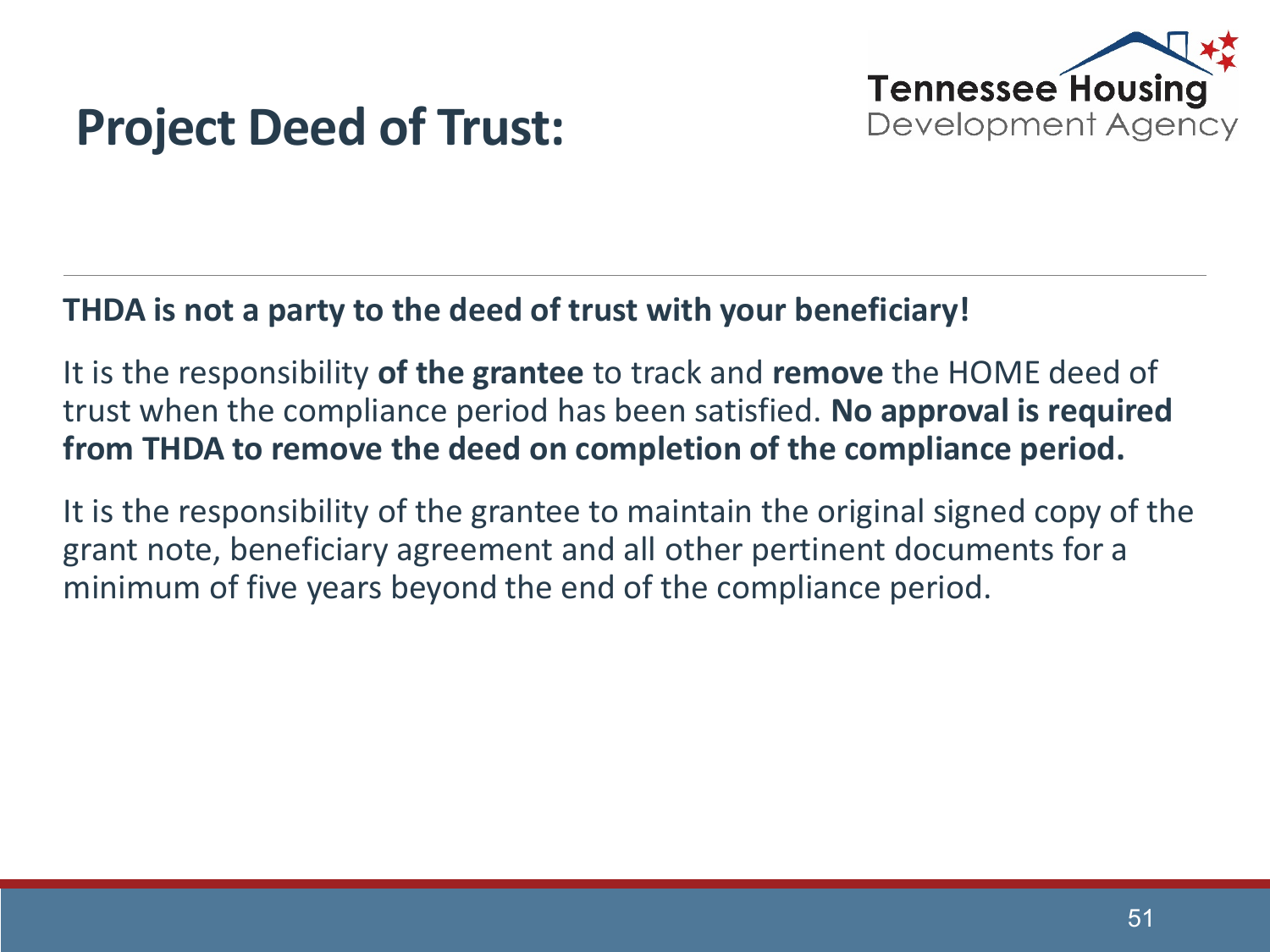

- **Environmental Review**
- Bid advertisement and copies of all Bids and tabulation Sheet
- **Solicitation of minority and female contractors**
- Contractor/subcontractor activity report
- **Section 3 Questionnaire**
- MBE/WBE Report
- All Contracts and agreements pertaining to the grant or projects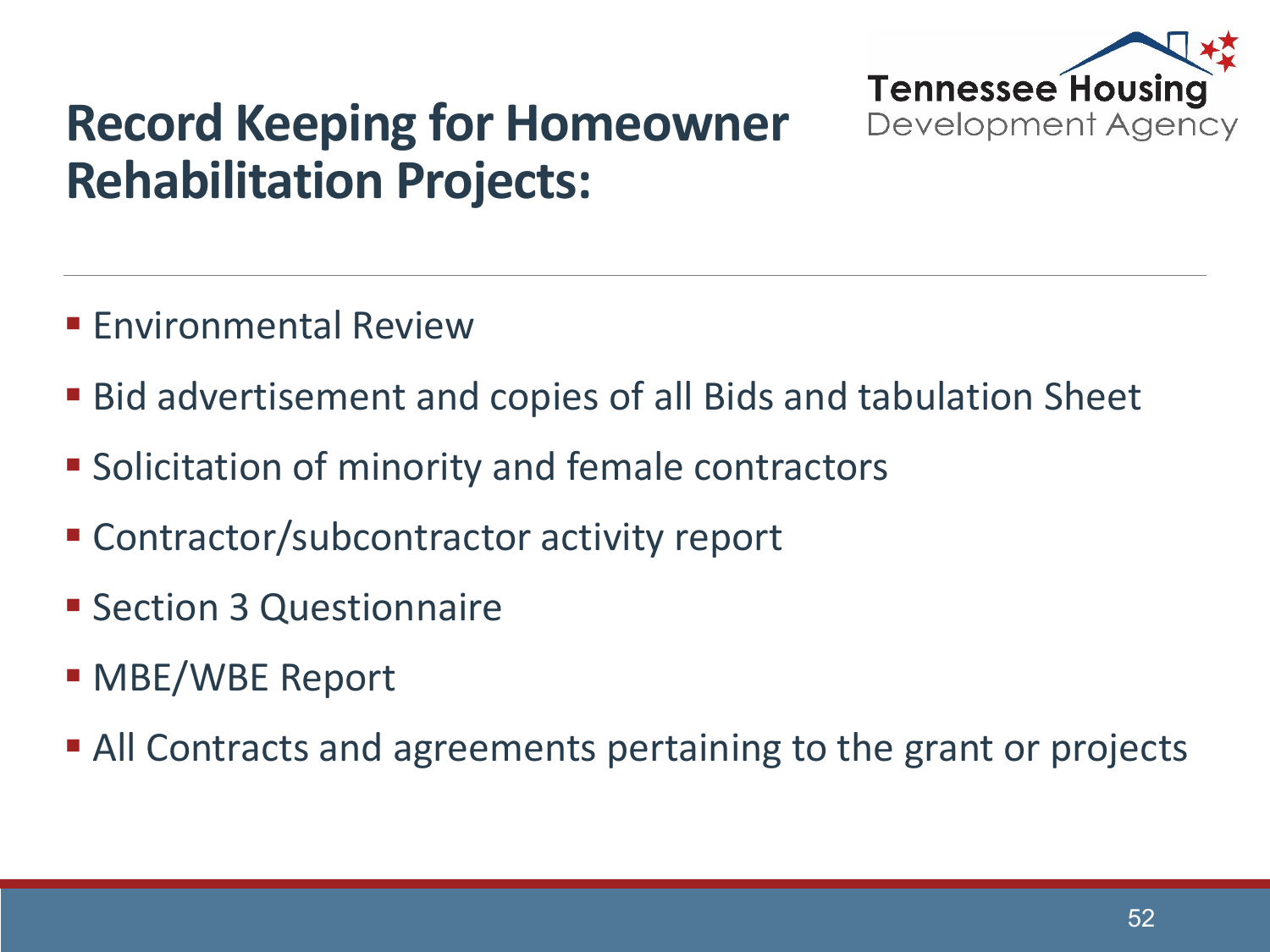

- **Grantee personnel polices**
- Homeowner rehabilitation policies and procedures adopted by the Grantee's governing Board
- **Documentation of public meeting**
- **Priority list of eligible applicants**
- **Requirements noted in Attachment A of the Working Agreement**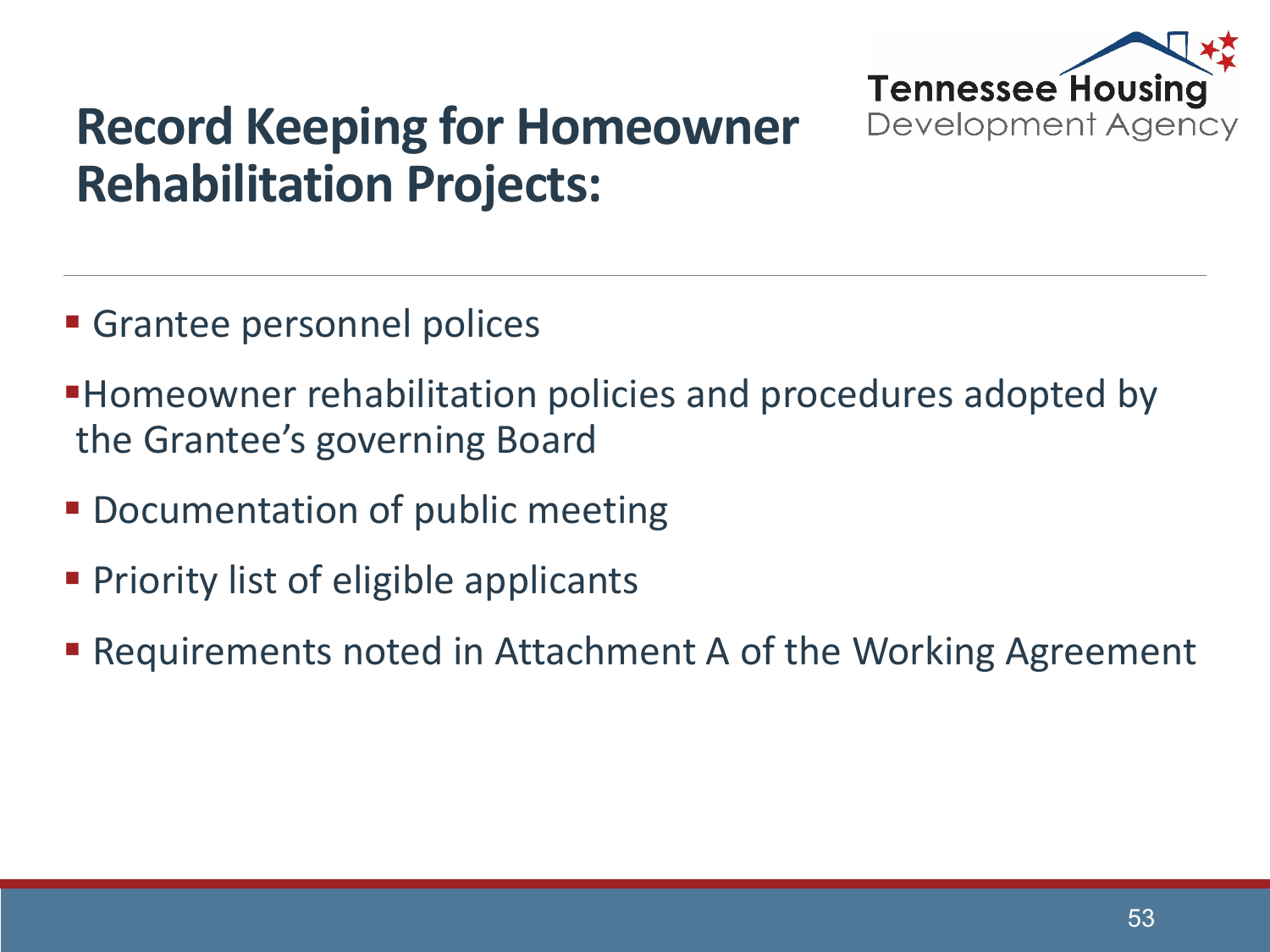

- **EX Completed homeowner application**
- $\blacksquare$  Income verification
- **Proof of ownership**
- Copies of all bids
- **Notice to Proceed**
- **Non-kickback Certification**
- **Right of Rescission**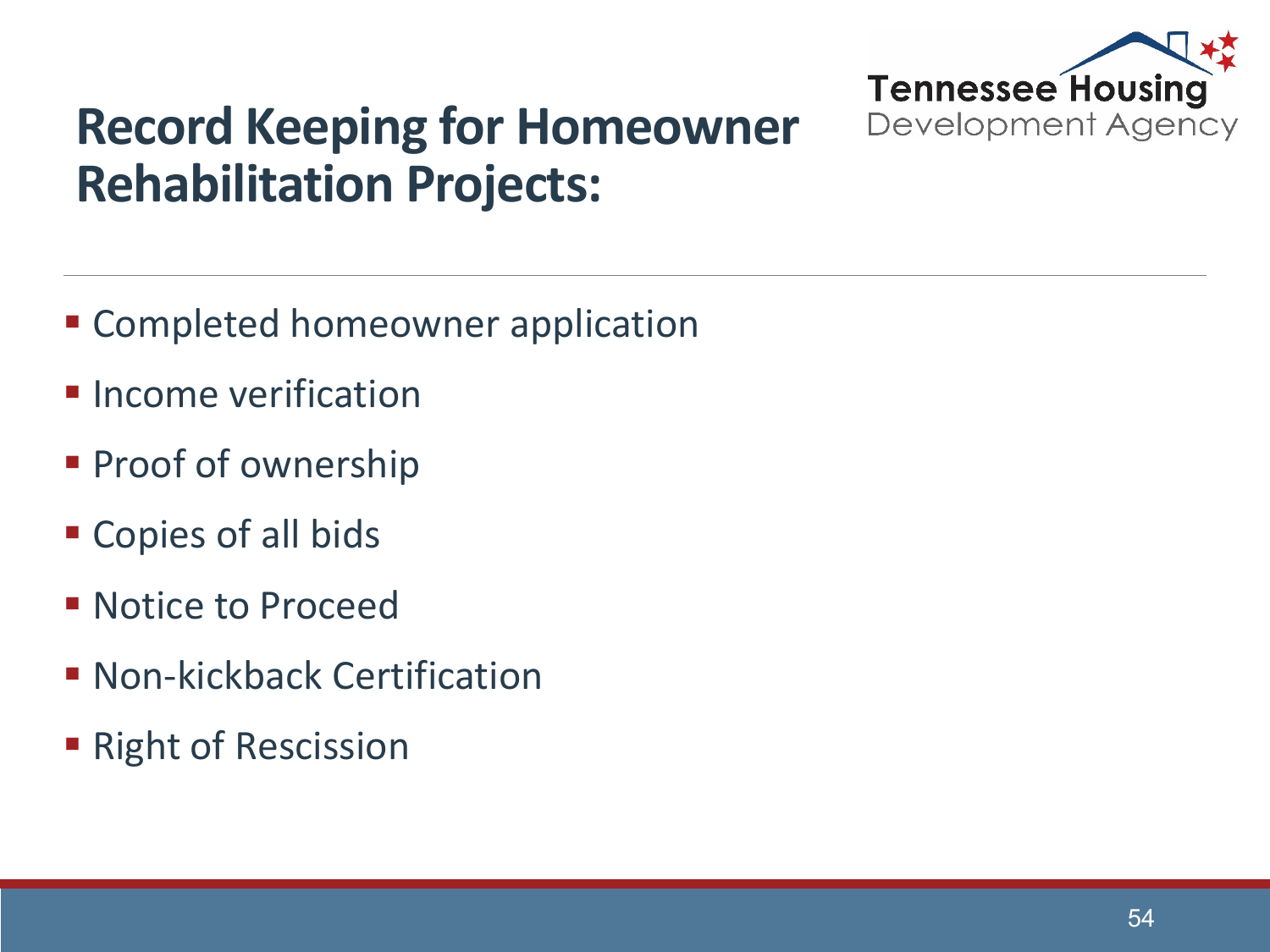

- **Final Invoice, Release of Liens and Warranty**
- Grant Note
- Recorded Deed of Trust
- **Example 3 Copies of cancelled checks for payment to the contractor**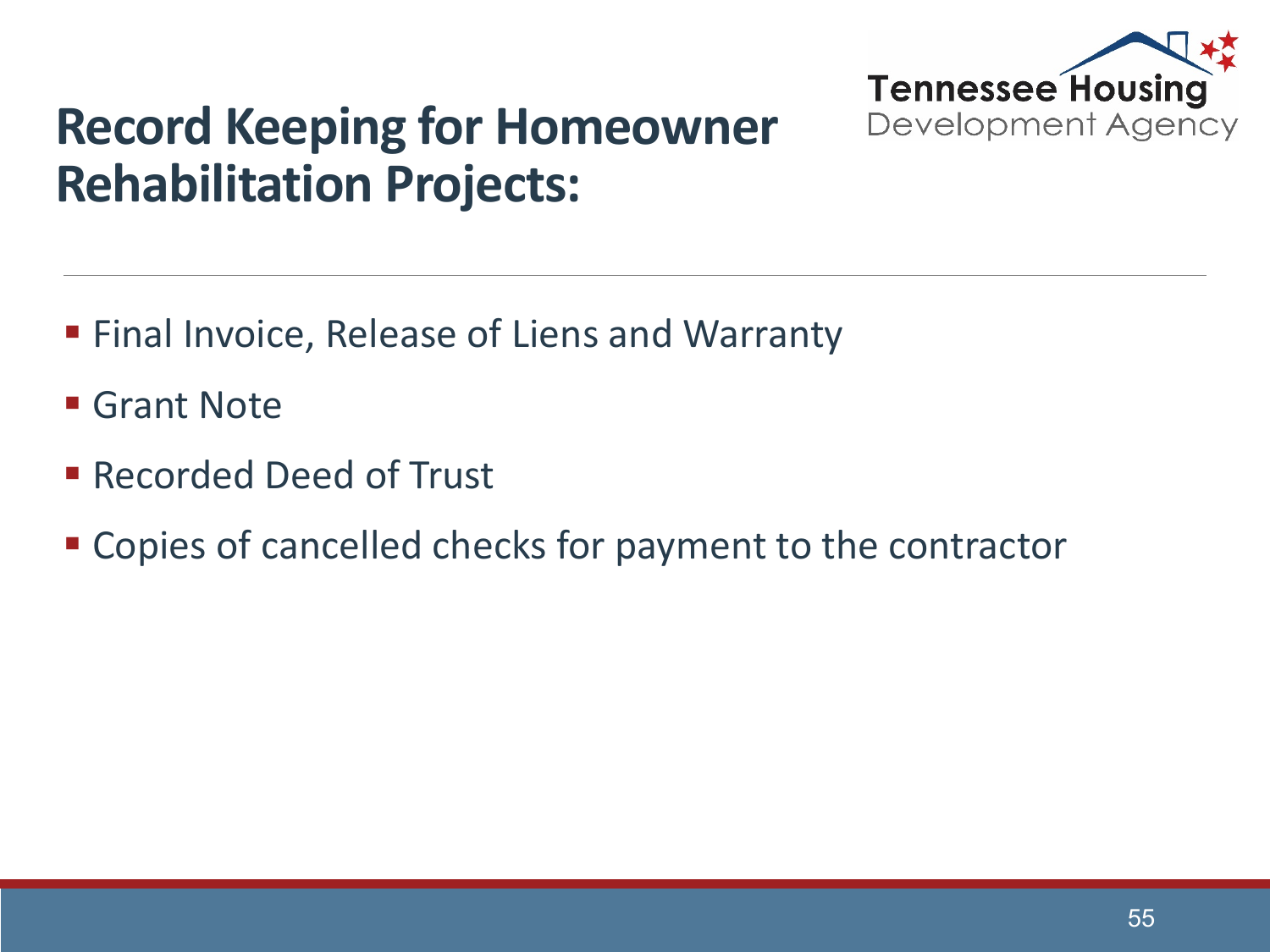

# **Record Retention:**

Records must be maintained for 5 years **after** the HOME affordability period has expired

- **Example:** If project was reconstructed with HOME funds, project records must be maintained for 20 years following the completion of the project
- Remember, **"completion"** is based on the date of the project completion in IDIS